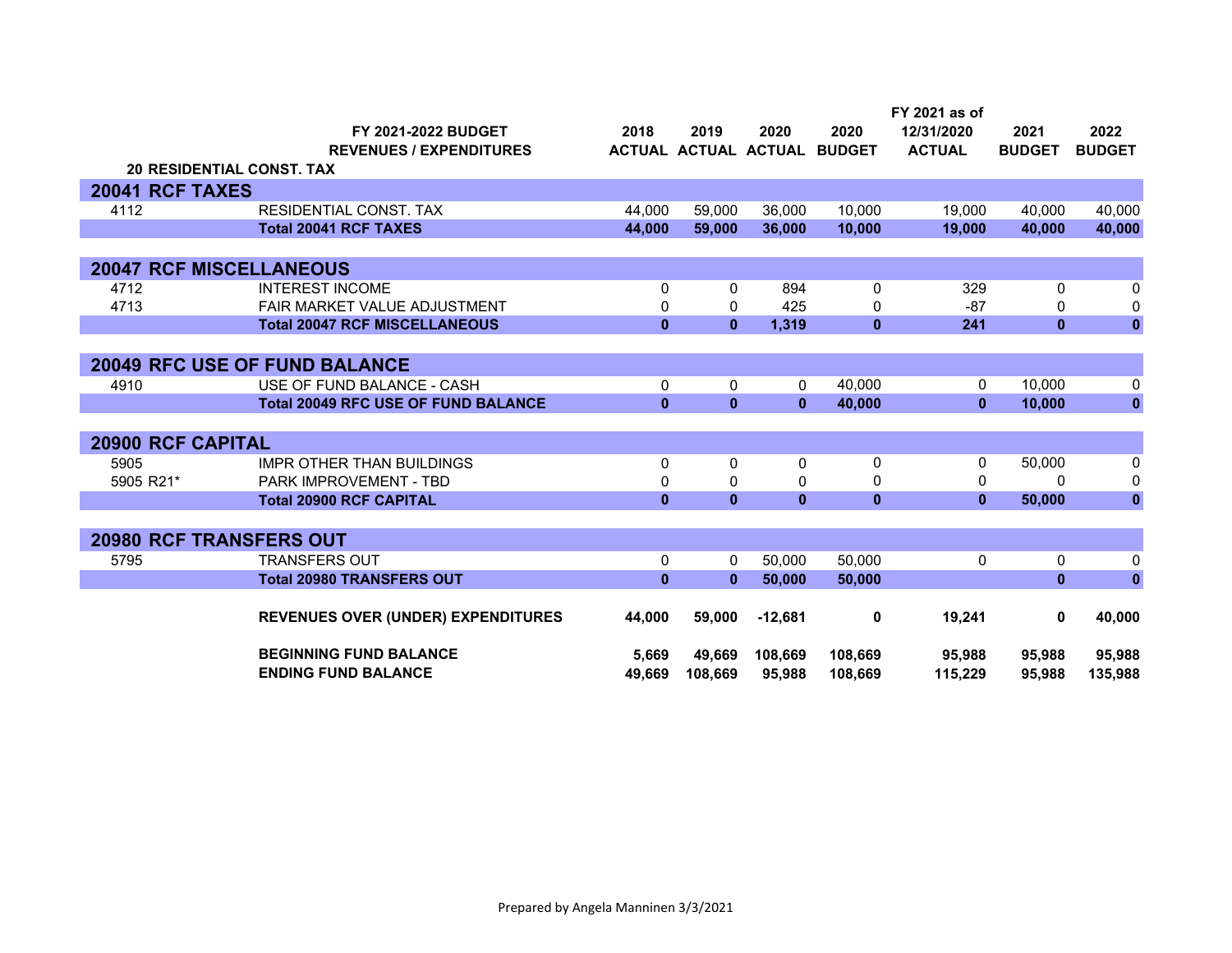|      |                                                  |               |               |               |               | FY 2021 as of |               |               |
|------|--------------------------------------------------|---------------|---------------|---------------|---------------|---------------|---------------|---------------|
|      | FY 2021-2022 BUDGET                              | 2018          | 2019          | 2020          | 2020          | 12/31/2020    | 2021          | 2022          |
|      | <b>REVENUES / EXPENDITURES</b>                   | <b>ACTUAL</b> | <b>ACTUAL</b> | <b>ACTUAL</b> | <b>BUDGET</b> | <b>ACTUAL</b> | <b>BUDGET</b> | <b>BUDGET</b> |
|      | <b>22 MUNICIPAL COURT SPECIAL FUND SUMMARY</b>   |               |               |               |               |               |               |               |
|      | <b>22045 MUNICIPAL COURT FINES FORFEITURES</b>   |               |               |               |               |               |               |               |
| 4504 | <b>COURT ADMIN. ASSESSMENT</b>                   | 15,799        | 22,876        | 18,802        | 20,000        | 12,801        | 22,000        | 22,000        |
| 4506 | <b>COLLECTION FEES</b>                           | 79,014        | 91.087        | 81,180        | 90,000        | 38,841        | 90,000        | 90,000        |
| 4508 | <b>COURT FACILITY FEE</b>                        | 22,620        | 32,264        | 26.881        | 25,000        | 18,060        | 30,000        | 30,000        |
|      | <b>Total 22045 MCT FINES FORFEITURES</b>         | 117,433       | 146,227       | 126,863       | 135,000       | 69,702        | 142,000       | 142,000       |
|      |                                                  |               |               |               |               |               |               |               |
|      | <b>22047 MCT MISCELLANEOUS</b>                   |               |               |               |               |               |               |               |
| 4712 | <b>INTEREST INCOME</b>                           | 0             | 0             | 0             | 0             | 1,478         | 0             | $\Omega$      |
| 4713 | <b>FAIR MARKET VALUE ADJUSTMENT</b>              | 0             | 0             | $\Omega$      | 0             | $-382$        | 0             | $\Omega$      |
|      | <b>Total 22047 MCT MISCELLANEOUS</b>             | $\mathbf{0}$  | $\mathbf{0}$  | $\mathbf{0}$  | $\bf{0}$      | 1,096         | $\bf{0}$      | $\Omega$      |
|      |                                                  |               |               |               |               |               |               |               |
|      | <b>22491 MUNICIPAL COURT FACILITY FEE</b>        |               |               |               |               |               |               |               |
| 4712 | <b>INTEREST INCOME</b>                           | 0             | 0             | 390           | 0             | 0             | 0             |               |
| 4713 | FAIR MARKET VALUE ADJUSTMENT                     | 0             | 0             | 181           | $\Omega$      |               |               |               |
|      | <b>Total 22491 MCT FACILITY FEE REVENUES</b>     | $\mathbf{0}$  | $\mathbf{0}$  | 571           | $\bf{0}$      | $\bf{0}$      | $\bf{0}$      | $\mathbf{0}$  |
| 5603 | <b>EQUIPMENT SUPPLIES</b>                        | 0             | $\Omega$      | $\Omega$      | $\Omega$      | 1,400         | $\Omega$      | $\Omega$      |
| 5611 | <b>OTHER SUPPLIES</b>                            |               | U             | 4,052         | ŋ             | 1,337         | 35,000        | 35,000        |
| 5900 | CAPITAL                                          |               | 15,247        | $\Omega$      | 4,500         | ∩             |               | C             |
| 5975 | <b>TRANSFERS OUT</b>                             | 0             | 130.000       | $\Omega$      | $\Omega$      | $\Omega$      |               |               |
|      | <b>Total 22491 MCT FACILITY FEE EXPENSES</b>     | $\bf{0}$      | 145.247       | 4,052         | 4,500         | 2,737         | 35,000        | 35,000        |
|      |                                                  |               |               |               |               |               |               |               |
|      | <b>22492 MUNICIPAL COURT ADMIN ASSESSMENT FE</b> |               |               |               |               |               |               |               |
| 4712 | <b>INTEREST INCOME</b>                           | 0             | 0             | 1,004         | 0             | 0             | 0             | n             |
| 4713 | FAIR MARKET VALUE ADJUSTMENT                     | U             | $\Omega$      | 2,401         | $\Omega$      |               |               | $\Omega$      |
|      | <b>Total 22492 MCT ADMIN ASSESSMENT FEE REVE</b> | $\bf{0}$      | $\mathbf{0}$  | 3,405         | $\mathbf{0}$  | $\bf{0}$      | $\bf{0}$      |               |
| 5103 | <b>OTHER</b>                                     | 30,123        | 14,092        | 13,534        | 25,000        | 11,000        | 25,000        | 25,000        |
| 5603 | <b>EQUIPMENT SUPPLIES</b>                        | 0             | 0             | 0             | <sup>0</sup>  | 21,887        |               | ſ             |
| 5509 | <b>TRAVEL &amp; TRAINING</b>                     | 2,313         | 772           | 301           |               | $\Omega$      |               |               |
| 5611 | <b>OTHER SUPPLIES</b>                            | 487           | 719           | 7,973         |               | 393           |               |               |
| 5900 | <b>CAPITAL</b>                                   | U             | $\Omega$      | 0             | $\Omega$      | 1,400         | 35,000        | 80,000        |
|      | <b>Total 22492 MCT ADMIN ASSESSMENT FE</b>       | 32.924        | 15.583        | 21.808        | 25.000        | 34.680        | 60.000        | 105,000       |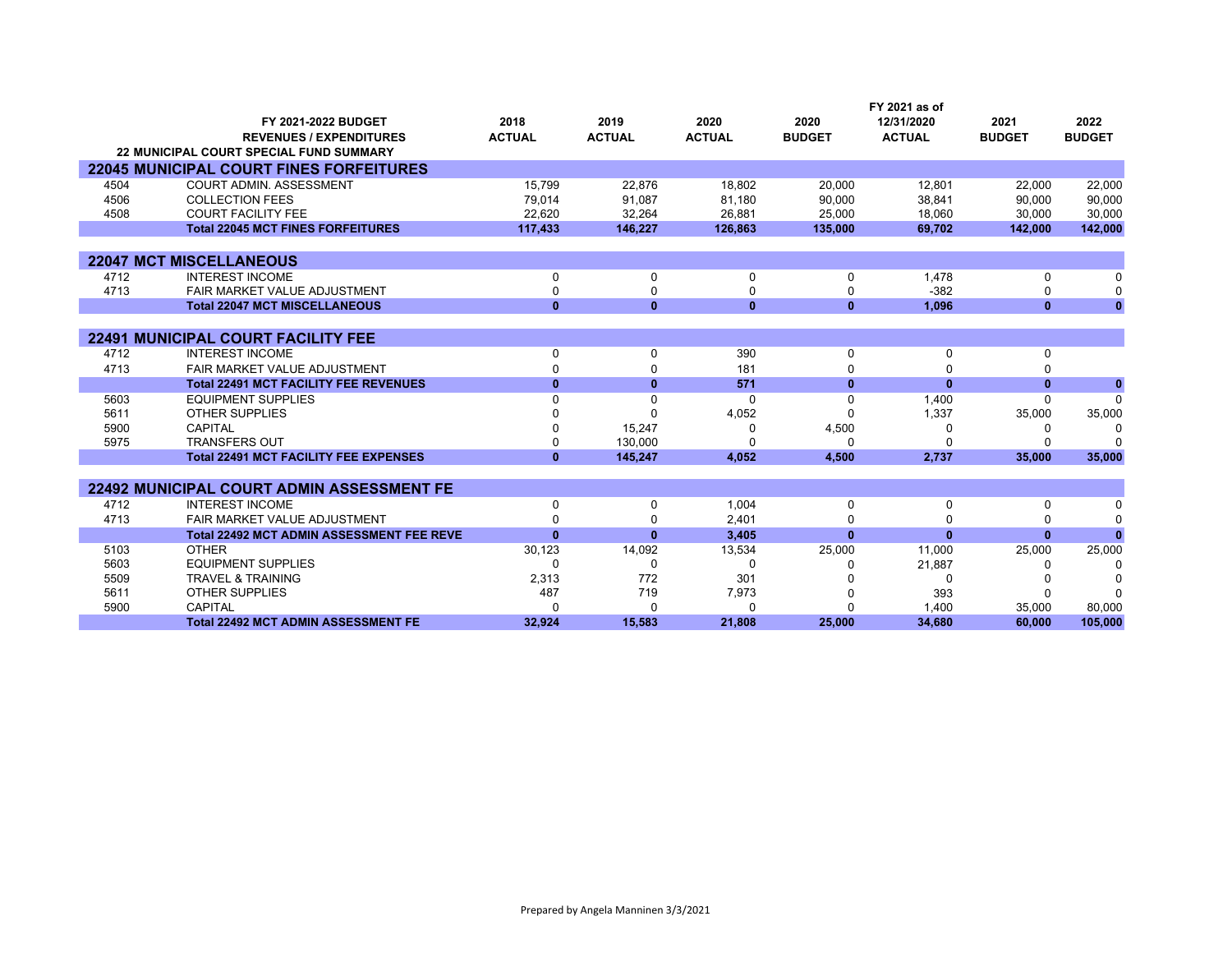|                          |                                                             |                         |                         |                       |                       | FY 2021 as of               |                       |                       |
|--------------------------|-------------------------------------------------------------|-------------------------|-------------------------|-----------------------|-----------------------|-----------------------------|-----------------------|-----------------------|
|                          | FY 2021-2022 BUDGET<br><b>REVENUES / EXPENDITURES</b>       | 2018<br><b>ACTUAL</b>   | 2019<br><b>ACTUAL</b>   | 2020<br><b>ACTUAL</b> | 2020<br><b>BUDGET</b> | 12/31/2020<br><b>ACTUAL</b> | 2021<br><b>BUDGET</b> | 2022<br><b>BUDGET</b> |
|                          | <b>22493 MUNICIPAL COURT COLLECTION FEE</b>                 |                         |                         |                       |                       |                             |                       |                       |
| 4712                     | <b>INTEREST INCOME</b>                                      | 0                       | 0                       | 4,183                 | 0                     | 0                           | 0                     | 0                     |
| 4713                     | FAIR MARKET VALUE ADJUSTMENT                                | $\Omega$                | $\Omega$                | $\Omega$              | $\Omega$              | 0                           | $\Omega$              | $\Omega$              |
|                          | <b>Total 22493 MCT COLLECTION FEE REVENUES</b>              | $\bf{0}$                | $\mathbf{0}$            | 4,183                 | $\mathbf{0}$          | $\mathbf{0}$                | $\bf{0}$              | $\mathbf{0}$          |
| 5001                     | <b>REGULAR</b>                                              | 35,911                  | 39,778                  | 61,040                | 65,788                | 35,965                      | 74,974                | 78,558                |
| 5012                     | <b>OVERTIME NON PERS</b>                                    | $\Omega$                | $\Omega$                | 317                   | 0                     | 245                         | 0                     | $\Omega$              |
| 5020                     | <b>EMPLOYEES RETIREMENT</b>                                 | 10,633                  | 16,307                  | 23,696                | 27,960                | 14,923                      | 31,864                | 34,566                |
| 5022                     | <b>SIIS PREMIUMS</b>                                        | 1,122                   | 4,908                   | 6,757                 | 703                   | 972                         | 14,695                | 15,397                |
| 5024                     | <b>MEDICARE</b>                                             | 486                     | 605                     | 925                   | 500                   | 543                         | 1,087                 | 1,139                 |
| 5026                     | <b>SOCIAL SECURITY</b>                                      | $\Omega$                | $\Omega$                | 8                     | $\Omega$              | $\Omega$                    | $\Omega$              | $\Omega$              |
| 5028                     | <b>GROUP HEALTH INSURANCE</b>                               | 5,026                   | 6,525                   | 8,758                 | 12,600                | 7,650                       | 13,200                | 13,800                |
| 5032                     | OTHER EMPLOYEE BENEFITS                                     | 289                     | 386                     | 458                   | 350                   | 290                         | 400                   | 400                   |
| 5103                     | OTHER PROFESSIONAL SERVICES                                 | $\Omega$                | 95                      | 68                    | $\Omega$              | $\Omega$                    | $\Omega$              | 10,000                |
| 5303                     | <b>MAINTENANCE VEHICLES</b>                                 | 743                     | 2,230                   | 1,170                 | 6,000                 | 363                         | 4,800                 | 4,800                 |
| 5502                     | <b>COMMUNICATIONS</b>                                       | 1,147                   | 1,272                   | 1,273                 | 1,500                 | 688                         | 1,500                 | 1,500                 |
| 5509                     | <b>TRAVEL &amp; TRAINING</b>                                | 500                     | 1,436                   | 2,970                 | 5,000                 | 0                           | 7,000                 | 7,000                 |
| 5603                     | <b>EQUIPMENT SUPPLIES</b>                                   | $\Omega$                | 0                       | 0                     | 0                     | $\Omega$                    | 0                     | 35,000                |
| 5611                     | <b>OTHER SUPPLIES</b>                                       | 13,688                  | 19,266                  | 19,268                | 23,000                | 9,122                       | 23,030                | 13,000                |
| 5614                     | UNIFORM (ALLOWANCES BOOT)                                   | $\Omega$                | $\Omega$                | 2,113                 | 1,368                 | 1,435                       | 1,368                 | 2,500                 |
|                          | <b>Total 22493 MCT COLLECTION FEE</b>                       | 69,545                  | 92,807                  | 128,820               | 144,769               | 72,196                      | 173,918               | 217,660               |
|                          |                                                             |                         |                         |                       |                       |                             |                       |                       |
|                          | <b>22049 MUNICIPAL COURT USE OF FUND BALANCE</b>            |                         |                         |                       |                       |                             |                       |                       |
| 4910                     | USE OF FUND BALANCE                                         | $\mathbf 0$<br>$\Omega$ | $\mathbf 0$<br>$\Omega$ | 0                     | 34,769                | 0                           | $\mathbf 0$           | $\Omega$              |
| 4910 M0491<br>4910 M0492 | USE OF FUND BALANCE FACILITY F<br>USE OF FUND BALANCE ADMIN | $\Omega$                | $\Omega$                | 0<br>$\mathbf 0$      | 4,500                 | $\Omega$                    | 5,000                 | 5,000                 |
| 4910 M0493               | USE OF FUND BALANCE COLLECTION                              | $\mathbf 0$             | 0                       | $\mathbf 0$           | 0<br>$\Omega$         | 0<br>$\mathbf 0$            | 38,000<br>83.888      | 83,000<br>127,660     |
|                          | <b>Total 22049 MC USE OF FUND BALANCE</b>                   | $\mathbf{0}$            | $\mathbf{0}$            | $\mathbf{0}$          | 39.269                | $\mathbf{0}$                | 126,888               | 215,660               |
|                          |                                                             |                         |                         |                       |                       |                             |                       |                       |
|                          | <b>REVENUES OVER (UNDER) EXPENDITURES</b>                   | 14,964                  | $-107,409$              | $-19,657$             | 0                     | $-38,816$                   | -30                   | 0                     |
|                          | <b>BEGINNING FUND BALANCE</b>                               | 630,118                 | 645,082                 | 537,672               | 537,672               | 518,015                     | 518,015               | 391,098               |
|                          | <b>ENDING FUND BALANCE</b>                                  | 645.082                 | 537,672                 | 518,015               | 537,672               | 479,199                     | 391.098               | 175,438               |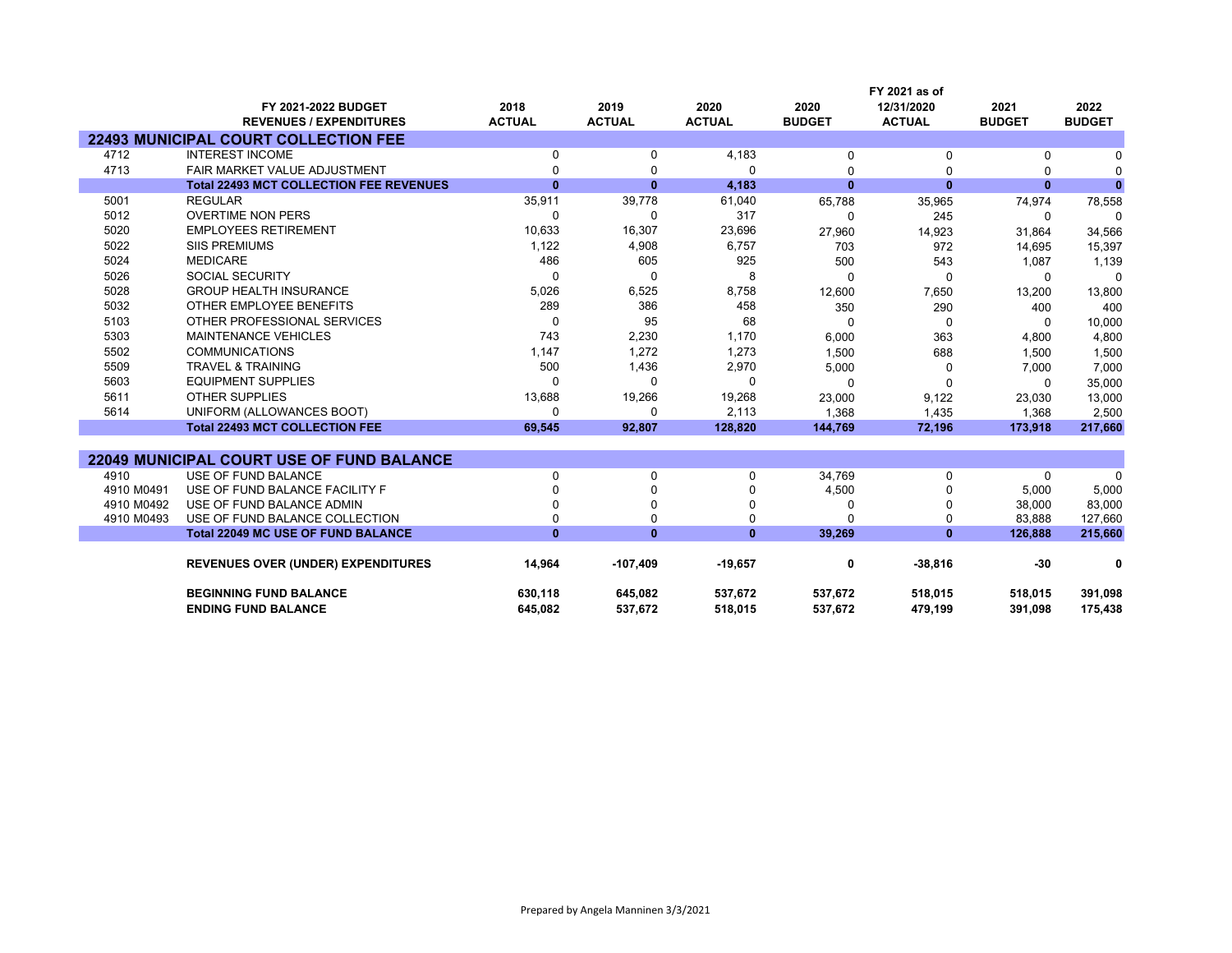|                  |                                           | FY 2021 as of |               |               |               |               |               |               |
|------------------|-------------------------------------------|---------------|---------------|---------------|---------------|---------------|---------------|---------------|
|                  | FY 2021-2022 BUDGET                       | 2018          | 2019          | 2020          | 2020          | 12/31/2020    | 2021          | 2022          |
|                  | <b>REVENUES / EXPENDITURES</b>            | <b>ACTUAL</b> | <b>ACTUAL</b> | <b>ACTUAL</b> | <b>BUDGET</b> | <b>ACTUAL</b> | <b>BUDGET</b> | <b>BUDGET</b> |
|                  | <b>25 MORE COPS FUND</b>                  |               |               |               |               |               |               |               |
| 25041 MCF TAXES  |                                           |               |               |               |               |               |               |               |
| 4101             | <b>AD VALOREM</b>                         | 923,736       | $\mathbf{0}$  | 0             | $\Omega$      | $\Omega$      | $\Omega$      | 0             |
| 4106             | MORE COPS TAX                             | $\Omega$      | 916,512       | 949,394       | 950,000       | 292,110       | 570,000       | 800,000       |
| 4107             | <b>CRIMES PREVENTION TAX</b>              | $\Omega$      | $\mathbf{0}$  | 0             | $\Omega$      | $\Omega$      | 0             | ŋ             |
|                  | <b>Total 25041 MCF TAXES</b>              | 923,736       | 916,512       | 949,394       | 950,000       | 292,110       | 570,000       | 800,000       |
|                  |                                           |               |               |               |               |               |               |               |
|                  | <b>25047 MC MISCELLANEOUS</b>             |               |               |               |               |               |               |               |
| 4712             | <b>INTEREST INCOME</b>                    | $\Omega$      | 0             | 4,052         | 0             | 1,017         | $\mathbf 0$   | $\Omega$      |
| 4713             | FAIR MARKET VALUE ADJUSTMENT              | $\Omega$      | $\Omega$      | 1.864         | $\Omega$      | $-268$        | $\Omega$      | 0             |
|                  | <b>Total 25047 MC MISCELLANEOUS</b>       | $\mathbf{0}$  | $\mathbf{0}$  | 5.916         | $\mathbf{0}$  | 749           | $\mathbf{0}$  | $\mathbf{0}$  |
|                  |                                           |               |               |               |               |               |               |               |
|                  | <b>25049 MCF OTHER FINANCING</b>          |               |               |               |               |               |               |               |
| 4910             | USE OF FUND BALANCE                       | $\mathbf 0$   | $\mathbf 0$   | 0             | 65.000        | 0             | 268.385       | 0             |
|                  | <b>Total 25049 MCF OTHER FINANCING</b>    | $\mathbf{0}$  | $\mathbf{0}$  | $\mathbf{0}$  | 65,000        | $\mathbf{0}$  | 268,385       | $\bf{0}$      |
|                  |                                           |               |               |               |               |               |               |               |
| 25500 MCF POLICE |                                           |               |               |               |               |               |               |               |
| 5001             | <b>REGULAR</b>                            | 426,558       | 389,926       | 442,200       | 452.744       | 227,114       | 431,949       | 364,174       |
| 5010             | <b>OVERTIME PERS</b>                      | $\Omega$      | $\Omega$      | $\Omega$      | 31,800        | $\Omega$      | $\mathbf{0}$  | $\Omega$      |
| 5012             | <b>OVERTIME NON PERS</b>                  | 7,510         | 28,704        | 62,064        | $\Omega$      | 21,548        | 31,800        | 31,800        |
| 5020             | <b>EMPLOYEES RETIREMENT</b>               | 158,614       | 158,414       | 184,447       | 164,791       | 94,010        | 183,578       | 160,236       |
| 5022             | <b>SIIS PREMIUMS</b>                      | 38,296        | 37,129        | 41,557        | 43,154        | 4,177         | 84,662        | 71,378        |
| 5024             | <b>MEDICARE</b>                           | 6,609         | 7,222         | 8,432         | 9,681         | 4,142         | 6,724         | 5,742         |
| 5028             | <b>GROUP HEALTH INSURANCE</b>             | 59,063        | 68,575        | 69,300        | 75,600        | 42,525        | 74,550        | 63,000        |
| 5032             | OTHER EMPLOYEE BENEFITS                   | 3,274         | 2,431         | 2,491         | 4,100         | 1,464         | 4,100         | 4,100         |
| 5302             | MAINTENANCE EQUIPMENT                     | 3,572         | 534           | 0             | 0             | 0             | 0             | $\Omega$      |
| 5303             | <b>MAINTENANCE VEHICLES</b>               | 921           | $\Omega$      | 0             | 0             | $\Omega$      | 800           | 800           |
| 5403             | <b>VERF EXPENSE</b>                       |               | $\Omega$      | 0             | $\Omega$      | $\Omega$      | 5,222         | 5,222         |
| 5614             | UNIFORM (ALLOWANCES BOOT)                 | 14,023        | 14,997        | 13,913        | 14,000        | 8,895         | 15,000        | 15,000        |
| 5900             | <b>CAPITAL</b>                            | 129,325       | 88,102        | 111,166       | 150.000       | 0             | $\Omega$      | $\Omega$      |
|                  | <b>Total 25500 MCF POLICE</b>             | 847,764       | 796,035       | 935,571       | 945,870       | 403,875       | 838,385       | 721,452       |
|                  |                                           |               |               | 19.738        | 69.130        |               | 0             |               |
|                  | <b>REVENUES OVER (UNDER) EXPENDITURES</b> | 75,972        | 120,477       |               |               | $-111,016$    |               | 78,548        |
|                  | <b>BEGINNING FUND BALANCE</b>             | 218,046       | 294,018       | 414,495       | 414,495       | 434,233       | 434,233       | 165,848       |
|                  | <b>ENDING FUND BALANCE</b>                | 294,018       | 414,495       | 434,233       | 418,625       | 323,217       | 165,848       | 244,397       |
|                  |                                           |               |               |               |               |               |               |               |

**Operating Reserve 167,677 144,290**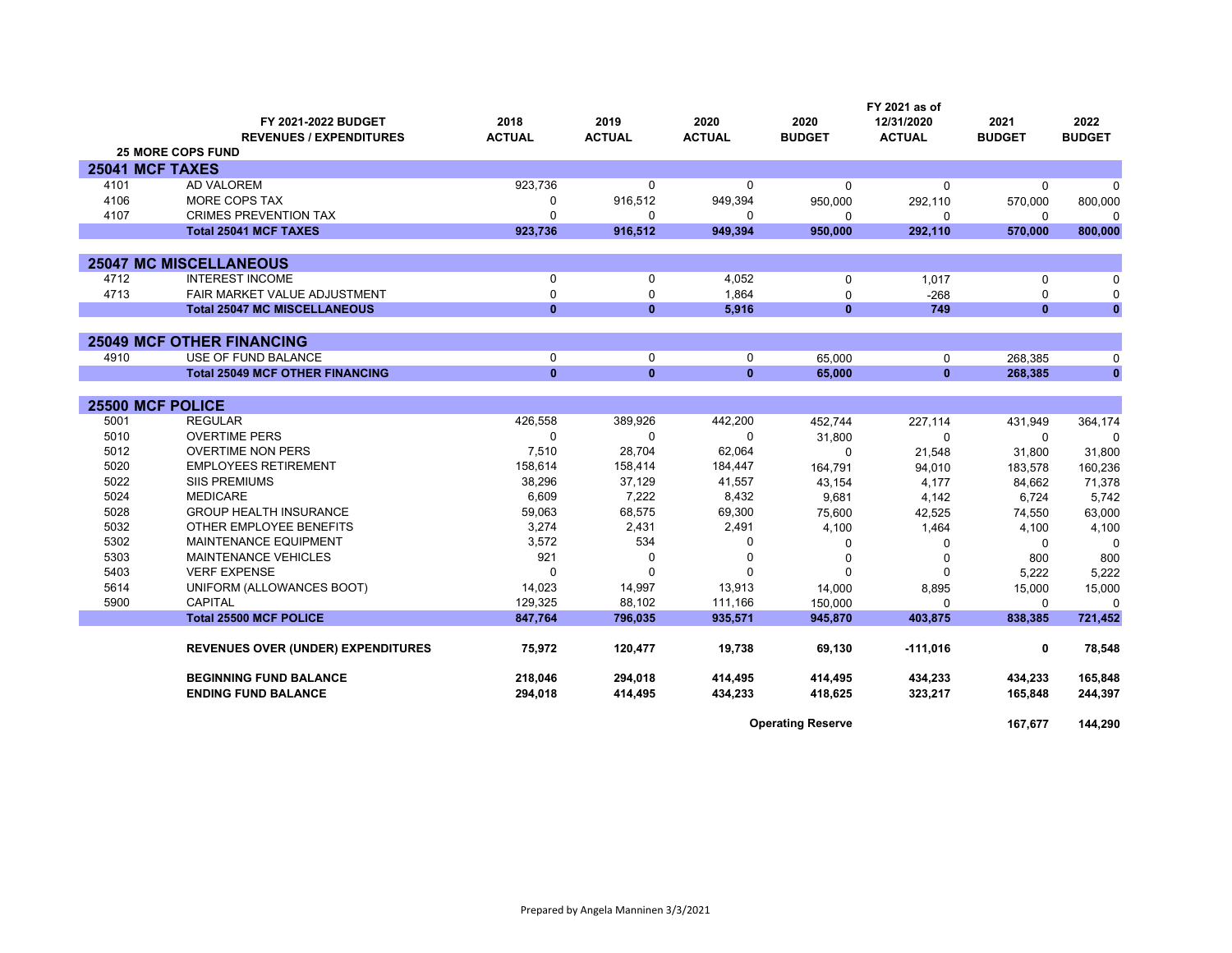|      |                                            |               |               |               |                          | FY 2021 as of |               |               |
|------|--------------------------------------------|---------------|---------------|---------------|--------------------------|---------------|---------------|---------------|
|      | FY 2021-2022 BUDGET                        | 2018          | 2019          | 2020          | 2020                     | 12/31/2020    | 2021          | 2022          |
|      | <b>REVENUES / EXPENDITURES</b>             | <b>ACTUAL</b> | <b>ACTUAL</b> | <b>ACTUAL</b> | <b>BUDGET</b>            | <b>ACTUAL</b> | <b>BUDGET</b> | <b>BUDGET</b> |
|      | <b>26 PD CRIMES PREVENTION TAX</b>         |               |               |               |                          |               |               |               |
|      | 26041 PD CRIMES PREV TAX REVE              |               |               |               |                          |               |               |               |
| 4101 | <b>AD VALOREM</b>                          | 301,333       | $-60.000$     | $\Omega$      | 0                        | 0             | $\Omega$      | $\Omega$      |
| 4107 | <b>CRIMES PREVENTION TAX</b>               | $\Omega$      | 307,031       | 252,278       | 280.000                  | 78,462        | 168,000       | 200,000       |
|      | <b>Total 26041 PD CRIMES PREV TAX REVE</b> | 301.333       | 247,031       | 252,278       | 280,000                  | 78.462        | 168,000       | 200,000       |
|      |                                            |               |               |               |                          |               |               |               |
|      | <b>26047 CP MISCELLANEOUS</b>              |               |               |               |                          |               |               |               |
| 4712 | <b>INTEREST INCOME</b>                     | 0             | 0             | 1,816         | 0                        | 397           | 0             | $\Omega$      |
| 4713 | FAIR MARKET VALUE ADJUSTMENT               | $\Omega$      | $\Omega$      | 824           | $\Omega$                 | $-101$        | $\Omega$      | $\Omega$      |
|      | <b>Total 26047 CP MISCELLANEOUS</b>        | $\bf{0}$      | $\bf{0}$      | 2,640         | $\bf{0}$                 | 296           | $\mathbf{0}$  | $\mathbf{0}$  |
|      |                                            |               |               |               |                          |               |               |               |
|      | <b>26049 CRIMES PREVENTION OTHER</b>       |               |               |               |                          |               |               |               |
| 4910 | USE OF FUND BALANCE                        | $\mathbf 0$   | $\Omega$      | $\mathbf 0$   | 40,000                   | 0             | 107,708       | 76,507        |
|      | <b>Total 26049 CRIMES PREVENTION OTHER</b> | $\mathbf{0}$  | $\mathbf{0}$  | $\mathbf{0}$  | 40,000                   | $\mathbf{0}$  | 107,708       | 76,507        |
|      | <b>26500 PD CRIMES PREVENTION TA</b>       |               |               |               |                          |               |               |               |
| 5001 | <b>REGULAR</b>                             | $\Omega$      | 158,908       | 159,876       | 179,135                  | 72,574        | 139,095       | 138,082       |
| 5012 | <b>OVERTIME NON PERS</b>                   | 0             | 12,577        | 14,003        | 15,000                   | 9,223         | 15,000        | 15,000        |
| 5020 | <b>EMPLOYEES RETIREMENT</b>                | $\Omega$      | 62,465        | 67,821        | 59,132                   | 29,542        | 59,116        | 60,756        |
| 5022 | <b>SIIS PREMIUMS</b>                       | $\Omega$      | 11,515        | 14,089        | 10,000                   | 7,391         | 27,263        | 27,064        |
| 5024 | <b>MEDICARE</b>                            | $\Omega$      | 2.517         | 2,620         | 2,500                    | 1,295         | 2.234         | 2,220         |
| 5028 | <b>GROUP HEALTH INSURANCE</b>              | $\Omega$      | 26,250        | 23,100        | 25,200                   | 13,650        | 25,200        | 25,200        |
| 5032 | OTHER EMPLOYEE BENEFITS                    | $\mathbf 0$   | 938           | 1,192         | 500                      | 246           | 1,000         | 1,000         |
| 5303 | MAINTENANCE VEHICLES                       |               | 3,997         | 1,301         | 0                        | 0             | 800           | 800           |
| 5403 | <b>VERF EXPENSE</b>                        | 0             | $\Omega$      | $\Omega$      | $\Omega$                 | $\Omega$      | $\Omega$      | $\Omega$      |
| 5614 | UNIFORM (ALLOWANCES BOOT)                  |               | 5,588         | 6,158         | 6,000                    | 684           | 6,000         | 6,000         |
| 5900 | <b>CAPITAL</b>                             | 54,278        | $\Omega$      | $\Omega$      | 0                        | 0             | $\Omega$      | $\Omega$      |
|      | <b>Total 26500 PD CRIMES PREVENTION TA</b> | 54,278        | 284,756       | 290,162       | 297,467                  | 134,605       | 275,708       | 276,123       |
|      |                                            |               |               |               |                          |               |               |               |
|      | <b>REVENUES OVER (UNDER) EXPENDITURES</b>  | 247,055       | $-37,725$     | $-35,245$     | 22,533                   | $-55,847$     | 0             | 384           |
|      | <b>BEGINNING FUND BALANCE</b>              | 0             | 247,055       | 209,330       | 209,330                  | 174,086       | 174,086       | 191,863       |
|      | <b>ENDING FUND BALANCE</b>                 | 247,055       | 209,330       | 174,086       | 191,863                  | 118,238       | 66.378        | 115,740       |
|      |                                            |               |               |               |                          |               |               |               |
|      |                                            |               |               |               | <b>Operating Reserve</b> |               | 51.493        | 55,225        |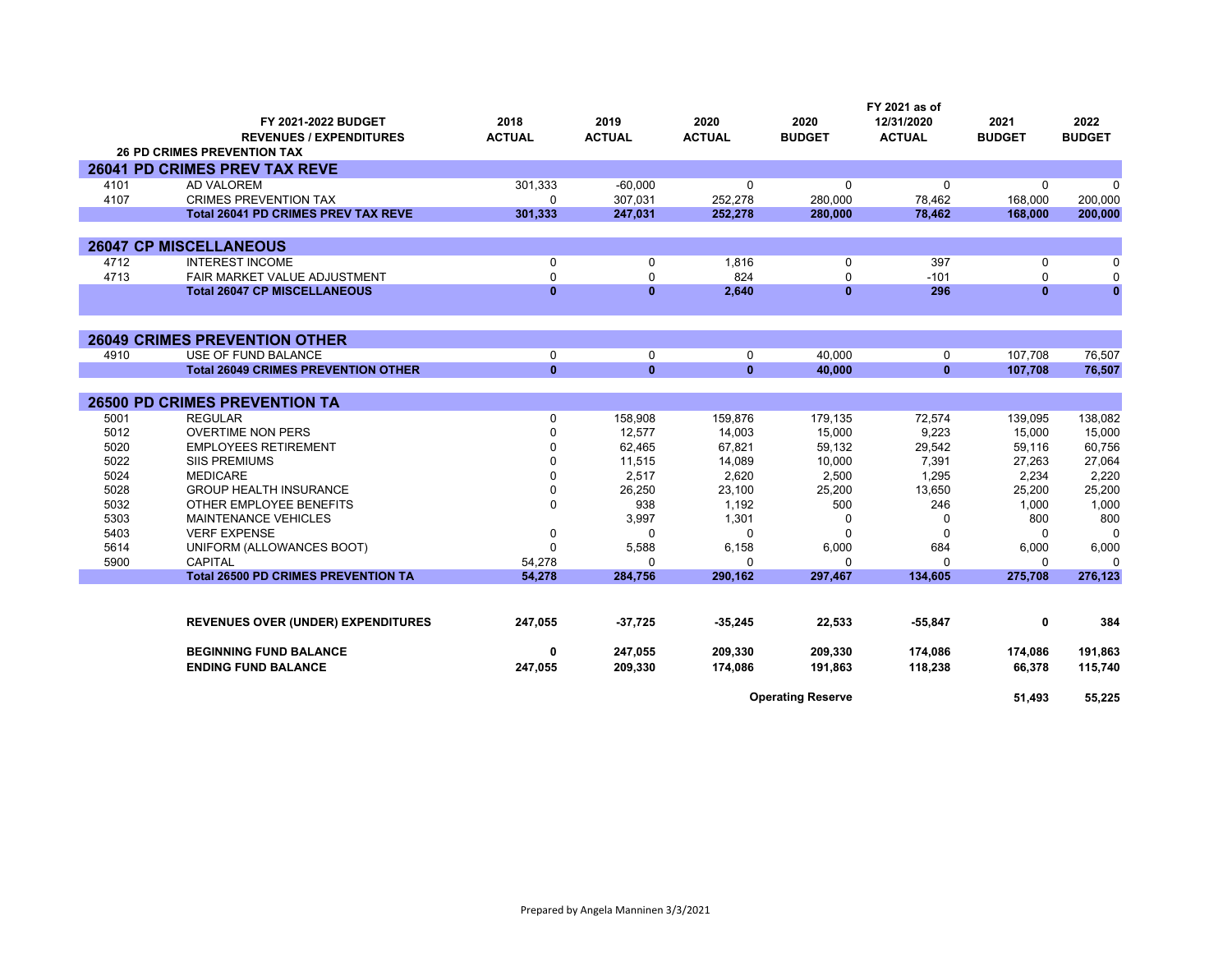|                          | FY 2021 as of                                      |                      |                      |                  |                |               |                         |               |
|--------------------------|----------------------------------------------------|----------------------|----------------------|------------------|----------------|---------------|-------------------------|---------------|
|                          | FY 2021-2022 BUDGET                                | 2018                 | 2019                 | 2020             | 2020           | 12/31/2020    | 2021                    | 2022          |
|                          | <b>REVENUES / EXPENDITURES</b>                     | <b>ACTUAL</b>        | <b>ACTUAL</b>        | <b>ACTUAL</b>    | <b>BUDGET</b>  | <b>ACTUAL</b> | <b>BUDGET</b>           | <b>BUDGET</b> |
|                          | <b>30 SPECIAL PROJECTS FUND</b>                    |                      |                      |                  |                |               |                         |               |
|                          | 30041 SPF SPECIAL \$.05 AD VALOREM                 |                      |                      |                  |                |               |                         |               |
|                          | 4103 ADVAL SPECIAL \$.05 AD VALOREM                | 80.882               | 79.583               | 86.593           | 78,254         | 39,561        | 46,952                  | 70,000        |
|                          | <b>Total 30041 SPF SPECIAL AD VALOREM</b>          | 80.882               | 79,583               | 86.593           | 78.254         | 39,561        | 46.952                  | 70.000        |
|                          |                                                    |                      |                      |                  |                |               |                         |               |
|                          | 30043 SPF INTERGOVERNMENTAL                        |                      |                      |                  |                |               |                         |               |
| 4339 E1913               | NDOT REIMBURSED ADMIN SALARY                       | $\Omega$             | 0                    | 640,000          | $\mathbf 0$    | 0             | 0                       | 0             |
| 4340 E1913<br>4340 PW162 | ST. OF NV - DEPT.OF TRAN. BC P                     | $\Omega$<br>$\Omega$ | $\Omega$<br>$\Omega$ | 0                | 640,000        | 0<br>0        | 640,000                 | O<br>O        |
| 4356                     | ST. OF NV - DOT RIVER MNT LOOP<br>ST OF NV - OTHER | $\Omega$             |                      | 0<br>0           | 380,997<br>0   | 0             | 380,997<br><sup>0</sup> | C             |
| 4360                     | POOL PACT GRANT                                    | $\Omega$             | 20,000<br>119,262    | 0                | 0              | 0             | $\Omega$                |               |
| 4373 E1409               | CC FLD REIMBURSED ADMIN SALARY                     | $\Omega$             | $\Omega$             | 292              | O              | 0             | <sup>0</sup>            |               |
| 4374                     | CLK.CNTY.FLD.CNTRL.DIST.                           | $\Omega$             | 4,767,079            | 86,962           | 200,000        | 0             | 0                       |               |
| 4374 C2009               | <b>CCFCD HEMENWAY PHASE IIB</b>                    | <sup>0</sup>         | <sup>0</sup>         | 0                | 4,669,036      | $\Omega$      | 4,669,036               |               |
| 4375 E1409               | R.T.C. BC PARKWAY                                  | <sup>0</sup>         | $\mathbf 0$          | 7,518            | 0              | 0             | n                       |               |
| 4377 C1903               | RTC REIMBURSED ADMIN SALARY                        | $\Omega$             | $\Omega$             | 2,022            | $\Omega$       | $\Omega$      | $\Omega$                |               |
| 4377 C1908               | RTC REIMBURSED ADMIN SALARY                        | $\Omega$             | $\Omega$             | 565              | $\Omega$       | 0             | $\Omega$                |               |
| 4377 C2003               | RTC REIMBURSED ADMIN SALARY                        | $\Omega$             | $\Omega$             | 851              | $\Omega$       | 0             | <sup>0</sup>            |               |
| 4377 C2006               | RTC REIMBURSED ADMIN SALARY                        | $\Omega$             | $\Omega$             | 782              | $\Omega$       | 114           | $\Omega$                |               |
| 4377 C2007               | RTC REIMBURSED ADMIN SALARY                        | $\Omega$             | $\Omega$             | 438              | 0              | 46            | $\Omega$                |               |
| 4377 C2010               | RTC REIMBURSED ADMIN SALARY                        | $\Omega$             | $\Omega$             | 149              | U              |               | <sup>0</sup>            |               |
| 4377 E1703               | RTC REIMBURSED ADMIN SALARY                        | $\Omega$             | $\Omega$             | 16,439           |                | 0<br>O        | $\Omega$                |               |
| 4378                     | R.T.C.                                             | $\Omega$             | 2,728,976            | 6,471,059        | $\Omega$       | 0             | <sup>0</sup>            |               |
| 4378 C1908               | R.T.C. Pavement Maintenance 19                     | $\Omega$             | 0                    |                  | 2,537,872<br>0 | 0             | $-1,443$                |               |
| 4378 C2003               | R.T.C. SLURRY SEAL FY19-20                         | $\Omega$             | 0                    | 1,443<br>467,888 | 700,000        | 0             | 232,112                 |               |
| 4378 C2004               | R.T.C. STREET RECON FY19-20                        | $\Omega$             | $\Omega$             | $\Omega$         | 1,400,000      | $\Omega$      | 1,400,000               |               |
| 4378 C2005               | R.T.C. RR MUSEUM ROAD                              | $\Omega$             | $\Omega$             | $\Omega$         | 500,000        | $\Omega$      | 500,000                 |               |
| 4378 C2006               | R.T.C. PEDESTRIAN SAFETY FY20                      | $\Omega$             | $\Omega$             | 186,074          | 200,000        | 13,022        | 13,926                  |               |
| 4378 C2007               | ADA UPGRADES PROGRAM FY19-20 R                     | $\Omega$             | $\mathbf 0$          | 229,810          | 250,000        | 17,754        | 20,190                  | O             |
| 4378 C2008               | <b>BIKEPATH REHABILITATION RTC</b>                 |                      | $\Omega$             | $\Omega$         | 400,000        | $\Omega$      | 400,000                 |               |
| 4378 C2010               | R.T.C. INTERSECTION IMPROVEMEN                     | $\Omega$             | $\Omega$             | 34,224           | 200,000        | 0             | 165,776                 |               |
| 4378 C2011               | R.T.C. Bike Path - Hemenway                        |                      | $\Omega$             | 0                | 250,000        | 0             | $\Omega$                |               |
| 4378 C2103               | Slurry Seal FY 21                                  |                      | <sup>0</sup>         | $\Omega$         | 0              | 0             | 1,262,400               |               |
| 4378 C2104               | R.T.C. Street Recon FY21                           |                      | $\Omega$             | $\Omega$         | 0              | O             | 1,000,000               |               |
| 4378 C2106               | PEDESTRIAN SAFETY UPGRADE FY21                     | $\Omega$             | $\Omega$             | $\Omega$         | 0              | $\Omega$      | 300,000                 |               |
| 4378 C2107               | ADA UPGRADES PROGRAM FY 21                         | $\Omega$             | $\Omega$             | 0                | 0              | 0             | 150,000                 |               |
| 4378 C2108               | <b>BIKEPATH REHABILITATION FY21</b>                | $\Omega$             | n                    | 0                | O              | 0             | 400,000                 | $\Omega$      |
| 4378 E1703               | R.T.C. BC PARKWAY                                  | $\Omega$             | 673,654              | 8,787,219        | 17,055,038     | 0             | 8,362,818               |               |
| 4378 C1903               | RTC REIMBURSED ENGINEER SALARY                     | $\Omega$             | $\Omega$             | 562              | 0              | $\Omega$      | <sup>0</sup>            |               |
| 4378 C1908               | RTC REIMBURSED ENGINEER SALARY                     | $\Omega$             | $\Omega$             | 6,683            | 0              | 0             | $\Omega$                |               |
| 4378 C2003               | RTC REIMBURSED ENGINEER SALARY                     | $\Omega$             | 0                    | 8,646            | $\Omega$       | $\Omega$      | O                       |               |
| 4378 C2006               | RTC REIMBURSED ENGINEER SALARY                     | $\Omega$             | $\Omega$             | 1,363            | $\Omega$       | 0             | O                       |               |
| 4378 C2007               | RTC REIMBURSED ENGINEER SALARY                     | $\Omega$             | $\Omega$             | 650              | U              | 0             | n                       |               |
| 4378 C2010               | RTC REIMBURSED ENGINEER SALARY                     | $\Omega$             | $\Omega$             | 1,671            | O              | 0             | U                       |               |
| 4379 E1703               | RTC REIMBURSED ENGINEER SALARY                     | $\Omega$             | 0                    | 27,142           | $\Omega$       | 0             | n                       |               |
| 4387 C2006               | RTC REIMBURSED ELECTRIC SALARY                     | $\Omega$             | $\Omega$             | 0                | $\Omega$       | 307           | $\Omega$                |               |
| 4387 E1703               | RTC REIMBURSED ELECTRIC SALARY                     | $\Omega$             | $\Omega$             | 8,229            | $\Omega$       | 0             | $\Omega$                |               |
| 4388 C2006               | RTC REIMBURSED STREETS SALARY                      | $\Omega$             | $\Omega$             | 7,283            | U              | 286           | ∩                       |               |
| 4388 C2007               | RTC REIMBURSED STREETS SALARY                      | $\Omega$             | $\Omega$             | 856              | U              | 445           | $\Omega$                | $\Omega$      |
|                          | <b>Total 30043 SPF INTERGOVERNMENTAL</b>           | $\Omega$             | 8,308,972            | 16,996,821       | 29.382.943     | 31,974        | 19.895.811              | $\mathbf{0}$  |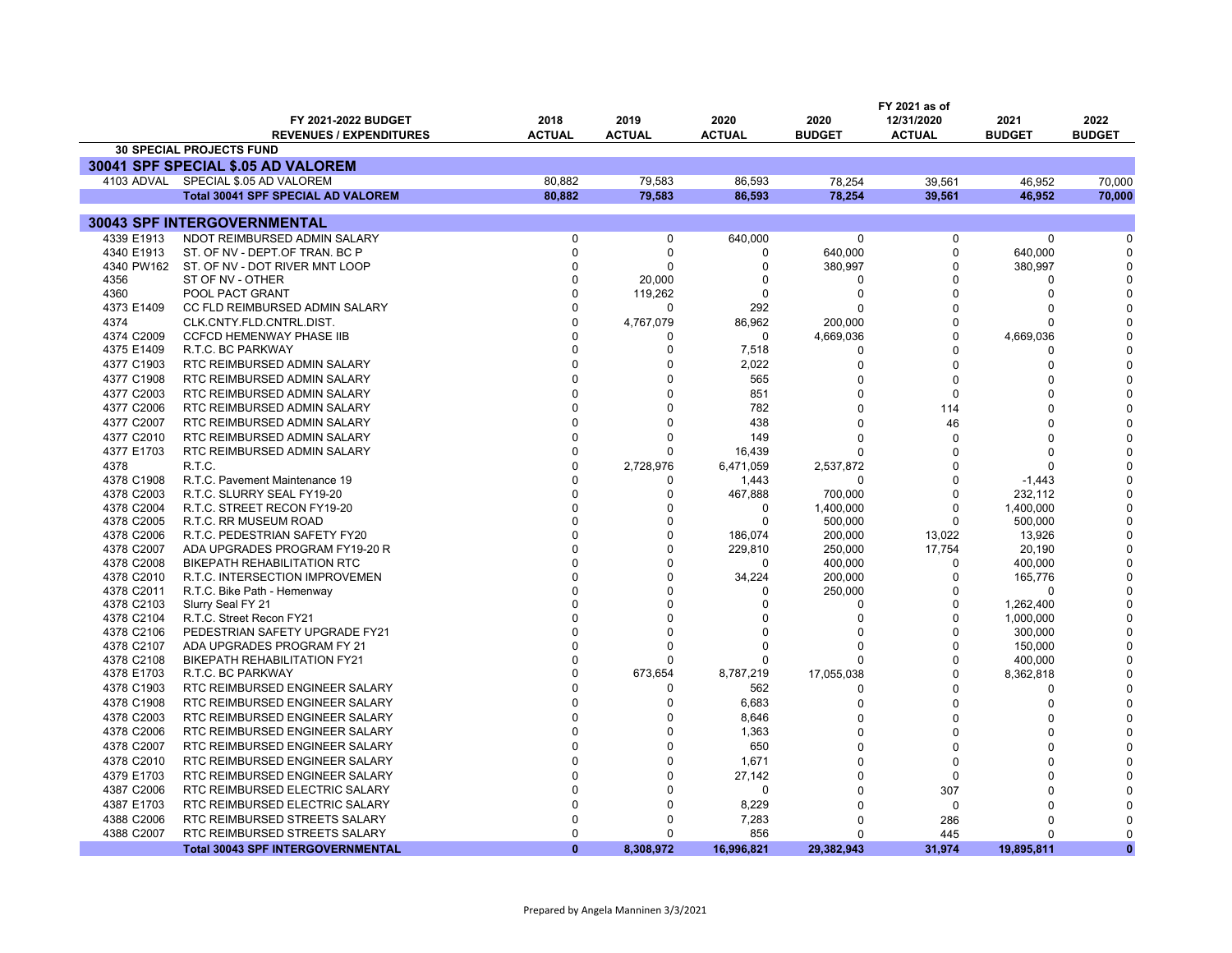|            | FY 2021 as of                               |               |               |                   |               |                     |                         |               |
|------------|---------------------------------------------|---------------|---------------|-------------------|---------------|---------------------|-------------------------|---------------|
|            | FY 2021-2022 BUDGET                         | 2018          | 2019          | 2020              | 2020          | 12/31/2020          | 2021                    | 2022          |
|            | <b>REVENUES / EXPENDITURES</b>              | <b>ACTUAL</b> | <b>ACTUAL</b> | <b>ACTUAL</b>     | <b>BUDGET</b> | <b>ACTUAL</b>       | <b>BUDGET</b>           | <b>BUDGET</b> |
|            |                                             |               |               |                   |               |                     |                         |               |
|            | <b>30047 SPECIAL PROJECTS MISCEL</b>        |               |               |                   |               |                     |                         |               |
| 4712       | <b>INTEREST INCOME</b>                      | $\Omega$      | $\Omega$      | 28.691            | 0             | 18,340              | $\Omega$                |               |
| 4713       | FAIR MARKET VALUE ADJUSTMENT                | $\mathbf 0$   | $\Omega$      | 12,490            | $\Omega$      | $-4,449$            | $\Omega$                |               |
| 4712       | <b>INTEREST INCOME</b>                      | $\Omega$      | $\Omega$      | 2,495             | $\Omega$      | $\Omega$            | <sup>0</sup>            |               |
| 4713       | FAIR MARKET VALUE ADJUSTMENT                | $\Omega$      | $\Omega$      | 1,086             | $\Omega$      | $\Omega$            | $\Omega$                | n             |
|            | <b>Total 30047 SPECIAL PROJECTS MISCEL</b>  | $\Omega$      | $\mathbf{0}$  | 44,762            | $\bf{0}$      | 13,892              | $\Omega$                | $\mathbf{0}$  |
|            |                                             |               |               |                   |               |                     |                         |               |
|            | <b>30900 SPF SPECIAL PROJECTS FUND</b>      |               |               |                   |               |                     |                         |               |
| 5101       | Smith Bldg Conversion to Police HQ - Design | 0             | $\mathbf 0$   | $\pmb{0}$         | 0             | $\Omega$            | $\Omega$                |               |
| 5104       | <b>TECHNICAL</b>                            | 14,435        | $\Omega$      | $\Omega$          | $\Omega$      | $\Omega$            | $\Omega$                |               |
| 5104 R1801 | Swimming Pool Feasibility Stud              | 95,722        | 13,278        | $\Omega$          | $\Omega$      | $\Omega$            | $\Omega$                |               |
| 5301 E1501 | ANNUAL MAINTENANCE-FLOOD                    | 1,666         | $\Omega$      | $\Omega$          | $\Omega$      | $\Omega$            | <sup>0</sup>            |               |
| 5301 E1601 | ANNUAL FLOOD CONTROL MAINT                  | 7,357         | $\Omega$      | $\Omega$          | $\Omega$      | $\Omega$            | <sup>0</sup>            |               |
| 5301 E1701 | LAKEVIEW PARK IMPROVEMENTS                  | 337,186       | $\Omega$      | $\Omega$          | $\Omega$      | $\Omega$            | $\Omega$                |               |
| 5301 E1801 | ANNUAL FLOOD MAINTENANCE                    | 120,154       | $\Omega$      | $\Omega$          | ∩             | $\Omega$            | U                       |               |
| 5301 F1801 | Pavillion Fire Suppression-Dry              | 4,405         | 35,595        | $\Omega$          |               | $\Omega$            |                         |               |
| 5301 P1601 | PD RESTROOM RENOVATION                      | 3,072         | $\Omega$      | $\Omega$          | O             | $\Omega$            | <sup>0</sup>            |               |
| 5301 PW182 | <b>City Shops Generator</b>                 | $\Omega$      | 58,792        | $\Omega$          |               | $\Omega$            |                         |               |
| 5301 R1802 | Boulder Cr Pav Replace Cover                | $\Omega$      | 50,000        | $\Omega$          | O             | $\Omega$            | <sup>0</sup>            |               |
| 5301 PW181 | City Hall Remodel/Council Audi              | 22,576        | $\Omega$      | $\Omega$          | O             | $\Omega$            | <sup>0</sup>            |               |
| 5301 R1704 | CITY HALL IMPROVEMENTS                      | 1,150         | $\Omega$      | $\Omega$          |               | $\Omega$            | U                       |               |
| 5301 R1808 | Council Chambers Audio Visual               | 106,800       | $\Omega$      | $\Omega$          | O             | $\Omega$            | <sup>0</sup>            |               |
| 5902 C1905 | LED LIGHTING REC BUILDING                   |               | 18,213        | $\Omega$          | $\Omega$      | $\Omega$            | $\Omega$                |               |
| 5902 CT171 | <b>COURT ADDITION</b>                       | 480           | $\mathbf 0$   | $\Omega$          | $\Omega$      | $\Omega$            | U                       |               |
| 5902 G1901 | REPAINT LADWP BUILDING                      | $\Omega$      | 448           | 117,500           | 124,552       | 7,043               | 7,052                   |               |
| 5902 G1903 | AQUATIC & CULTURAL CENTER DESG              | $\Omega$      | $\Omega$      | 0                 | 200,000       | $\Omega$            | 200,000                 |               |
| 5902 G1913 | MUNICIPAL COURT ADDITION                    | $\Omega$      | 265,040       | $\Omega$          | 14,960        | $\Omega$            | $\Omega$                |               |
| 5902 G1914 | BOULDER CREEK PAVILLION IMPRV               | $\Omega$      | 46,072        | 16,275            | 103,928       | $\Omega$            | 87,653                  |               |
| 5903 F1803 | FIRE TRUCK BALLOT APPVD 11.18               | $\Omega$      | 694,518       | 50,788            | 55,482        | 4,694               | 4,694                   |               |
| 5903 P1701 | POLICE VEHICLES                             | 20,596        | $\Omega$      | $\Omega$          | $\Omega$      | $\Omega$            | U                       |               |
| 5903 P1801 | <b>PDVEHICLES</b>                           | 205,546       | $\Omega$      | $\Omega$          | $\Omega$      | $\Omega$            | $\Omega$                |               |
| 5903 PW183 | <b>VEHICLES</b>                             | 448,714       | $\Omega$      | $\Omega$          | O             | $\Omega$            |                         |               |
| 5903 R1701 | <b>RECREATION VEHICLES</b>                  | $\Omega$      | $\Omega$      | $\Omega$          |               | $\Omega$            | U                       |               |
| 5903 R1804 | <b>VEHICLES</b>                             | 113,039       | $\Omega$      | $\Omega$          |               | $\Omega$            | $\Omega$                |               |
| 5904 PW174 | PUBLIC WORKS EQUIPMENT                      | $-433$        |               | $\Omega$          | O             | $\Omega$            | <sup>0</sup>            |               |
| 5904 F1907 | Fire Depart Cots Pool Pact Gra              | $\Omega$      | 159,016       | $\Omega$          | $\Omega$      | $\Omega$            | U                       |               |
| 5904 G1906 | FLEET REPLACEMENT-POLICE DEPT               | $\Omega$      | 246,198       | $\Omega$          | $\Omega$      | $\Omega$            | <sup>0</sup>            |               |
| 5905 G1907 | FLEET REPLACEMENT-PUBLIC WORKS              | $\Omega$      | 443,801       | 59,558            | 76,199        | $\Omega$            | 16,642                  |               |
| 5904 G1909 | BOULDER CREEK EQUIPMENT LEASE               | $\Omega$      | 453,575       | 110,813           | 140,000       | 110,813             | 140,000                 |               |
| 5905       | <b>IMPR OTHER THAN BUILDINGS</b>            | $\Omega$      | $\Omega$      | 0                 | $\Omega$      | $\Omega$            |                         |               |
|            |                                             | $\Omega$      | $\Omega$      |                   |               |                     | 3,000,000               |               |
| 5905 C2008 | <b>BIKEPATH REHABILITATION RTC</b>          | $\Omega$      |               | 5,156<br>$\Omega$ | 400,000       | 378,400<br>$\Omega$ | 394,844<br><sup>0</sup> |               |
| 5905 C1902 | N RR CONVEYANCE-CCRFCD                      | $\Omega$      | 2.361.543     |                   | 482,419       |                     |                         |               |
| 5905 C1903 | SLURRY SEAL FY18-19                         |               | 750,813       | 37,207            | 459,187       | $\Omega$            | $\Omega$                |               |
| 5905 C1904 | STREET RECON FY18-19                        | $\Omega$      | 802,404       | 58,738            | 57,596        | $\Omega$            | <sup>0</sup>            |               |
| 5905 C2004 | STREET RECON FY 19-20                       | $\Omega$      | $\Omega$      | 840               | 1,400,000     | 55,845              | 1,399,160               |               |
| 5905 C1908 | RTC Pavement Maintenance 2019               | $\Omega$      | 91,487        | 55,622            | 158,513       | $\Omega$            | 102,891                 |               |
| 5905 C2003 | SLURRY SEAL FY19-20                         | $\Omega$      | $\Omega$      | 466,980           | 700,000       | 117,346             | 233,020                 |               |
| 5905 C2005 | RTC RAILROAD MUSEUM ROAD                    | <sup>0</sup>  | <sup>0</sup>  | $\Omega$          | 500,000       | $\Omega$            | 500,000                 |               |
| 5905 C2006 | PEDESTRIAN SAFETY UPGRAD 19-20              | $\Omega$      | $\Omega$      | 191,249           | 200,000       | 6,545               | 8,751                   |               |
| 5905 C2007 | ADA UPGRADES PROGRAM FY19-20 R              | $\Omega$      | $\Omega$      | 229,565           | 250,000       | 17,692              | 20.435                  | $\Omega$      |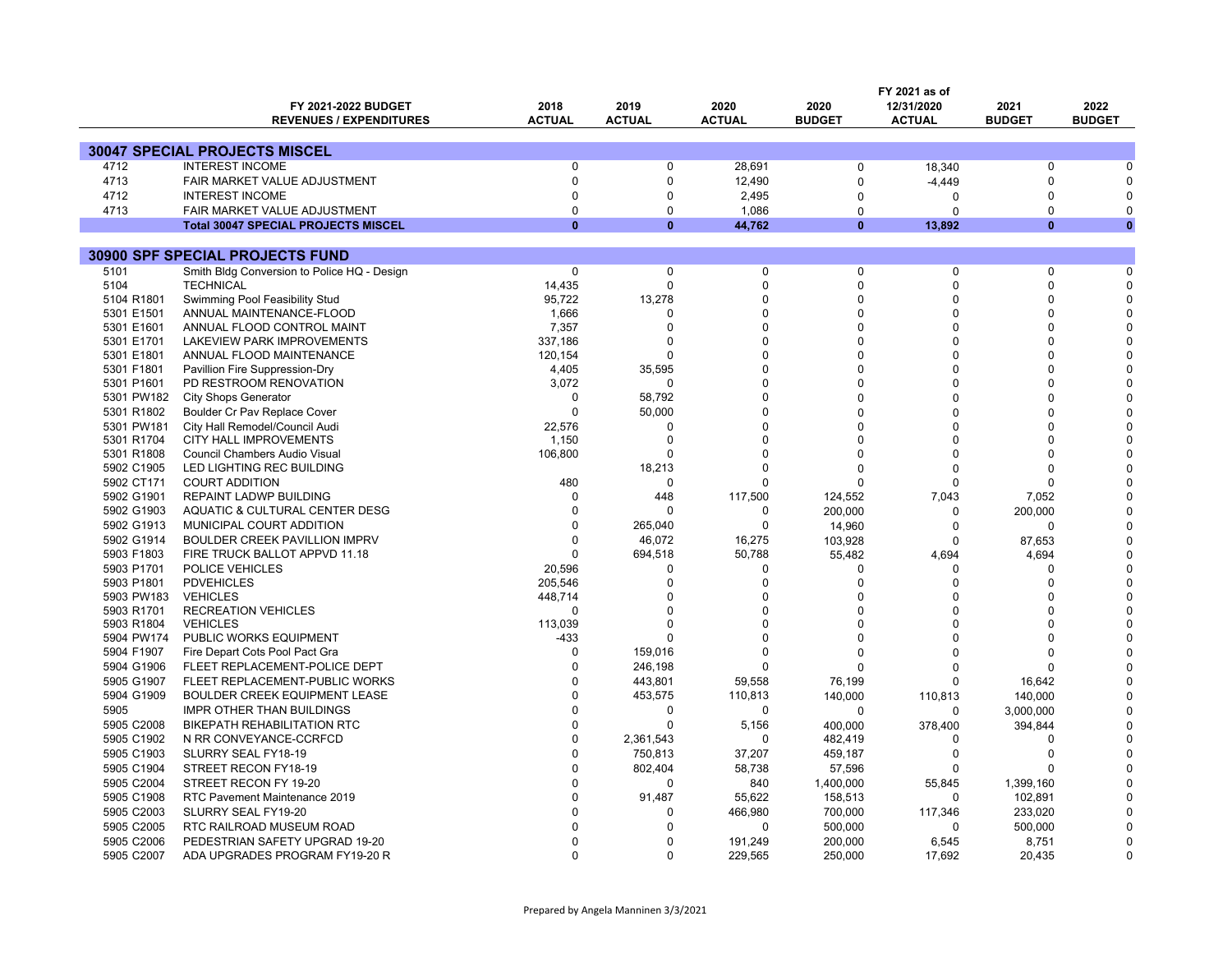| 2018<br>2019<br>2020<br>2020<br>12/31/2020<br>2021<br>2022<br>FY 2021-2022 BUDGET<br><b>REVENUES / EXPENDITURES</b><br><b>ACTUAL</b><br><b>ACTUAL</b><br><b>ACTUAL</b><br><b>BUDGET</b><br><b>BUDGET</b><br><b>BUDGET</b><br><b>ACTUAL</b><br>5905 C2009<br><b>HEMENWAY SYSTEM PHASE IIB</b><br>$\Omega$<br>$\Omega$<br>$\Omega$<br>4.669.036<br>13.043<br>4,669,036<br>$\Omega$<br>5905 C2010<br>$\Omega$<br>$\Omega$<br>34,012<br>85,023<br>165,988<br>INTERSECTION IMPROVE RTC NV WA<br>200,000<br>$\Omega$<br>5905 C2011<br>$\Omega$<br>250,000<br>250,000<br>RTC Bike Path - Hemenway<br>$\Omega$<br>$\Omega$<br>5905 C2103<br>$\Omega$<br>$\Omega$<br>$\Omega$<br>$\Omega$<br>Slurry Seal FY 21<br>$\Omega$<br>1,262,400<br>5905 C2104<br>R.T.C. Street Recon FY21<br>$\Omega$<br>$\Omega$<br>$\Omega$<br>$\Omega$<br>$\Omega$<br>1,000,000<br>$\Omega$<br>5905 C2106<br>PEDESTRIAN SAFETY UPGRADE FY21<br>$\Omega$<br>93,570<br>$\Omega$<br>$\Omega$<br>300,000<br>5905 C2107<br>$\Omega$<br>$\Omega$<br>102,608<br>ADA UPGRADES PROGRAM FY 21<br>$\Omega$<br>$\Omega$<br>150,000<br>5905 C2108<br>$\Omega$<br>$\Omega$<br>4,925<br>400,000<br><b>BIKEPATH REHABILITATION FY21</b><br>$\Omega$<br>$\Omega$<br>5905 C2203<br>$\Omega$<br>SLURRY SEAL FY21-22<br>$\Omega$<br>$\Omega$<br>$\Omega$<br>5905 C2204<br>$\Omega$<br>$\Omega$<br>R.T.C. Street Recon FY22<br>$\Omega$<br>$\Omega$<br>$\Omega$<br>$\Omega$<br>5905 C2206<br>$\Omega$<br>$\Omega$<br>PEDESTRIAN SAFETY UPGRADE FY22<br>$\Omega$<br>$\Omega$<br>$\Omega$<br>$\Omega$<br>5905 C2202<br>$\Omega$<br>$\Omega$<br>$\Omega$<br>TRAFFIC SIGNAL AND INTERSECTION IMPROVEMENTS<br>$\Omega$<br>n<br>5905 C2207<br>$\Omega$<br>$\Omega$<br>ADA UPGRADES PROGRAM FY 22<br>$\Omega$<br>$\Omega$<br>$\Omega$<br>$\Omega$<br>5905 E1409<br><b>HEMENWAY SYSTEM PHASE 2</b><br>113,513<br>2,406,734<br>79,679<br>422,315<br>$\Omega$<br>342,637<br>5905 E1410<br>NO RAILROAD WATERSHED<br>5,799<br>$\Omega$<br>$\Omega$<br>∩<br>5905 E1603<br>STREET RECONSTRUCTION<br>45,124<br>$\Omega$<br>$\Omega$<br>$\Omega$<br>$\Omega$<br><sup>0</sup><br>5905 E1605<br>292,124<br>$\Omega$<br>ELM ST RETAINING WALL<br>$\Omega$<br>$\Omega$<br>$\Omega$<br>$\Omega$<br>5905 E1703<br><b>BC PARKWAY-RTC</b><br>342,241<br>558,829<br>15,383,131<br>15,830,740<br>190,712<br>335,205<br>328,560<br>5905 E1704<br>SLURRY SEAL PRGM FY2016-17<br>$\Omega$<br>$\Omega$<br>$\Omega$<br><sup>0</sup><br>$\Omega$<br>5905 E1705<br>STREET RECONST FY2016-17<br>161,056<br>$\Omega$<br>$\Omega$<br>$\Omega$<br>$\Omega$<br>624<br>1,049,815<br>5905 E1802<br>STREET RECONSTR PRJT-AZ ST-OTH<br>$\Omega$<br>$\Omega$<br>$\Omega$<br>∩<br>5905 E1913<br><b>BC PARKWAY-NDOT</b><br>$\Omega$<br>640,000<br>640,000<br>O<br>O<br>n<br>782,067<br>214,945<br>232,914<br>15,959<br>17.969<br>5905 F1802<br>FIRE DEPT-STATION REMODEL<br>50.019<br>5905 F2001<br>30,000<br>30,000<br>FIRE STATION ROOF REPAIR<br>$\Omega$<br>C<br>O<br>n<br>5905 F2101<br>150,000<br><b>CARDIAC MONITORS</b><br>$\Omega$<br>$\Omega$<br>$\Omega$<br>$\Omega$<br>0<br>5905 F2102<br>REPLACE AUTO EXTRACTION EQUIPMENT<br>$\Omega$<br>$\Omega$<br>$\Omega$<br>$\Omega$<br>$\Omega$<br>$\Omega$<br>5905 F2103<br>OHV RESCUE VEHICLE<br>$\Omega$<br>$\Omega$<br>$\Omega$<br>n<br>5905 G1902<br>COVERED PARKING POLICE DEPT<br>$\Omega$<br>$\Omega$<br>$\Omega$<br>60,000<br>$\Omega$<br>60,000<br>$\Omega$<br>$\Omega$<br>71,000<br>$\Omega$<br>5905 G1904<br>REPLACE SWIM POOL WATER HTR<br>$\Omega$<br>$\Omega$<br>5905 G1905<br>WHALEN FIELD PERIMETER FENCING<br>$\Omega$<br>3,209<br>116,219<br>131,791<br>$\Omega$<br>$\Omega$<br>5905 G1908<br>INSTALL FIRE SPRINKLERS-CITY H<br>$\Omega$<br>0<br>50,000<br>$\Omega$<br>50,000<br>0<br>$\Omega$<br>$\Omega$<br>$\Omega$<br>5905 G1909<br><b>IMPR OTHER THAN BUILDINGS</b><br>$\Omega$<br>$\Omega$<br>$\Omega$<br>5905 G1910<br>CITY HALL CUSTOMER SERVICE IMP<br>$\Omega$<br>236,071<br>166,575<br>263,929<br>$\Omega$<br>$\Omega$<br>5905 G1911<br>FIRE DEPT & PUB WRK SHOP DESGN<br>$\Omega$<br>75,000<br>$\Omega$<br>75,000<br>$\Omega$<br>0<br>$\Omega$<br>5905 G1912<br>POLICE SECURE PARKING IMPRVMNT<br>27,528<br>66,225<br>995<br>56.247<br>122,472<br>5905 G2001<br>City Shops Renovation/Expansio<br>$\Omega$<br>$\Omega$<br>46,668<br>100,000<br>$\Omega$<br>53,332<br>5905 G2002<br>$\Omega$<br>15,752<br>100,000<br>25,242<br>84,248<br>City Shops Main Bldg Renovatio<br>$\Omega$<br>5904 G2003<br><b>HVAC REPLACEMENT</b><br>$\Omega$<br>$\Omega$<br>77,276<br>140,000<br>5,269<br>62,724<br>174,000<br>5905 G2004<br>$\Omega$<br>$\Omega$<br>3.497<br>100,000<br>Video Security System All Faci<br>$\Omega$<br>150,000<br>150.000<br>5905 G2005<br>$\Omega$<br>$\Omega$<br>Sidewalk Hazard Repair<br>$\Omega$<br>50,000<br>50,000<br>$\Omega$<br>n<br>5905 G2006<br>$\Omega$<br>$\Omega$<br>$\Omega$<br>School Zone Crosswalk Renovati<br>30,000<br>30,000<br>$\Omega$<br>5905 G2007<br>$\Omega$<br>100,000<br>$\Omega$<br>42,790<br>Street Light Conversion to LED<br>$\Omega$<br>57,210<br>STREETSCAPE REHABILITATION<br>$\Omega$<br>$\Omega$<br>$\Omega$<br>5905 G2101<br>$\Omega$<br>$\Omega$<br>50,000<br>$\Omega$<br>5905 G21*<br>$\Omega$<br>$\Omega$<br>$\Omega$<br>Phase 1 - BC Parkway Complete Street - Street Furniture<br>$\Omega$<br>$\Omega$<br>$\Omega$<br>5905 G2102<br>$\Omega$<br>$\Omega$<br>$\Omega$<br>CITY FACILITY PARKING LOT RENOVATIONS<br>$\Omega$<br>$\Omega$<br>200,000<br>∩<br>5905 G2103<br>CITY SHOPS - SIGN SHOP RENOVATION<br>$\Omega$<br>$\Omega$<br>$\Omega$<br>$\Omega$<br>$\Omega$<br>5905 G2104<br>$\Omega$<br>$\Omega$<br>CITY SHOPS - WELDING SHOP RENOVATION<br><sup>0</sup><br>5905 G22*<br>CITY SHOPS COVERED PARKING<br>$\Omega$<br>$\Omega$<br>$\Omega$<br>$\Omega$<br>60,000<br>∩<br>∩<br>155,000<br>5905 G22*<br>PUBLIC SAFETY DISPATCH MICROWAVE REPLACEMENT<br>$\Omega$<br>$\Omega$<br>$\Omega$<br>$\Omega$<br>$\Omega$<br>$\Omega$<br>5905 G22*<br>SELF CONTAINED BREATHING APPARATUS<br>$\Omega$<br>$\Omega$<br>$\Omega$<br>$\Omega$<br>168,000<br>5905 H2001<br>$\Omega$<br>2,391<br>77,069<br>249,401<br>104<br>170,540<br><b>BISTRO LIGHTING - HISTORIC COM</b><br>$\Omega$<br>5905 12101<br>SERVER REPLACEMENTS<br>$\Omega$<br>∩<br>∩<br><sup>0</sup><br>$\Omega$ |  | FY 2021 as of |  |  |  |  |  |  |  |
|------------------------------------------------------------------------------------------------------------------------------------------------------------------------------------------------------------------------------------------------------------------------------------------------------------------------------------------------------------------------------------------------------------------------------------------------------------------------------------------------------------------------------------------------------------------------------------------------------------------------------------------------------------------------------------------------------------------------------------------------------------------------------------------------------------------------------------------------------------------------------------------------------------------------------------------------------------------------------------------------------------------------------------------------------------------------------------------------------------------------------------------------------------------------------------------------------------------------------------------------------------------------------------------------------------------------------------------------------------------------------------------------------------------------------------------------------------------------------------------------------------------------------------------------------------------------------------------------------------------------------------------------------------------------------------------------------------------------------------------------------------------------------------------------------------------------------------------------------------------------------------------------------------------------------------------------------------------------------------------------------------------------------------------------------------------------------------------------------------------------------------------------------------------------------------------------------------------------------------------------------------------------------------------------------------------------------------------------------------------------------------------------------------------------------------------------------------------------------------------------------------------------------------------------------------------------------------------------------------------------------------------------------------------------------------------------------------------------------------------------------------------------------------------------------------------------------------------------------------------------------------------------------------------------------------------------------------------------------------------------------------------------------------------------------------------------------------------------------------------------------------------------------------------------------------------------------------------------------------------------------------------------------------------------------------------------------------------------------------------------------------------------------------------------------------------------------------------------------------------------------------------------------------------------------------------------------------------------------------------------------------------------------------------------------------------------------------------------------------------------------------------------------------------------------------------------------------------------------------------------------------------------------------------------------------------------------------------------------------------------------------------------------------------------------------------------------------------------------------------------------------------------------------------------------------------------------------------------------------------------------------------------------------------------------------------------------------------------------------------------------------------------------------------------------------------------------------------------------------------------------------------------------------------------------------------------------------------------------------------------------------------------------------------------------------------------------------------------------------------------------------------------------------------------------------------------------------------------------------------------------------------------------------------------------------------------------------------------------------------------------------------------------------------------------------------------------------------------------------------------------------------------------------------------------------------------------------------------------------------------------------------------------------------------------------------------------------------------------------------------------------------------------------------------------------------------------------------------------------------------------------------------------------------------------------------------------------------------------------------------------------------------------------------------------------------------------------------------------------------------------------------------------------------------------------------------------------------------------------------------------------------------------------------------------------------------------------------------------------------------------------------------------------------------------------------------------------------------------------------------------------------------------------------------------------------------------------------------------------------------------------------------------------------------------------------|--|---------------|--|--|--|--|--|--|--|
|                                                                                                                                                                                                                                                                                                                                                                                                                                                                                                                                                                                                                                                                                                                                                                                                                                                                                                                                                                                                                                                                                                                                                                                                                                                                                                                                                                                                                                                                                                                                                                                                                                                                                                                                                                                                                                                                                                                                                                                                                                                                                                                                                                                                                                                                                                                                                                                                                                                                                                                                                                                                                                                                                                                                                                                                                                                                                                                                                                                                                                                                                                                                                                                                                                                                                                                                                                                                                                                                                                                                                                                                                                                                                                                                                                                                                                                                                                                                                                                                                                                                                                                                                                                                                                                                                                                                                                                                                                                                                                                                                                                                                                                                                                                                                                                                                                                                                                                                                                                                                                                                                                                                                                                                                                                                                                                                                                                                                                                                                                                                                                                                                                                                                                                                                                                                                                                                                                                                                                                                                                                                                                                                                                                                                                                                                                                  |  |               |  |  |  |  |  |  |  |
|                                                                                                                                                                                                                                                                                                                                                                                                                                                                                                                                                                                                                                                                                                                                                                                                                                                                                                                                                                                                                                                                                                                                                                                                                                                                                                                                                                                                                                                                                                                                                                                                                                                                                                                                                                                                                                                                                                                                                                                                                                                                                                                                                                                                                                                                                                                                                                                                                                                                                                                                                                                                                                                                                                                                                                                                                                                                                                                                                                                                                                                                                                                                                                                                                                                                                                                                                                                                                                                                                                                                                                                                                                                                                                                                                                                                                                                                                                                                                                                                                                                                                                                                                                                                                                                                                                                                                                                                                                                                                                                                                                                                                                                                                                                                                                                                                                                                                                                                                                                                                                                                                                                                                                                                                                                                                                                                                                                                                                                                                                                                                                                                                                                                                                                                                                                                                                                                                                                                                                                                                                                                                                                                                                                                                                                                                                                  |  |               |  |  |  |  |  |  |  |
|                                                                                                                                                                                                                                                                                                                                                                                                                                                                                                                                                                                                                                                                                                                                                                                                                                                                                                                                                                                                                                                                                                                                                                                                                                                                                                                                                                                                                                                                                                                                                                                                                                                                                                                                                                                                                                                                                                                                                                                                                                                                                                                                                                                                                                                                                                                                                                                                                                                                                                                                                                                                                                                                                                                                                                                                                                                                                                                                                                                                                                                                                                                                                                                                                                                                                                                                                                                                                                                                                                                                                                                                                                                                                                                                                                                                                                                                                                                                                                                                                                                                                                                                                                                                                                                                                                                                                                                                                                                                                                                                                                                                                                                                                                                                                                                                                                                                                                                                                                                                                                                                                                                                                                                                                                                                                                                                                                                                                                                                                                                                                                                                                                                                                                                                                                                                                                                                                                                                                                                                                                                                                                                                                                                                                                                                                                                  |  |               |  |  |  |  |  |  |  |
|                                                                                                                                                                                                                                                                                                                                                                                                                                                                                                                                                                                                                                                                                                                                                                                                                                                                                                                                                                                                                                                                                                                                                                                                                                                                                                                                                                                                                                                                                                                                                                                                                                                                                                                                                                                                                                                                                                                                                                                                                                                                                                                                                                                                                                                                                                                                                                                                                                                                                                                                                                                                                                                                                                                                                                                                                                                                                                                                                                                                                                                                                                                                                                                                                                                                                                                                                                                                                                                                                                                                                                                                                                                                                                                                                                                                                                                                                                                                                                                                                                                                                                                                                                                                                                                                                                                                                                                                                                                                                                                                                                                                                                                                                                                                                                                                                                                                                                                                                                                                                                                                                                                                                                                                                                                                                                                                                                                                                                                                                                                                                                                                                                                                                                                                                                                                                                                                                                                                                                                                                                                                                                                                                                                                                                                                                                                  |  |               |  |  |  |  |  |  |  |
|                                                                                                                                                                                                                                                                                                                                                                                                                                                                                                                                                                                                                                                                                                                                                                                                                                                                                                                                                                                                                                                                                                                                                                                                                                                                                                                                                                                                                                                                                                                                                                                                                                                                                                                                                                                                                                                                                                                                                                                                                                                                                                                                                                                                                                                                                                                                                                                                                                                                                                                                                                                                                                                                                                                                                                                                                                                                                                                                                                                                                                                                                                                                                                                                                                                                                                                                                                                                                                                                                                                                                                                                                                                                                                                                                                                                                                                                                                                                                                                                                                                                                                                                                                                                                                                                                                                                                                                                                                                                                                                                                                                                                                                                                                                                                                                                                                                                                                                                                                                                                                                                                                                                                                                                                                                                                                                                                                                                                                                                                                                                                                                                                                                                                                                                                                                                                                                                                                                                                                                                                                                                                                                                                                                                                                                                                                                  |  |               |  |  |  |  |  |  |  |
|                                                                                                                                                                                                                                                                                                                                                                                                                                                                                                                                                                                                                                                                                                                                                                                                                                                                                                                                                                                                                                                                                                                                                                                                                                                                                                                                                                                                                                                                                                                                                                                                                                                                                                                                                                                                                                                                                                                                                                                                                                                                                                                                                                                                                                                                                                                                                                                                                                                                                                                                                                                                                                                                                                                                                                                                                                                                                                                                                                                                                                                                                                                                                                                                                                                                                                                                                                                                                                                                                                                                                                                                                                                                                                                                                                                                                                                                                                                                                                                                                                                                                                                                                                                                                                                                                                                                                                                                                                                                                                                                                                                                                                                                                                                                                                                                                                                                                                                                                                                                                                                                                                                                                                                                                                                                                                                                                                                                                                                                                                                                                                                                                                                                                                                                                                                                                                                                                                                                                                                                                                                                                                                                                                                                                                                                                                                  |  |               |  |  |  |  |  |  |  |
|                                                                                                                                                                                                                                                                                                                                                                                                                                                                                                                                                                                                                                                                                                                                                                                                                                                                                                                                                                                                                                                                                                                                                                                                                                                                                                                                                                                                                                                                                                                                                                                                                                                                                                                                                                                                                                                                                                                                                                                                                                                                                                                                                                                                                                                                                                                                                                                                                                                                                                                                                                                                                                                                                                                                                                                                                                                                                                                                                                                                                                                                                                                                                                                                                                                                                                                                                                                                                                                                                                                                                                                                                                                                                                                                                                                                                                                                                                                                                                                                                                                                                                                                                                                                                                                                                                                                                                                                                                                                                                                                                                                                                                                                                                                                                                                                                                                                                                                                                                                                                                                                                                                                                                                                                                                                                                                                                                                                                                                                                                                                                                                                                                                                                                                                                                                                                                                                                                                                                                                                                                                                                                                                                                                                                                                                                                                  |  |               |  |  |  |  |  |  |  |
|                                                                                                                                                                                                                                                                                                                                                                                                                                                                                                                                                                                                                                                                                                                                                                                                                                                                                                                                                                                                                                                                                                                                                                                                                                                                                                                                                                                                                                                                                                                                                                                                                                                                                                                                                                                                                                                                                                                                                                                                                                                                                                                                                                                                                                                                                                                                                                                                                                                                                                                                                                                                                                                                                                                                                                                                                                                                                                                                                                                                                                                                                                                                                                                                                                                                                                                                                                                                                                                                                                                                                                                                                                                                                                                                                                                                                                                                                                                                                                                                                                                                                                                                                                                                                                                                                                                                                                                                                                                                                                                                                                                                                                                                                                                                                                                                                                                                                                                                                                                                                                                                                                                                                                                                                                                                                                                                                                                                                                                                                                                                                                                                                                                                                                                                                                                                                                                                                                                                                                                                                                                                                                                                                                                                                                                                                                                  |  |               |  |  |  |  |  |  |  |
|                                                                                                                                                                                                                                                                                                                                                                                                                                                                                                                                                                                                                                                                                                                                                                                                                                                                                                                                                                                                                                                                                                                                                                                                                                                                                                                                                                                                                                                                                                                                                                                                                                                                                                                                                                                                                                                                                                                                                                                                                                                                                                                                                                                                                                                                                                                                                                                                                                                                                                                                                                                                                                                                                                                                                                                                                                                                                                                                                                                                                                                                                                                                                                                                                                                                                                                                                                                                                                                                                                                                                                                                                                                                                                                                                                                                                                                                                                                                                                                                                                                                                                                                                                                                                                                                                                                                                                                                                                                                                                                                                                                                                                                                                                                                                                                                                                                                                                                                                                                                                                                                                                                                                                                                                                                                                                                                                                                                                                                                                                                                                                                                                                                                                                                                                                                                                                                                                                                                                                                                                                                                                                                                                                                                                                                                                                                  |  |               |  |  |  |  |  |  |  |
|                                                                                                                                                                                                                                                                                                                                                                                                                                                                                                                                                                                                                                                                                                                                                                                                                                                                                                                                                                                                                                                                                                                                                                                                                                                                                                                                                                                                                                                                                                                                                                                                                                                                                                                                                                                                                                                                                                                                                                                                                                                                                                                                                                                                                                                                                                                                                                                                                                                                                                                                                                                                                                                                                                                                                                                                                                                                                                                                                                                                                                                                                                                                                                                                                                                                                                                                                                                                                                                                                                                                                                                                                                                                                                                                                                                                                                                                                                                                                                                                                                                                                                                                                                                                                                                                                                                                                                                                                                                                                                                                                                                                                                                                                                                                                                                                                                                                                                                                                                                                                                                                                                                                                                                                                                                                                                                                                                                                                                                                                                                                                                                                                                                                                                                                                                                                                                                                                                                                                                                                                                                                                                                                                                                                                                                                                                                  |  |               |  |  |  |  |  |  |  |
|                                                                                                                                                                                                                                                                                                                                                                                                                                                                                                                                                                                                                                                                                                                                                                                                                                                                                                                                                                                                                                                                                                                                                                                                                                                                                                                                                                                                                                                                                                                                                                                                                                                                                                                                                                                                                                                                                                                                                                                                                                                                                                                                                                                                                                                                                                                                                                                                                                                                                                                                                                                                                                                                                                                                                                                                                                                                                                                                                                                                                                                                                                                                                                                                                                                                                                                                                                                                                                                                                                                                                                                                                                                                                                                                                                                                                                                                                                                                                                                                                                                                                                                                                                                                                                                                                                                                                                                                                                                                                                                                                                                                                                                                                                                                                                                                                                                                                                                                                                                                                                                                                                                                                                                                                                                                                                                                                                                                                                                                                                                                                                                                                                                                                                                                                                                                                                                                                                                                                                                                                                                                                                                                                                                                                                                                                                                  |  |               |  |  |  |  |  |  |  |
|                                                                                                                                                                                                                                                                                                                                                                                                                                                                                                                                                                                                                                                                                                                                                                                                                                                                                                                                                                                                                                                                                                                                                                                                                                                                                                                                                                                                                                                                                                                                                                                                                                                                                                                                                                                                                                                                                                                                                                                                                                                                                                                                                                                                                                                                                                                                                                                                                                                                                                                                                                                                                                                                                                                                                                                                                                                                                                                                                                                                                                                                                                                                                                                                                                                                                                                                                                                                                                                                                                                                                                                                                                                                                                                                                                                                                                                                                                                                                                                                                                                                                                                                                                                                                                                                                                                                                                                                                                                                                                                                                                                                                                                                                                                                                                                                                                                                                                                                                                                                                                                                                                                                                                                                                                                                                                                                                                                                                                                                                                                                                                                                                                                                                                                                                                                                                                                                                                                                                                                                                                                                                                                                                                                                                                                                                                                  |  |               |  |  |  |  |  |  |  |
|                                                                                                                                                                                                                                                                                                                                                                                                                                                                                                                                                                                                                                                                                                                                                                                                                                                                                                                                                                                                                                                                                                                                                                                                                                                                                                                                                                                                                                                                                                                                                                                                                                                                                                                                                                                                                                                                                                                                                                                                                                                                                                                                                                                                                                                                                                                                                                                                                                                                                                                                                                                                                                                                                                                                                                                                                                                                                                                                                                                                                                                                                                                                                                                                                                                                                                                                                                                                                                                                                                                                                                                                                                                                                                                                                                                                                                                                                                                                                                                                                                                                                                                                                                                                                                                                                                                                                                                                                                                                                                                                                                                                                                                                                                                                                                                                                                                                                                                                                                                                                                                                                                                                                                                                                                                                                                                                                                                                                                                                                                                                                                                                                                                                                                                                                                                                                                                                                                                                                                                                                                                                                                                                                                                                                                                                                                                  |  |               |  |  |  |  |  |  |  |
|                                                                                                                                                                                                                                                                                                                                                                                                                                                                                                                                                                                                                                                                                                                                                                                                                                                                                                                                                                                                                                                                                                                                                                                                                                                                                                                                                                                                                                                                                                                                                                                                                                                                                                                                                                                                                                                                                                                                                                                                                                                                                                                                                                                                                                                                                                                                                                                                                                                                                                                                                                                                                                                                                                                                                                                                                                                                                                                                                                                                                                                                                                                                                                                                                                                                                                                                                                                                                                                                                                                                                                                                                                                                                                                                                                                                                                                                                                                                                                                                                                                                                                                                                                                                                                                                                                                                                                                                                                                                                                                                                                                                                                                                                                                                                                                                                                                                                                                                                                                                                                                                                                                                                                                                                                                                                                                                                                                                                                                                                                                                                                                                                                                                                                                                                                                                                                                                                                                                                                                                                                                                                                                                                                                                                                                                                                                  |  |               |  |  |  |  |  |  |  |
|                                                                                                                                                                                                                                                                                                                                                                                                                                                                                                                                                                                                                                                                                                                                                                                                                                                                                                                                                                                                                                                                                                                                                                                                                                                                                                                                                                                                                                                                                                                                                                                                                                                                                                                                                                                                                                                                                                                                                                                                                                                                                                                                                                                                                                                                                                                                                                                                                                                                                                                                                                                                                                                                                                                                                                                                                                                                                                                                                                                                                                                                                                                                                                                                                                                                                                                                                                                                                                                                                                                                                                                                                                                                                                                                                                                                                                                                                                                                                                                                                                                                                                                                                                                                                                                                                                                                                                                                                                                                                                                                                                                                                                                                                                                                                                                                                                                                                                                                                                                                                                                                                                                                                                                                                                                                                                                                                                                                                                                                                                                                                                                                                                                                                                                                                                                                                                                                                                                                                                                                                                                                                                                                                                                                                                                                                                                  |  |               |  |  |  |  |  |  |  |
|                                                                                                                                                                                                                                                                                                                                                                                                                                                                                                                                                                                                                                                                                                                                                                                                                                                                                                                                                                                                                                                                                                                                                                                                                                                                                                                                                                                                                                                                                                                                                                                                                                                                                                                                                                                                                                                                                                                                                                                                                                                                                                                                                                                                                                                                                                                                                                                                                                                                                                                                                                                                                                                                                                                                                                                                                                                                                                                                                                                                                                                                                                                                                                                                                                                                                                                                                                                                                                                                                                                                                                                                                                                                                                                                                                                                                                                                                                                                                                                                                                                                                                                                                                                                                                                                                                                                                                                                                                                                                                                                                                                                                                                                                                                                                                                                                                                                                                                                                                                                                                                                                                                                                                                                                                                                                                                                                                                                                                                                                                                                                                                                                                                                                                                                                                                                                                                                                                                                                                                                                                                                                                                                                                                                                                                                                                                  |  |               |  |  |  |  |  |  |  |
|                                                                                                                                                                                                                                                                                                                                                                                                                                                                                                                                                                                                                                                                                                                                                                                                                                                                                                                                                                                                                                                                                                                                                                                                                                                                                                                                                                                                                                                                                                                                                                                                                                                                                                                                                                                                                                                                                                                                                                                                                                                                                                                                                                                                                                                                                                                                                                                                                                                                                                                                                                                                                                                                                                                                                                                                                                                                                                                                                                                                                                                                                                                                                                                                                                                                                                                                                                                                                                                                                                                                                                                                                                                                                                                                                                                                                                                                                                                                                                                                                                                                                                                                                                                                                                                                                                                                                                                                                                                                                                                                                                                                                                                                                                                                                                                                                                                                                                                                                                                                                                                                                                                                                                                                                                                                                                                                                                                                                                                                                                                                                                                                                                                                                                                                                                                                                                                                                                                                                                                                                                                                                                                                                                                                                                                                                                                  |  |               |  |  |  |  |  |  |  |
|                                                                                                                                                                                                                                                                                                                                                                                                                                                                                                                                                                                                                                                                                                                                                                                                                                                                                                                                                                                                                                                                                                                                                                                                                                                                                                                                                                                                                                                                                                                                                                                                                                                                                                                                                                                                                                                                                                                                                                                                                                                                                                                                                                                                                                                                                                                                                                                                                                                                                                                                                                                                                                                                                                                                                                                                                                                                                                                                                                                                                                                                                                                                                                                                                                                                                                                                                                                                                                                                                                                                                                                                                                                                                                                                                                                                                                                                                                                                                                                                                                                                                                                                                                                                                                                                                                                                                                                                                                                                                                                                                                                                                                                                                                                                                                                                                                                                                                                                                                                                                                                                                                                                                                                                                                                                                                                                                                                                                                                                                                                                                                                                                                                                                                                                                                                                                                                                                                                                                                                                                                                                                                                                                                                                                                                                                                                  |  |               |  |  |  |  |  |  |  |
|                                                                                                                                                                                                                                                                                                                                                                                                                                                                                                                                                                                                                                                                                                                                                                                                                                                                                                                                                                                                                                                                                                                                                                                                                                                                                                                                                                                                                                                                                                                                                                                                                                                                                                                                                                                                                                                                                                                                                                                                                                                                                                                                                                                                                                                                                                                                                                                                                                                                                                                                                                                                                                                                                                                                                                                                                                                                                                                                                                                                                                                                                                                                                                                                                                                                                                                                                                                                                                                                                                                                                                                                                                                                                                                                                                                                                                                                                                                                                                                                                                                                                                                                                                                                                                                                                                                                                                                                                                                                                                                                                                                                                                                                                                                                                                                                                                                                                                                                                                                                                                                                                                                                                                                                                                                                                                                                                                                                                                                                                                                                                                                                                                                                                                                                                                                                                                                                                                                                                                                                                                                                                                                                                                                                                                                                                                                  |  |               |  |  |  |  |  |  |  |
|                                                                                                                                                                                                                                                                                                                                                                                                                                                                                                                                                                                                                                                                                                                                                                                                                                                                                                                                                                                                                                                                                                                                                                                                                                                                                                                                                                                                                                                                                                                                                                                                                                                                                                                                                                                                                                                                                                                                                                                                                                                                                                                                                                                                                                                                                                                                                                                                                                                                                                                                                                                                                                                                                                                                                                                                                                                                                                                                                                                                                                                                                                                                                                                                                                                                                                                                                                                                                                                                                                                                                                                                                                                                                                                                                                                                                                                                                                                                                                                                                                                                                                                                                                                                                                                                                                                                                                                                                                                                                                                                                                                                                                                                                                                                                                                                                                                                                                                                                                                                                                                                                                                                                                                                                                                                                                                                                                                                                                                                                                                                                                                                                                                                                                                                                                                                                                                                                                                                                                                                                                                                                                                                                                                                                                                                                                                  |  |               |  |  |  |  |  |  |  |
|                                                                                                                                                                                                                                                                                                                                                                                                                                                                                                                                                                                                                                                                                                                                                                                                                                                                                                                                                                                                                                                                                                                                                                                                                                                                                                                                                                                                                                                                                                                                                                                                                                                                                                                                                                                                                                                                                                                                                                                                                                                                                                                                                                                                                                                                                                                                                                                                                                                                                                                                                                                                                                                                                                                                                                                                                                                                                                                                                                                                                                                                                                                                                                                                                                                                                                                                                                                                                                                                                                                                                                                                                                                                                                                                                                                                                                                                                                                                                                                                                                                                                                                                                                                                                                                                                                                                                                                                                                                                                                                                                                                                                                                                                                                                                                                                                                                                                                                                                                                                                                                                                                                                                                                                                                                                                                                                                                                                                                                                                                                                                                                                                                                                                                                                                                                                                                                                                                                                                                                                                                                                                                                                                                                                                                                                                                                  |  |               |  |  |  |  |  |  |  |
|                                                                                                                                                                                                                                                                                                                                                                                                                                                                                                                                                                                                                                                                                                                                                                                                                                                                                                                                                                                                                                                                                                                                                                                                                                                                                                                                                                                                                                                                                                                                                                                                                                                                                                                                                                                                                                                                                                                                                                                                                                                                                                                                                                                                                                                                                                                                                                                                                                                                                                                                                                                                                                                                                                                                                                                                                                                                                                                                                                                                                                                                                                                                                                                                                                                                                                                                                                                                                                                                                                                                                                                                                                                                                                                                                                                                                                                                                                                                                                                                                                                                                                                                                                                                                                                                                                                                                                                                                                                                                                                                                                                                                                                                                                                                                                                                                                                                                                                                                                                                                                                                                                                                                                                                                                                                                                                                                                                                                                                                                                                                                                                                                                                                                                                                                                                                                                                                                                                                                                                                                                                                                                                                                                                                                                                                                                                  |  |               |  |  |  |  |  |  |  |
|                                                                                                                                                                                                                                                                                                                                                                                                                                                                                                                                                                                                                                                                                                                                                                                                                                                                                                                                                                                                                                                                                                                                                                                                                                                                                                                                                                                                                                                                                                                                                                                                                                                                                                                                                                                                                                                                                                                                                                                                                                                                                                                                                                                                                                                                                                                                                                                                                                                                                                                                                                                                                                                                                                                                                                                                                                                                                                                                                                                                                                                                                                                                                                                                                                                                                                                                                                                                                                                                                                                                                                                                                                                                                                                                                                                                                                                                                                                                                                                                                                                                                                                                                                                                                                                                                                                                                                                                                                                                                                                                                                                                                                                                                                                                                                                                                                                                                                                                                                                                                                                                                                                                                                                                                                                                                                                                                                                                                                                                                                                                                                                                                                                                                                                                                                                                                                                                                                                                                                                                                                                                                                                                                                                                                                                                                                                  |  |               |  |  |  |  |  |  |  |
|                                                                                                                                                                                                                                                                                                                                                                                                                                                                                                                                                                                                                                                                                                                                                                                                                                                                                                                                                                                                                                                                                                                                                                                                                                                                                                                                                                                                                                                                                                                                                                                                                                                                                                                                                                                                                                                                                                                                                                                                                                                                                                                                                                                                                                                                                                                                                                                                                                                                                                                                                                                                                                                                                                                                                                                                                                                                                                                                                                                                                                                                                                                                                                                                                                                                                                                                                                                                                                                                                                                                                                                                                                                                                                                                                                                                                                                                                                                                                                                                                                                                                                                                                                                                                                                                                                                                                                                                                                                                                                                                                                                                                                                                                                                                                                                                                                                                                                                                                                                                                                                                                                                                                                                                                                                                                                                                                                                                                                                                                                                                                                                                                                                                                                                                                                                                                                                                                                                                                                                                                                                                                                                                                                                                                                                                                                                  |  |               |  |  |  |  |  |  |  |
|                                                                                                                                                                                                                                                                                                                                                                                                                                                                                                                                                                                                                                                                                                                                                                                                                                                                                                                                                                                                                                                                                                                                                                                                                                                                                                                                                                                                                                                                                                                                                                                                                                                                                                                                                                                                                                                                                                                                                                                                                                                                                                                                                                                                                                                                                                                                                                                                                                                                                                                                                                                                                                                                                                                                                                                                                                                                                                                                                                                                                                                                                                                                                                                                                                                                                                                                                                                                                                                                                                                                                                                                                                                                                                                                                                                                                                                                                                                                                                                                                                                                                                                                                                                                                                                                                                                                                                                                                                                                                                                                                                                                                                                                                                                                                                                                                                                                                                                                                                                                                                                                                                                                                                                                                                                                                                                                                                                                                                                                                                                                                                                                                                                                                                                                                                                                                                                                                                                                                                                                                                                                                                                                                                                                                                                                                                                  |  |               |  |  |  |  |  |  |  |
|                                                                                                                                                                                                                                                                                                                                                                                                                                                                                                                                                                                                                                                                                                                                                                                                                                                                                                                                                                                                                                                                                                                                                                                                                                                                                                                                                                                                                                                                                                                                                                                                                                                                                                                                                                                                                                                                                                                                                                                                                                                                                                                                                                                                                                                                                                                                                                                                                                                                                                                                                                                                                                                                                                                                                                                                                                                                                                                                                                                                                                                                                                                                                                                                                                                                                                                                                                                                                                                                                                                                                                                                                                                                                                                                                                                                                                                                                                                                                                                                                                                                                                                                                                                                                                                                                                                                                                                                                                                                                                                                                                                                                                                                                                                                                                                                                                                                                                                                                                                                                                                                                                                                                                                                                                                                                                                                                                                                                                                                                                                                                                                                                                                                                                                                                                                                                                                                                                                                                                                                                                                                                                                                                                                                                                                                                                                  |  |               |  |  |  |  |  |  |  |
|                                                                                                                                                                                                                                                                                                                                                                                                                                                                                                                                                                                                                                                                                                                                                                                                                                                                                                                                                                                                                                                                                                                                                                                                                                                                                                                                                                                                                                                                                                                                                                                                                                                                                                                                                                                                                                                                                                                                                                                                                                                                                                                                                                                                                                                                                                                                                                                                                                                                                                                                                                                                                                                                                                                                                                                                                                                                                                                                                                                                                                                                                                                                                                                                                                                                                                                                                                                                                                                                                                                                                                                                                                                                                                                                                                                                                                                                                                                                                                                                                                                                                                                                                                                                                                                                                                                                                                                                                                                                                                                                                                                                                                                                                                                                                                                                                                                                                                                                                                                                                                                                                                                                                                                                                                                                                                                                                                                                                                                                                                                                                                                                                                                                                                                                                                                                                                                                                                                                                                                                                                                                                                                                                                                                                                                                                                                  |  |               |  |  |  |  |  |  |  |
|                                                                                                                                                                                                                                                                                                                                                                                                                                                                                                                                                                                                                                                                                                                                                                                                                                                                                                                                                                                                                                                                                                                                                                                                                                                                                                                                                                                                                                                                                                                                                                                                                                                                                                                                                                                                                                                                                                                                                                                                                                                                                                                                                                                                                                                                                                                                                                                                                                                                                                                                                                                                                                                                                                                                                                                                                                                                                                                                                                                                                                                                                                                                                                                                                                                                                                                                                                                                                                                                                                                                                                                                                                                                                                                                                                                                                                                                                                                                                                                                                                                                                                                                                                                                                                                                                                                                                                                                                                                                                                                                                                                                                                                                                                                                                                                                                                                                                                                                                                                                                                                                                                                                                                                                                                                                                                                                                                                                                                                                                                                                                                                                                                                                                                                                                                                                                                                                                                                                                                                                                                                                                                                                                                                                                                                                                                                  |  |               |  |  |  |  |  |  |  |
|                                                                                                                                                                                                                                                                                                                                                                                                                                                                                                                                                                                                                                                                                                                                                                                                                                                                                                                                                                                                                                                                                                                                                                                                                                                                                                                                                                                                                                                                                                                                                                                                                                                                                                                                                                                                                                                                                                                                                                                                                                                                                                                                                                                                                                                                                                                                                                                                                                                                                                                                                                                                                                                                                                                                                                                                                                                                                                                                                                                                                                                                                                                                                                                                                                                                                                                                                                                                                                                                                                                                                                                                                                                                                                                                                                                                                                                                                                                                                                                                                                                                                                                                                                                                                                                                                                                                                                                                                                                                                                                                                                                                                                                                                                                                                                                                                                                                                                                                                                                                                                                                                                                                                                                                                                                                                                                                                                                                                                                                                                                                                                                                                                                                                                                                                                                                                                                                                                                                                                                                                                                                                                                                                                                                                                                                                                                  |  |               |  |  |  |  |  |  |  |
|                                                                                                                                                                                                                                                                                                                                                                                                                                                                                                                                                                                                                                                                                                                                                                                                                                                                                                                                                                                                                                                                                                                                                                                                                                                                                                                                                                                                                                                                                                                                                                                                                                                                                                                                                                                                                                                                                                                                                                                                                                                                                                                                                                                                                                                                                                                                                                                                                                                                                                                                                                                                                                                                                                                                                                                                                                                                                                                                                                                                                                                                                                                                                                                                                                                                                                                                                                                                                                                                                                                                                                                                                                                                                                                                                                                                                                                                                                                                                                                                                                                                                                                                                                                                                                                                                                                                                                                                                                                                                                                                                                                                                                                                                                                                                                                                                                                                                                                                                                                                                                                                                                                                                                                                                                                                                                                                                                                                                                                                                                                                                                                                                                                                                                                                                                                                                                                                                                                                                                                                                                                                                                                                                                                                                                                                                                                  |  |               |  |  |  |  |  |  |  |
|                                                                                                                                                                                                                                                                                                                                                                                                                                                                                                                                                                                                                                                                                                                                                                                                                                                                                                                                                                                                                                                                                                                                                                                                                                                                                                                                                                                                                                                                                                                                                                                                                                                                                                                                                                                                                                                                                                                                                                                                                                                                                                                                                                                                                                                                                                                                                                                                                                                                                                                                                                                                                                                                                                                                                                                                                                                                                                                                                                                                                                                                                                                                                                                                                                                                                                                                                                                                                                                                                                                                                                                                                                                                                                                                                                                                                                                                                                                                                                                                                                                                                                                                                                                                                                                                                                                                                                                                                                                                                                                                                                                                                                                                                                                                                                                                                                                                                                                                                                                                                                                                                                                                                                                                                                                                                                                                                                                                                                                                                                                                                                                                                                                                                                                                                                                                                                                                                                                                                                                                                                                                                                                                                                                                                                                                                                                  |  |               |  |  |  |  |  |  |  |
|                                                                                                                                                                                                                                                                                                                                                                                                                                                                                                                                                                                                                                                                                                                                                                                                                                                                                                                                                                                                                                                                                                                                                                                                                                                                                                                                                                                                                                                                                                                                                                                                                                                                                                                                                                                                                                                                                                                                                                                                                                                                                                                                                                                                                                                                                                                                                                                                                                                                                                                                                                                                                                                                                                                                                                                                                                                                                                                                                                                                                                                                                                                                                                                                                                                                                                                                                                                                                                                                                                                                                                                                                                                                                                                                                                                                                                                                                                                                                                                                                                                                                                                                                                                                                                                                                                                                                                                                                                                                                                                                                                                                                                                                                                                                                                                                                                                                                                                                                                                                                                                                                                                                                                                                                                                                                                                                                                                                                                                                                                                                                                                                                                                                                                                                                                                                                                                                                                                                                                                                                                                                                                                                                                                                                                                                                                                  |  |               |  |  |  |  |  |  |  |
|                                                                                                                                                                                                                                                                                                                                                                                                                                                                                                                                                                                                                                                                                                                                                                                                                                                                                                                                                                                                                                                                                                                                                                                                                                                                                                                                                                                                                                                                                                                                                                                                                                                                                                                                                                                                                                                                                                                                                                                                                                                                                                                                                                                                                                                                                                                                                                                                                                                                                                                                                                                                                                                                                                                                                                                                                                                                                                                                                                                                                                                                                                                                                                                                                                                                                                                                                                                                                                                                                                                                                                                                                                                                                                                                                                                                                                                                                                                                                                                                                                                                                                                                                                                                                                                                                                                                                                                                                                                                                                                                                                                                                                                                                                                                                                                                                                                                                                                                                                                                                                                                                                                                                                                                                                                                                                                                                                                                                                                                                                                                                                                                                                                                                                                                                                                                                                                                                                                                                                                                                                                                                                                                                                                                                                                                                                                  |  |               |  |  |  |  |  |  |  |
|                                                                                                                                                                                                                                                                                                                                                                                                                                                                                                                                                                                                                                                                                                                                                                                                                                                                                                                                                                                                                                                                                                                                                                                                                                                                                                                                                                                                                                                                                                                                                                                                                                                                                                                                                                                                                                                                                                                                                                                                                                                                                                                                                                                                                                                                                                                                                                                                                                                                                                                                                                                                                                                                                                                                                                                                                                                                                                                                                                                                                                                                                                                                                                                                                                                                                                                                                                                                                                                                                                                                                                                                                                                                                                                                                                                                                                                                                                                                                                                                                                                                                                                                                                                                                                                                                                                                                                                                                                                                                                                                                                                                                                                                                                                                                                                                                                                                                                                                                                                                                                                                                                                                                                                                                                                                                                                                                                                                                                                                                                                                                                                                                                                                                                                                                                                                                                                                                                                                                                                                                                                                                                                                                                                                                                                                                                                  |  |               |  |  |  |  |  |  |  |
|                                                                                                                                                                                                                                                                                                                                                                                                                                                                                                                                                                                                                                                                                                                                                                                                                                                                                                                                                                                                                                                                                                                                                                                                                                                                                                                                                                                                                                                                                                                                                                                                                                                                                                                                                                                                                                                                                                                                                                                                                                                                                                                                                                                                                                                                                                                                                                                                                                                                                                                                                                                                                                                                                                                                                                                                                                                                                                                                                                                                                                                                                                                                                                                                                                                                                                                                                                                                                                                                                                                                                                                                                                                                                                                                                                                                                                                                                                                                                                                                                                                                                                                                                                                                                                                                                                                                                                                                                                                                                                                                                                                                                                                                                                                                                                                                                                                                                                                                                                                                                                                                                                                                                                                                                                                                                                                                                                                                                                                                                                                                                                                                                                                                                                                                                                                                                                                                                                                                                                                                                                                                                                                                                                                                                                                                                                                  |  |               |  |  |  |  |  |  |  |
|                                                                                                                                                                                                                                                                                                                                                                                                                                                                                                                                                                                                                                                                                                                                                                                                                                                                                                                                                                                                                                                                                                                                                                                                                                                                                                                                                                                                                                                                                                                                                                                                                                                                                                                                                                                                                                                                                                                                                                                                                                                                                                                                                                                                                                                                                                                                                                                                                                                                                                                                                                                                                                                                                                                                                                                                                                                                                                                                                                                                                                                                                                                                                                                                                                                                                                                                                                                                                                                                                                                                                                                                                                                                                                                                                                                                                                                                                                                                                                                                                                                                                                                                                                                                                                                                                                                                                                                                                                                                                                                                                                                                                                                                                                                                                                                                                                                                                                                                                                                                                                                                                                                                                                                                                                                                                                                                                                                                                                                                                                                                                                                                                                                                                                                                                                                                                                                                                                                                                                                                                                                                                                                                                                                                                                                                                                                  |  |               |  |  |  |  |  |  |  |
|                                                                                                                                                                                                                                                                                                                                                                                                                                                                                                                                                                                                                                                                                                                                                                                                                                                                                                                                                                                                                                                                                                                                                                                                                                                                                                                                                                                                                                                                                                                                                                                                                                                                                                                                                                                                                                                                                                                                                                                                                                                                                                                                                                                                                                                                                                                                                                                                                                                                                                                                                                                                                                                                                                                                                                                                                                                                                                                                                                                                                                                                                                                                                                                                                                                                                                                                                                                                                                                                                                                                                                                                                                                                                                                                                                                                                                                                                                                                                                                                                                                                                                                                                                                                                                                                                                                                                                                                                                                                                                                                                                                                                                                                                                                                                                                                                                                                                                                                                                                                                                                                                                                                                                                                                                                                                                                                                                                                                                                                                                                                                                                                                                                                                                                                                                                                                                                                                                                                                                                                                                                                                                                                                                                                                                                                                                                  |  |               |  |  |  |  |  |  |  |
|                                                                                                                                                                                                                                                                                                                                                                                                                                                                                                                                                                                                                                                                                                                                                                                                                                                                                                                                                                                                                                                                                                                                                                                                                                                                                                                                                                                                                                                                                                                                                                                                                                                                                                                                                                                                                                                                                                                                                                                                                                                                                                                                                                                                                                                                                                                                                                                                                                                                                                                                                                                                                                                                                                                                                                                                                                                                                                                                                                                                                                                                                                                                                                                                                                                                                                                                                                                                                                                                                                                                                                                                                                                                                                                                                                                                                                                                                                                                                                                                                                                                                                                                                                                                                                                                                                                                                                                                                                                                                                                                                                                                                                                                                                                                                                                                                                                                                                                                                                                                                                                                                                                                                                                                                                                                                                                                                                                                                                                                                                                                                                                                                                                                                                                                                                                                                                                                                                                                                                                                                                                                                                                                                                                                                                                                                                                  |  |               |  |  |  |  |  |  |  |
|                                                                                                                                                                                                                                                                                                                                                                                                                                                                                                                                                                                                                                                                                                                                                                                                                                                                                                                                                                                                                                                                                                                                                                                                                                                                                                                                                                                                                                                                                                                                                                                                                                                                                                                                                                                                                                                                                                                                                                                                                                                                                                                                                                                                                                                                                                                                                                                                                                                                                                                                                                                                                                                                                                                                                                                                                                                                                                                                                                                                                                                                                                                                                                                                                                                                                                                                                                                                                                                                                                                                                                                                                                                                                                                                                                                                                                                                                                                                                                                                                                                                                                                                                                                                                                                                                                                                                                                                                                                                                                                                                                                                                                                                                                                                                                                                                                                                                                                                                                                                                                                                                                                                                                                                                                                                                                                                                                                                                                                                                                                                                                                                                                                                                                                                                                                                                                                                                                                                                                                                                                                                                                                                                                                                                                                                                                                  |  |               |  |  |  |  |  |  |  |
|                                                                                                                                                                                                                                                                                                                                                                                                                                                                                                                                                                                                                                                                                                                                                                                                                                                                                                                                                                                                                                                                                                                                                                                                                                                                                                                                                                                                                                                                                                                                                                                                                                                                                                                                                                                                                                                                                                                                                                                                                                                                                                                                                                                                                                                                                                                                                                                                                                                                                                                                                                                                                                                                                                                                                                                                                                                                                                                                                                                                                                                                                                                                                                                                                                                                                                                                                                                                                                                                                                                                                                                                                                                                                                                                                                                                                                                                                                                                                                                                                                                                                                                                                                                                                                                                                                                                                                                                                                                                                                                                                                                                                                                                                                                                                                                                                                                                                                                                                                                                                                                                                                                                                                                                                                                                                                                                                                                                                                                                                                                                                                                                                                                                                                                                                                                                                                                                                                                                                                                                                                                                                                                                                                                                                                                                                                                  |  |               |  |  |  |  |  |  |  |
|                                                                                                                                                                                                                                                                                                                                                                                                                                                                                                                                                                                                                                                                                                                                                                                                                                                                                                                                                                                                                                                                                                                                                                                                                                                                                                                                                                                                                                                                                                                                                                                                                                                                                                                                                                                                                                                                                                                                                                                                                                                                                                                                                                                                                                                                                                                                                                                                                                                                                                                                                                                                                                                                                                                                                                                                                                                                                                                                                                                                                                                                                                                                                                                                                                                                                                                                                                                                                                                                                                                                                                                                                                                                                                                                                                                                                                                                                                                                                                                                                                                                                                                                                                                                                                                                                                                                                                                                                                                                                                                                                                                                                                                                                                                                                                                                                                                                                                                                                                                                                                                                                                                                                                                                                                                                                                                                                                                                                                                                                                                                                                                                                                                                                                                                                                                                                                                                                                                                                                                                                                                                                                                                                                                                                                                                                                                  |  |               |  |  |  |  |  |  |  |
|                                                                                                                                                                                                                                                                                                                                                                                                                                                                                                                                                                                                                                                                                                                                                                                                                                                                                                                                                                                                                                                                                                                                                                                                                                                                                                                                                                                                                                                                                                                                                                                                                                                                                                                                                                                                                                                                                                                                                                                                                                                                                                                                                                                                                                                                                                                                                                                                                                                                                                                                                                                                                                                                                                                                                                                                                                                                                                                                                                                                                                                                                                                                                                                                                                                                                                                                                                                                                                                                                                                                                                                                                                                                                                                                                                                                                                                                                                                                                                                                                                                                                                                                                                                                                                                                                                                                                                                                                                                                                                                                                                                                                                                                                                                                                                                                                                                                                                                                                                                                                                                                                                                                                                                                                                                                                                                                                                                                                                                                                                                                                                                                                                                                                                                                                                                                                                                                                                                                                                                                                                                                                                                                                                                                                                                                                                                  |  |               |  |  |  |  |  |  |  |
|                                                                                                                                                                                                                                                                                                                                                                                                                                                                                                                                                                                                                                                                                                                                                                                                                                                                                                                                                                                                                                                                                                                                                                                                                                                                                                                                                                                                                                                                                                                                                                                                                                                                                                                                                                                                                                                                                                                                                                                                                                                                                                                                                                                                                                                                                                                                                                                                                                                                                                                                                                                                                                                                                                                                                                                                                                                                                                                                                                                                                                                                                                                                                                                                                                                                                                                                                                                                                                                                                                                                                                                                                                                                                                                                                                                                                                                                                                                                                                                                                                                                                                                                                                                                                                                                                                                                                                                                                                                                                                                                                                                                                                                                                                                                                                                                                                                                                                                                                                                                                                                                                                                                                                                                                                                                                                                                                                                                                                                                                                                                                                                                                                                                                                                                                                                                                                                                                                                                                                                                                                                                                                                                                                                                                                                                                                                  |  |               |  |  |  |  |  |  |  |
|                                                                                                                                                                                                                                                                                                                                                                                                                                                                                                                                                                                                                                                                                                                                                                                                                                                                                                                                                                                                                                                                                                                                                                                                                                                                                                                                                                                                                                                                                                                                                                                                                                                                                                                                                                                                                                                                                                                                                                                                                                                                                                                                                                                                                                                                                                                                                                                                                                                                                                                                                                                                                                                                                                                                                                                                                                                                                                                                                                                                                                                                                                                                                                                                                                                                                                                                                                                                                                                                                                                                                                                                                                                                                                                                                                                                                                                                                                                                                                                                                                                                                                                                                                                                                                                                                                                                                                                                                                                                                                                                                                                                                                                                                                                                                                                                                                                                                                                                                                                                                                                                                                                                                                                                                                                                                                                                                                                                                                                                                                                                                                                                                                                                                                                                                                                                                                                                                                                                                                                                                                                                                                                                                                                                                                                                                                                  |  |               |  |  |  |  |  |  |  |
|                                                                                                                                                                                                                                                                                                                                                                                                                                                                                                                                                                                                                                                                                                                                                                                                                                                                                                                                                                                                                                                                                                                                                                                                                                                                                                                                                                                                                                                                                                                                                                                                                                                                                                                                                                                                                                                                                                                                                                                                                                                                                                                                                                                                                                                                                                                                                                                                                                                                                                                                                                                                                                                                                                                                                                                                                                                                                                                                                                                                                                                                                                                                                                                                                                                                                                                                                                                                                                                                                                                                                                                                                                                                                                                                                                                                                                                                                                                                                                                                                                                                                                                                                                                                                                                                                                                                                                                                                                                                                                                                                                                                                                                                                                                                                                                                                                                                                                                                                                                                                                                                                                                                                                                                                                                                                                                                                                                                                                                                                                                                                                                                                                                                                                                                                                                                                                                                                                                                                                                                                                                                                                                                                                                                                                                                                                                  |  |               |  |  |  |  |  |  |  |
|                                                                                                                                                                                                                                                                                                                                                                                                                                                                                                                                                                                                                                                                                                                                                                                                                                                                                                                                                                                                                                                                                                                                                                                                                                                                                                                                                                                                                                                                                                                                                                                                                                                                                                                                                                                                                                                                                                                                                                                                                                                                                                                                                                                                                                                                                                                                                                                                                                                                                                                                                                                                                                                                                                                                                                                                                                                                                                                                                                                                                                                                                                                                                                                                                                                                                                                                                                                                                                                                                                                                                                                                                                                                                                                                                                                                                                                                                                                                                                                                                                                                                                                                                                                                                                                                                                                                                                                                                                                                                                                                                                                                                                                                                                                                                                                                                                                                                                                                                                                                                                                                                                                                                                                                                                                                                                                                                                                                                                                                                                                                                                                                                                                                                                                                                                                                                                                                                                                                                                                                                                                                                                                                                                                                                                                                                                                  |  |               |  |  |  |  |  |  |  |
|                                                                                                                                                                                                                                                                                                                                                                                                                                                                                                                                                                                                                                                                                                                                                                                                                                                                                                                                                                                                                                                                                                                                                                                                                                                                                                                                                                                                                                                                                                                                                                                                                                                                                                                                                                                                                                                                                                                                                                                                                                                                                                                                                                                                                                                                                                                                                                                                                                                                                                                                                                                                                                                                                                                                                                                                                                                                                                                                                                                                                                                                                                                                                                                                                                                                                                                                                                                                                                                                                                                                                                                                                                                                                                                                                                                                                                                                                                                                                                                                                                                                                                                                                                                                                                                                                                                                                                                                                                                                                                                                                                                                                                                                                                                                                                                                                                                                                                                                                                                                                                                                                                                                                                                                                                                                                                                                                                                                                                                                                                                                                                                                                                                                                                                                                                                                                                                                                                                                                                                                                                                                                                                                                                                                                                                                                                                  |  |               |  |  |  |  |  |  |  |
|                                                                                                                                                                                                                                                                                                                                                                                                                                                                                                                                                                                                                                                                                                                                                                                                                                                                                                                                                                                                                                                                                                                                                                                                                                                                                                                                                                                                                                                                                                                                                                                                                                                                                                                                                                                                                                                                                                                                                                                                                                                                                                                                                                                                                                                                                                                                                                                                                                                                                                                                                                                                                                                                                                                                                                                                                                                                                                                                                                                                                                                                                                                                                                                                                                                                                                                                                                                                                                                                                                                                                                                                                                                                                                                                                                                                                                                                                                                                                                                                                                                                                                                                                                                                                                                                                                                                                                                                                                                                                                                                                                                                                                                                                                                                                                                                                                                                                                                                                                                                                                                                                                                                                                                                                                                                                                                                                                                                                                                                                                                                                                                                                                                                                                                                                                                                                                                                                                                                                                                                                                                                                                                                                                                                                                                                                                                  |  |               |  |  |  |  |  |  |  |
|                                                                                                                                                                                                                                                                                                                                                                                                                                                                                                                                                                                                                                                                                                                                                                                                                                                                                                                                                                                                                                                                                                                                                                                                                                                                                                                                                                                                                                                                                                                                                                                                                                                                                                                                                                                                                                                                                                                                                                                                                                                                                                                                                                                                                                                                                                                                                                                                                                                                                                                                                                                                                                                                                                                                                                                                                                                                                                                                                                                                                                                                                                                                                                                                                                                                                                                                                                                                                                                                                                                                                                                                                                                                                                                                                                                                                                                                                                                                                                                                                                                                                                                                                                                                                                                                                                                                                                                                                                                                                                                                                                                                                                                                                                                                                                                                                                                                                                                                                                                                                                                                                                                                                                                                                                                                                                                                                                                                                                                                                                                                                                                                                                                                                                                                                                                                                                                                                                                                                                                                                                                                                                                                                                                                                                                                                                                  |  |               |  |  |  |  |  |  |  |
|                                                                                                                                                                                                                                                                                                                                                                                                                                                                                                                                                                                                                                                                                                                                                                                                                                                                                                                                                                                                                                                                                                                                                                                                                                                                                                                                                                                                                                                                                                                                                                                                                                                                                                                                                                                                                                                                                                                                                                                                                                                                                                                                                                                                                                                                                                                                                                                                                                                                                                                                                                                                                                                                                                                                                                                                                                                                                                                                                                                                                                                                                                                                                                                                                                                                                                                                                                                                                                                                                                                                                                                                                                                                                                                                                                                                                                                                                                                                                                                                                                                                                                                                                                                                                                                                                                                                                                                                                                                                                                                                                                                                                                                                                                                                                                                                                                                                                                                                                                                                                                                                                                                                                                                                                                                                                                                                                                                                                                                                                                                                                                                                                                                                                                                                                                                                                                                                                                                                                                                                                                                                                                                                                                                                                                                                                                                  |  |               |  |  |  |  |  |  |  |
|                                                                                                                                                                                                                                                                                                                                                                                                                                                                                                                                                                                                                                                                                                                                                                                                                                                                                                                                                                                                                                                                                                                                                                                                                                                                                                                                                                                                                                                                                                                                                                                                                                                                                                                                                                                                                                                                                                                                                                                                                                                                                                                                                                                                                                                                                                                                                                                                                                                                                                                                                                                                                                                                                                                                                                                                                                                                                                                                                                                                                                                                                                                                                                                                                                                                                                                                                                                                                                                                                                                                                                                                                                                                                                                                                                                                                                                                                                                                                                                                                                                                                                                                                                                                                                                                                                                                                                                                                                                                                                                                                                                                                                                                                                                                                                                                                                                                                                                                                                                                                                                                                                                                                                                                                                                                                                                                                                                                                                                                                                                                                                                                                                                                                                                                                                                                                                                                                                                                                                                                                                                                                                                                                                                                                                                                                                                  |  |               |  |  |  |  |  |  |  |
|                                                                                                                                                                                                                                                                                                                                                                                                                                                                                                                                                                                                                                                                                                                                                                                                                                                                                                                                                                                                                                                                                                                                                                                                                                                                                                                                                                                                                                                                                                                                                                                                                                                                                                                                                                                                                                                                                                                                                                                                                                                                                                                                                                                                                                                                                                                                                                                                                                                                                                                                                                                                                                                                                                                                                                                                                                                                                                                                                                                                                                                                                                                                                                                                                                                                                                                                                                                                                                                                                                                                                                                                                                                                                                                                                                                                                                                                                                                                                                                                                                                                                                                                                                                                                                                                                                                                                                                                                                                                                                                                                                                                                                                                                                                                                                                                                                                                                                                                                                                                                                                                                                                                                                                                                                                                                                                                                                                                                                                                                                                                                                                                                                                                                                                                                                                                                                                                                                                                                                                                                                                                                                                                                                                                                                                                                                                  |  |               |  |  |  |  |  |  |  |
|                                                                                                                                                                                                                                                                                                                                                                                                                                                                                                                                                                                                                                                                                                                                                                                                                                                                                                                                                                                                                                                                                                                                                                                                                                                                                                                                                                                                                                                                                                                                                                                                                                                                                                                                                                                                                                                                                                                                                                                                                                                                                                                                                                                                                                                                                                                                                                                                                                                                                                                                                                                                                                                                                                                                                                                                                                                                                                                                                                                                                                                                                                                                                                                                                                                                                                                                                                                                                                                                                                                                                                                                                                                                                                                                                                                                                                                                                                                                                                                                                                                                                                                                                                                                                                                                                                                                                                                                                                                                                                                                                                                                                                                                                                                                                                                                                                                                                                                                                                                                                                                                                                                                                                                                                                                                                                                                                                                                                                                                                                                                                                                                                                                                                                                                                                                                                                                                                                                                                                                                                                                                                                                                                                                                                                                                                                                  |  |               |  |  |  |  |  |  |  |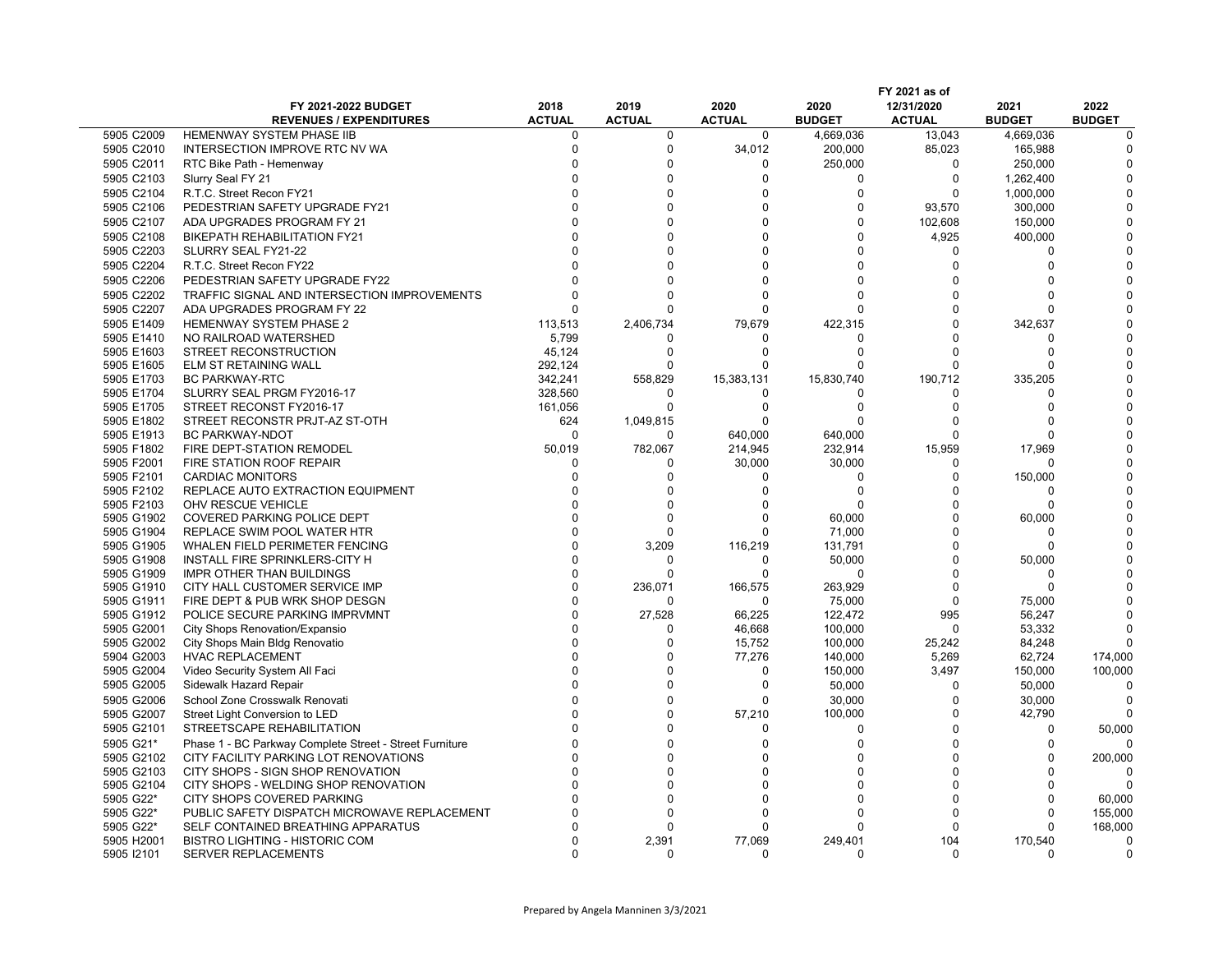|            | FY 2021 as of                           |               |               |               |               |               |               |               |
|------------|-----------------------------------------|---------------|---------------|---------------|---------------|---------------|---------------|---------------|
|            | FY 2021-2022 BUDGET                     | 2018          | 2019          | 2020          | 2020          | 12/31/2020    | 2021          | 2022          |
|            | <b>REVENUES / EXPENDITURES</b>          | <b>ACTUAL</b> | <b>ACTUAL</b> | <b>ACTUAL</b> | <b>BUDGET</b> | <b>ACTUAL</b> | <b>BUDGET</b> | <b>BUDGET</b> |
| 5905 P1802 | PD STATION REMODEL                      | 2,025         | 0             | $\mathbf 0$   | $\mathbf 0$   | 0             | $\mathbf 0$   |               |
| 5905 P2001 | POLICE BUILD CONVERSION                 |               | $\Omega$      | $\Omega$      | 250,000       | $\Omega$      | 250,000       |               |
| 5905 P2002 | Police Dispatch Upgrades                |               | O             | 54,311        | 58,000        |               |               |               |
| 5905 P2101 | EMERGENCY COMM VEHICLE COMM EQUIPMENT   |               | O             |               | n             |               |               |               |
| 5905 P2102 | SUPERVISOR ICS VEHICLE COMM UPGRADE     |               | $\Omega$      |               | $\Omega$      |               |               |               |
| 5905 PW162 | <b>RIVER MTN LOOP TRAIL</b>             | 8,045         | $\Omega$      |               | 377,690       |               | 377,690       |               |
| 5905 PW172 | <b>COVERED STORAGE SHOPS</b>            | $\Omega$      |               |               |               |               |               |               |
| 5905 PW184 | ANNEX BLDG-REMOVE 3 WALLS               | 137,602       | 4,035         |               |               |               |               |               |
| 5905 R1805 | <b>VETERANS PARK BBALL COURT</b>        | 92,298        | 115,063       |               |               |               |               |               |
| 5905 R1807 | <b>SWIM POOL REPAIRS</b>                | 55,918        | $\Omega$      |               |               |               |               |               |
| 5905 R1806 | REC CENTER-ELECT SYS REPLACE            | 113,787       | 19,065        |               |               |               |               |               |
| 5905 R1809 | MUNI GOLF SURCHARGE REPAIRS             | 31,280        | 0             | n             |               |               |               |               |
| 5905 R2001 | Pool Building Roof Repair               | U             | $\Omega$      | 16,100        | 27,500        |               |               |               |
| 5905 R2002 | Whalen Field Concession Buildi          |               | $\Omega$      | 236           | 255,000       | 232,206       | 254,764       |               |
| 5905 R2003 | Hemenway Park Restroon Autoloc          |               | $\Omega$      | $\Omega$      | $\Omega$      |               |               |               |
| 5905 R2004 | <b>BCGC Greens Repair</b>               |               | $\Omega$      | 193           | 25,000        |               |               |               |
| 5905 R2005 | Muni Golf Clubhouse Renovation          |               | $\Omega$      | 4,125         | 50,000        |               | 45,875        |               |
| 5905 R2006 | City Park Irrigation Renovatio          |               | $\Omega$      | 6,141         | 100,000       |               | 93,859        |               |
| 5905 R2007 | Vets Park Multi-Purpose Field           |               | O             | $\Omega$      | 55,000        | $\Omega$      | 55,000        |               |
| 5905 R2008 | Field Lights Conversion to LED          |               | $\Omega$      | $\Omega$      | 100,000       | $\Omega$      | 100,000       |               |
| 5905 R2009 | Hemenway Park Expansion                 |               | $\Omega$      | 22,400        | 150,000       |               | 127,600       |               |
| 5905 R2010 | <b>Teddy Fenton Park Renovation</b>     |               | $\Omega$      | 94,586        | 95,000        |               |               |               |
| 5905 R2011 | Whalen Field Spectator Shade S          |               | $\Omega$      | 51,692        | 55,000        |               |               |               |
| 5905 R2012 | Vets Park Spectator Shade Stru          |               | $\Omega$      | 55,155        | 150,000       |               |               |               |
| 5905 R2013 | Parks Main Bldg Landscape Reno          |               | $\Omega$      | 101,646       | 100,000       |               |               |               |
| 5905 R2014 | New Gym - Gymnasium Divider             |               | $\Omega$      | 29,380        | 25,000        |               |               |               |
| 5905 R2015 | <b>BCGC Maintenance Yard Paving</b>     |               | O             | 17,418        | 150,000       |               | 132,582       |               |
| 5905 R2016 | Muni Golf Cottonwood Tree Removal       |               | $\Omega$      | $\mathbf 0$   | 70,000        | $\Omega$      | 70,000        |               |
| 5905 R2017 | MUNI GOLF IRRIGATION REPLACEMENT        |               | $\Omega$      | 250           | 1,000,000     | $\Omega$      | 999,750       |               |
| 5905 R2018 | Muni Golf Par 3 Tee Box Renova          |               | $\Omega$      | 24,997        | 25,000        |               |               |               |
| 5905 R2019 | Muni Golf Cart Path Drainage I          |               | $\Omega$      | $\Omega$      | 25,000        | $\Omega$      | 25,000        |               |
| 5905 R2020 | Muni Golf Greenside Bunker Ren          |               | $\Omega$      | 99,984        | 100,000       |               | $\Omega$      |               |
| 5905 R2021 | Muni Golf Beverage Cart for Co          |               |               | n             | 35,000        |               | 35,000        |               |
| 5905 R2022 | <b>BCGC Repair Waterfall Coyote R</b>   |               | $\Omega$      |               | 25,000        |               | 25,000        |               |
| 5905 R2023 | <b>BCGC Repair Waterfall Putting</b>    |               | O             |               | 25,000        | $\Omega$      | 25,000        |               |
| 5905 R2024 | <b>BCGC Water Feat Repair Desert</b>    |               | $\Omega$      |               | 50,000        | $\Omega$      | 50,000        |               |
| 5905 R2025 | <b>BCGC Lake Fill Auto Valve Repl</b>   |               | O             |               | 25,000        | $\Omega$      | 49,807        |               |
| 5905 R2026 | <b>BCGC Repair Desert Hawk Creek</b>    |               |               |               | 30,000        |               | 30,000        |               |
| 5905 R21*  | PARK IMPROVEMENT - TBD                  |               |               |               |               |               |               |               |
| 5905 R2101 | ABC PARK GYM LIGHTING CONCERSION TO LED | U             | U             | n             |               |               |               |               |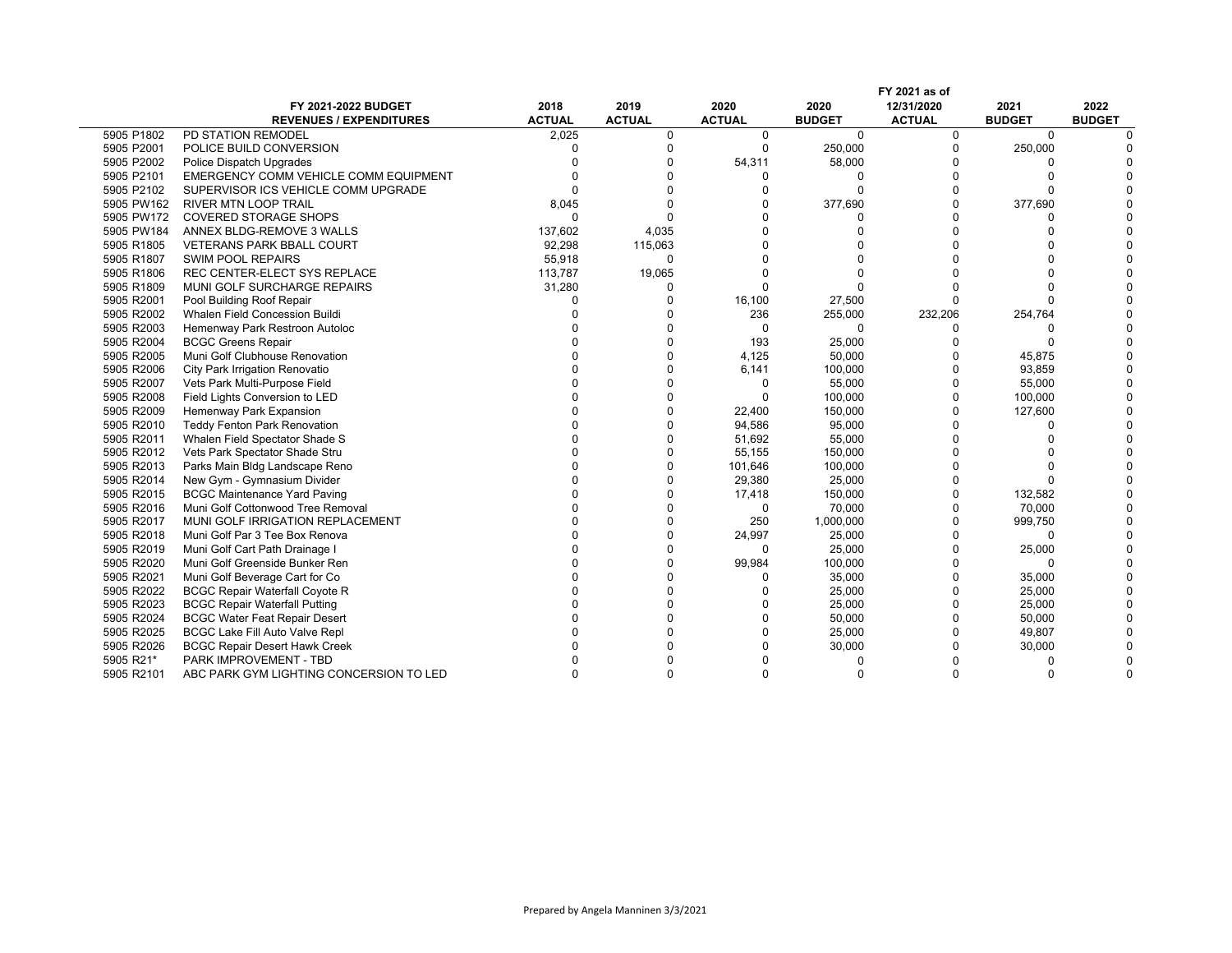|            |                                               |               |               |               |               | FY 2021 as of |               |               |
|------------|-----------------------------------------------|---------------|---------------|---------------|---------------|---------------|---------------|---------------|
|            | FY 2021-2022 BUDGET                           | 2018          | 2019          | 2020          | 2020          | 12/31/2020    | 2021          | 2022          |
|            | <b>REVENUES / EXPENDITURES</b>                | <b>ACTUAL</b> | <b>ACTUAL</b> | <b>ACTUAL</b> | <b>BUDGET</b> | <b>ACTUAL</b> | <b>BUDGET</b> | <b>BUDGET</b> |
| 5905 R2102 | <b>REC CENTER FLAT ROOF REPAIR</b>            | 0             | $\mathbf 0$   | 0             | 0             | 0             | $\mathbf 0$   | $\Omega$      |
| 5905 R2103 | AQUATIC CENTER FILTRATION SYSTEM REPLACEMENT  | 0             | $\Omega$      | 0             | 0             | $\Omega$      | $\Omega$      |               |
| 5905 R2104 | POOL SURGE TRENCH REPAIR                      | $\Omega$      | $\Omega$      | $\Omega$      | 0             | $\Omega$      | $\Omega$      | O             |
| 5905 R2105 | ADD LIGHTING TO SKATE PARK - VETERANS PARK    | n             | $\Omega$      | O             | 0             | O             |               |               |
| 5905 R2106 | <b>BOULDER CREEK SAND BIN</b>                 |               | $\Omega$      | $\Omega$      | $\Omega$      | $\Omega$      | $\Omega$      |               |
| 5905 R2108 | PAVILLION FOUNDATION AND CARPET               | U             | $\Omega$      | U             | O             | $\Omega$      |               |               |
| 5905 R21*  | MUNI GREENS PROTECTION                        | $\Omega$      | $\Omega$      | $\Omega$      | $\Omega$      | $\Omega$      |               |               |
| 5905 R21*  | <b>MUNI GREENS MOWERS</b>                     | U             | $\Omega$      |               | $\Omega$      | n             | n             |               |
| 5905 R21*  | MUNI SAND PRO BUNKER RAKING MACHINE           | $\Omega$      | $\Omega$      | O             | $\Omega$      | $\Omega$      | <sup>0</sup>  |               |
| 5905 R2107 | BOULDER CREEK PRV REPLACEMENT                 | O             | $\Omega$      | $\Omega$      | O             | $\Omega$      | 71,000        |               |
| 5905 R22*  | ABC PARK PARKING LOT RESURFACING              | $\Omega$      | $\Omega$      |               | $\Omega$      |               | $\Omega$      | 250,000       |
| 5905 R22*  | CITY PARK IRRAGATION REPLACEMENT              |               | $\Omega$      |               | $\Omega$      | $\Omega$      | $\Omega$      | 100,000       |
| 5905 R22*  | <b>CITY PARK IMPROVEMENTS</b>                 |               | $\Omega$      |               | n             |               | $\Omega$      | 200,000       |
| 5905 R22*  | <b>BC GOLF COURSE IMPROVEMENTS</b>            | O             | $\Omega$      |               | $\Omega$      |               | $\Omega$      | 100,000       |
| 5905 R22*  | MUNI GOLF COURSE IMPROVEMENTS                 | U             | ∩             | U             | ŋ             |               | <sup>0</sup>  | 75,000        |
| 5975       | TRANSFERS OUT BACK TO SURCHARGE FUND          | $\Omega$      | $\Omega$      | $\Omega$      | $\Omega$      | $\Omega$      | $\Omega$      | 195,003       |
|            | <b>Total 30900 SPF SPECIAL PROJECTS FUND</b>  | 3,282,481     | 11.695.599    | 18.983.664    | 32,724,625    | 1,471,530     | 18,861,185    | 1,827,003     |
|            |                                               |               |               |               |               |               |               |               |
|            | <b>30049 SPF OTHER FINANCING</b>              |               |               |               |               |               |               |               |
| 4902       | TRANSFERS IN GENERAL FUND                     | $\mathbf 0$   | 4,852,425     | 2,225,500     | 2,745,500     | 1,878,000     | 1,878,000     | 2,000,000     |
| 4902       | TRANSFERS IN GENERAL FUND - EMERGENCY RESERVE | $\mathbf 0$   | $\Omega$      | 400,000       | 400,000       | 0             | $\mathbf 0$   |               |
| 4902 F2001 | <b>TRANSFERS IN VOTER APPROVED</b>            | $\Omega$      | $\Omega$      | 30.000        | 30.000        | $\Omega$      | $\Omega$      | $\Omega$      |
| 4902 G2003 | TRANSFERS IN VOTER APPROVED                   | $\Omega$      | $\Omega$      | 140,000       | 140,000       | $\Omega$      | <sup>0</sup>  |               |
| 4902 G2007 | <b>TRANSFERS IN VOTER APPROVED</b>            | $\Omega$      | $\Omega$      | $\Omega$      | 100,000       | $\Omega$      |               |               |
| 4902 H2001 | TRANSFERS IN RDA                              | 0             | $\Omega$      | 250,000       | 0             | $\Omega$      | U             |               |
| 4902 P2002 | TRANSFERS IN VOTER APPROVED                   | O             | $\Omega$      | 54,300        | 50,000        | $\Omega$      |               |               |
| 4902 R2001 | <b>TRANSFERS IN</b>                           |               | $\Omega$      | 16,100        | O             | $\Omega$      |               |               |
| 4902 R2002 | <b>TRANSFERS IN</b>                           | $\Omega$      | $\Omega$      | 250,000       | 255,000       | $\Omega$      |               |               |
| 4902 R2005 | <b>TRANSFERS IN</b>                           | U             | $\Omega$      | 4,125         | O             | $\Omega$      | U             |               |
| 4902 R2008 | <b>TRANSFERS IN</b>                           | O             | $\Omega$      | 100,000       | $\Omega$      | $\Omega$      |               |               |
| 4902 R2009 | <b>TRANSFERS IN</b>                           | O             | $\Omega$      | 22,400        | 42,557        | $\Omega$      |               |               |
| 4902 R2010 | <b>TRANSFERS IN</b>                           | 0             | $\Omega$      | 95,572        | 44,586        | $\Omega$      |               |               |
| 4902 R2011 | <b>TRANSFERS IN</b>                           | $\Omega$      | $\Omega$      | 51,384        | 51,692        | $\Omega$      |               |               |
| 4902 R2012 | <b>TRANSFERS IN</b>                           | $\Omega$      | $\Omega$      | 55,155        | 55,155        | $\Omega$      | U             |               |
| 4902 R2013 | <b>TRANSFERS IN</b>                           | $\Omega$      | $\Omega$      | 101,600       | 101,646       | $\Omega$      |               |               |
| 4902 R2014 | <b>TRANSFERS IN</b>                           | U             | $\Omega$      | 29,380        | 29,380        | $\Omega$      |               |               |
| 4902 R2016 | TRANSFERS IN MUNI GOLF                        |               | $\Omega$      | 70,000        | 0             | $\Omega$      |               |               |
| 4902 R2018 | <b>TRANSFERS IN MUNI GOLF</b>                 | 0             | $\Omega$      | 25.000        | 0             |               |               |               |
| 4902 R2019 | TRANSFERS IN MUNI GOLF                        | O             | $\Omega$      | 25,000        | O             |               | n             |               |
| 4902 R2020 | <b>TRANSFERS IN MUNI GOLF</b>                 | O             | $\Omega$      | 199,984       | 99,984        | $\Omega$      | $\Omega$      |               |
| 4902       | <b>TRANSFERS IN CIP#1</b>                     | 0             | $\Omega$      | O             | 0             | 1,000,000     | 1,000,000     | 1,000,000     |
| 4902       | <b>TRANSFERS IN CIP#4</b>                     | $\Omega$      | $\Omega$      | $\Omega$      | 0             | $\Omega$      | 262,000       |               |
| 4905 G1909 | PROCEEDS FROM DEBT ISSUANCE                   | 0             | 319,379       | O             | 0             | $\Omega$      | $\mathbf 0$   |               |
| 4910       | USE OF FUND BALANCE                           | 0             | $\Omega$      | O             | O             | 0             | 103,048       |               |
|            | <b>Total 30049 SPF OTHER FINANCING</b>        | $\mathbf{0}$  | 5,171,804     | 4,145,500     | 4,145,500     | 2,878,000     | 3,243,048     | 3,000,000     |
|            |                                               |               |               |               |               |               |               |               |
|            | <b>REVENUES OVER (UNDER) EXPENDITURES</b>     | $-3,201,599$  | 1,864,759     | 2,290,012     | 882,072       | 1,491,897     | 4,324,627     | 1,242,997     |
|            | <b>BEGINNING FUND BALANCE</b>                 | 0             | 0             | 1,864,760     | 1,864,760     | 4,154,772     | 4,154,772     | 2,746,832     |
|            | <b>ENDING FUND BALANCE</b>                    | $\mathbf{0}$  | 1,864,760     | 4,154,772     | 2,746,832     | 5,646,669     | 8,479,399     | 3,989,829     |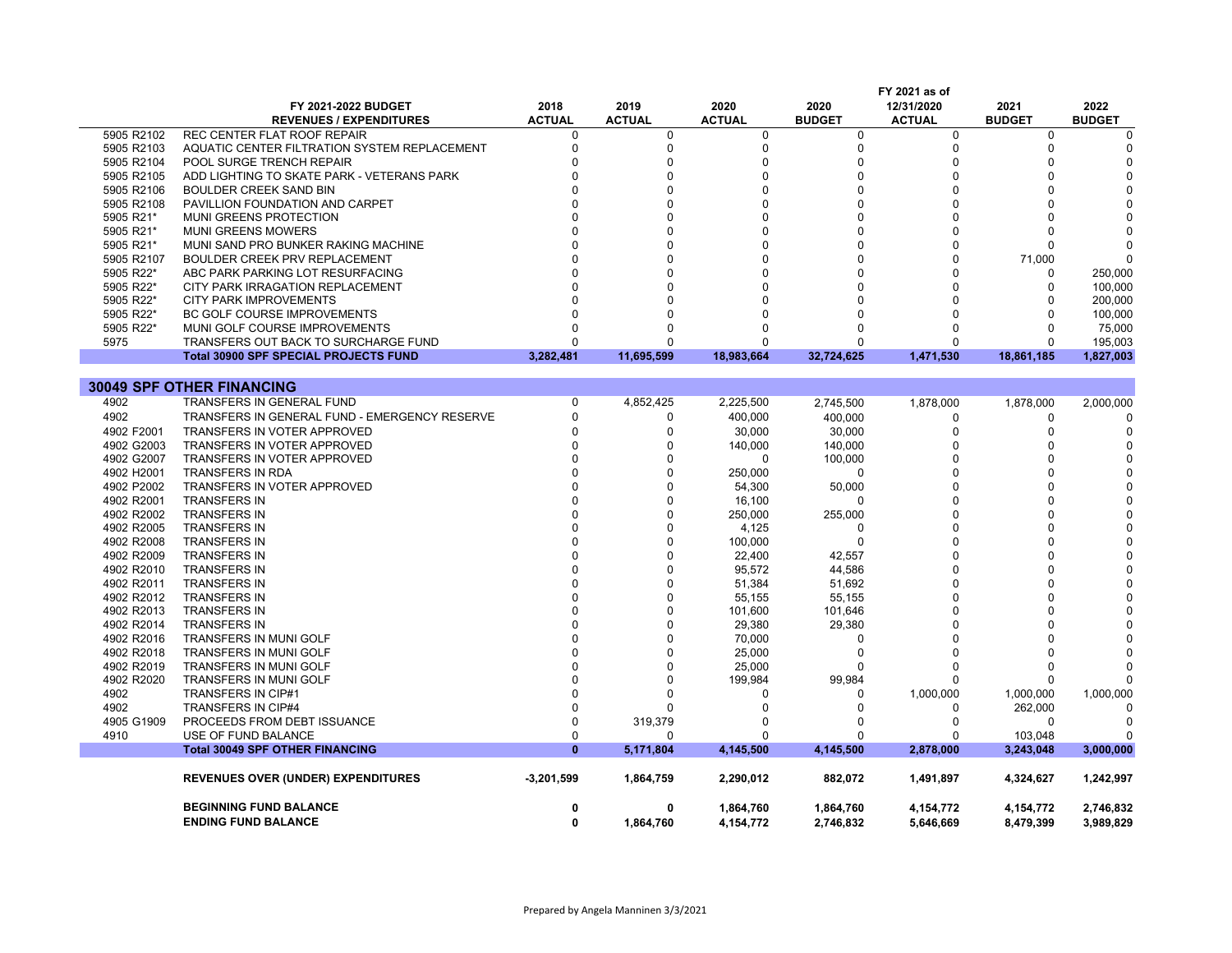|            | FY 2021 as of                         |               |               |               |               |               |               |               |
|------------|---------------------------------------|---------------|---------------|---------------|---------------|---------------|---------------|---------------|
|            | FY 2021-2022 BUDGET                   | 2018          | 2019          | 2020          | 2020          | 12/31/2020    | 2021          | 2022          |
|            | <b>REVENUES / EXPENDITURES</b>        | <b>ACTUAL</b> | <b>ACTUAL</b> | <b>ACTUAL</b> | <b>BUDGET</b> | <b>ACTUAL</b> | <b>BUDGET</b> | <b>BUDGET</b> |
|            | <b>40 SPECIAL REVENUE FUND</b>        |               |               |               |               |               |               |               |
|            | <b>40047 SR MISCELLANEOUS</b>         |               |               |               |               |               |               |               |
| 4700       | MISCELLANEOUS REVENUE                 | $-794$        | $-3,157$      | 0             | 0             | 0             | 0             | ŋ             |
| 4700 M4901 | MISC REV - CT DRUG PROGRAM            | 14,684        | 0             | $\Omega$      | 15,000        | $\Omega$      | $\Omega$      |               |
| 4700 M4902 | <b>CT - STATE FUNDS</b>               | 30,000        | 30,000        | 30,000        | 30,000        | 14,883        | 30,000        | 30,000        |
| 4700 Z4303 | MISC REV - COMMUNITY GARDENS          | 613           | 586           | 585           | 600           | $\Omega$      | 600           | 600           |
| 4700 Z5000 | MISC REV - EMPLOYEE RECOGNIT          | 12,000        | $-12,000$     | 500           | $\Omega$      | $\Omega$      | $\Omega$      | $\Omega$      |
| 4700 Z5000 | MISC REV - POLICE FORFEITURE          | 41,446        | $\Omega$      | $\Omega$      | 5,000         | $\Omega$      | U             |               |
| 4700 Z5005 | MISC REV - POLICE FORFEIT HELD        | 0             | $\Omega$      | $\Omega$      | $\Omega$      | 1,409         | $\Omega$      |               |
| 4700 Z5020 | MISC REV - POLICE                     | 600           | 5,000         | $\Omega$      | 5,000         | $\Omega$      | O             |               |
| 4700 Z5037 | MISC REV - ANIMAL CONTROL             | 1,457         | 31,018        | 7,637         | 2,000         | 1,217         | $\Omega$      |               |
| 4700 Z5039 | MISC REV - POLICE EVIDENCE            | 3,266         | 5,303         | 1,993         | 3,000         | 2,030         | $\Omega$      |               |
| 4700 Z5042 | PATROL FUND                           |               | 15,000        | $\Omega$      | 0             | 0             | 10,000        |               |
| 4700 Z5127 | MISC REV - FIRE                       | 3,500         | 250           | $\Omega$      | 2,000         | $\Omega$      | $\Omega$      | O             |
| 4700 Z7117 | MISC REV - RECREATION                 | 49,747        | 52,586        | 32,670        | 40,550        | 11,292        | 0             | 20,000        |
| 4700 Z7136 | MISC REV - YOUTH SPORTS               | 16,607        | 8,672         | 13,030        | 12,500        | 2,500         | $\Omega$      | 5,000         |
| 4700 Z7143 | MISC REV - GREENHEART RIDER FE        | 0             | $\Omega$      | $\Omega$      | 0             | 0             | U             |               |
| 4700 Z7305 | <b>RESTRICTED DONATIONS COMM POOL</b> | $\Omega$      | 1,346,744     | $\Omega$      | 0             | $\Omega$      | U             | n             |
| 4712       | <b>INTEREST INCOME</b>                |               | ŋ             | $\Omega$      | 0             | 6,607         | U             |               |
| 4712 M4901 | <b>INTEREST INCOME</b>                |               | $\Omega$      | 568           | O             | $\Omega$      | $\Omega$      |               |
| 4712 Z5000 | <b>INTEREST INCOME</b>                |               | ŋ             | 1,128         | O             | $\Omega$      | $\Omega$      |               |
| 4712 Z5037 | <b>INTEREST INCOME</b>                |               | ŋ             | 680           | 0             | $\Omega$      | O             |               |
| 4712 Z5039 | <b>INTEREST INCOME</b>                |               | 0             | 476           | 0             | $\Omega$      | U             |               |
| 4712 Z5041 | <b>INTEREST INCOME</b>                |               | $\Omega$      | 440           | 0             | $\Omega$      | O             |               |
| 4712 Z5042 | <b>INTEREST INCOME</b>                |               | O             | 215           | 0             | $\Omega$      |               |               |
| 4712 Z5127 | <b>INTEREST INCOME</b>                |               | 0             | 221           | O             | $\Omega$      |               |               |
| 4712 Z6501 | <b>INTEREST INCOME</b>                |               | $\Omega$      | 1,853         | $\Omega$      | $\Omega$      | O             |               |
| 4712 Z7117 | <b>INTEREST INCOME</b>                |               | $\Omega$      | 1,146         | 0             | $\Omega$      | U             |               |
| 4712 Z7141 | <b>INTEREST INCOME</b>                |               | 0             | 233           | 0             | $\Omega$      | U             |               |
| 4712 Z7143 | <b>INTEREST INCOME</b>                |               | $\Omega$      | 1,842         | 0             | $\Omega$      | $\Omega$      |               |
| 4712 Z7305 | <b>INTEREST INCOME</b>                |               | $\Omega$      | 14,147        | 0             | $\Omega$      | n             |               |
| 4713       | FAIR MARKET VALUE ADJUSTMENT          |               | C             | $\Omega$      | 0             | $-1,725$      | U             |               |
| 4713 M4901 | FAIR MARKET VALUE ADJUSTMENT          |               | ŋ             | 261           | O             | $\Omega$      | $\Omega$      |               |
| 4713 Z5000 | FAIR MARKET VALUE ADJUSTMENT          |               |               | 514           | 0             | $\Omega$      | $\Omega$      |               |
| 4713 Z5037 | FAIR MARKET VALUE ADJUSTMENT          |               | ŋ             | 312           | 0             | $\Omega$      | U             |               |
| 4713 Z5039 | FAIR MARKET VALUE ADJUSTMENT          |               | 0             | 230           | 0             | $\Omega$      |               |               |
| 4713 Z5041 | FAIR MARKET VALUE ADJUSTMENT          |               |               | 195           | 0             | $\Omega$      |               |               |
| 4713 Z5042 | FAIR MARKET VALUE ADJUSTMENT          |               | C             | 93            | 0             | $\Omega$      |               |               |
| 4713 Z5127 | FAIR MARKET VALUE ADJUSTMENT          |               | C             | 98            | 0             | $\Omega$      |               |               |
| 4713 Z6501 | FAIR MARKET VALUE ADJUSTMENT          |               | C             | 870           | O             | $\Omega$      |               |               |
| 4713 Z7117 | FAIR MARKET VALUE ADJUSTMENT          |               |               | 532           | 0             | $\Omega$      |               |               |
| 4713 Z7141 | FAIR MARKET VALUE ADJUSTMENT          |               | n             | 110           | U             | $\Omega$      | O             |               |
| 4713 Z7143 | FAIR MARKET VALUE ADJUSTMENT          |               | ŋ             | 860           | 0             | $\Omega$      |               |               |
| 4713 Z7305 | FAIR MARKET VALUE ADJUSTMENT          | $\Omega$      | $\Omega$      | 6,595         | 0             | $\Omega$      | $\Omega$      | $\Omega$      |
|            | <b>Total 40047 SR MISCELLANEOUS</b>   | 173.125       | 1.480.002     | 120,035       | 115,650       | 38.213        | 40.600        | 55.600        |
|            |                                       |               |               |               |               |               |               |               |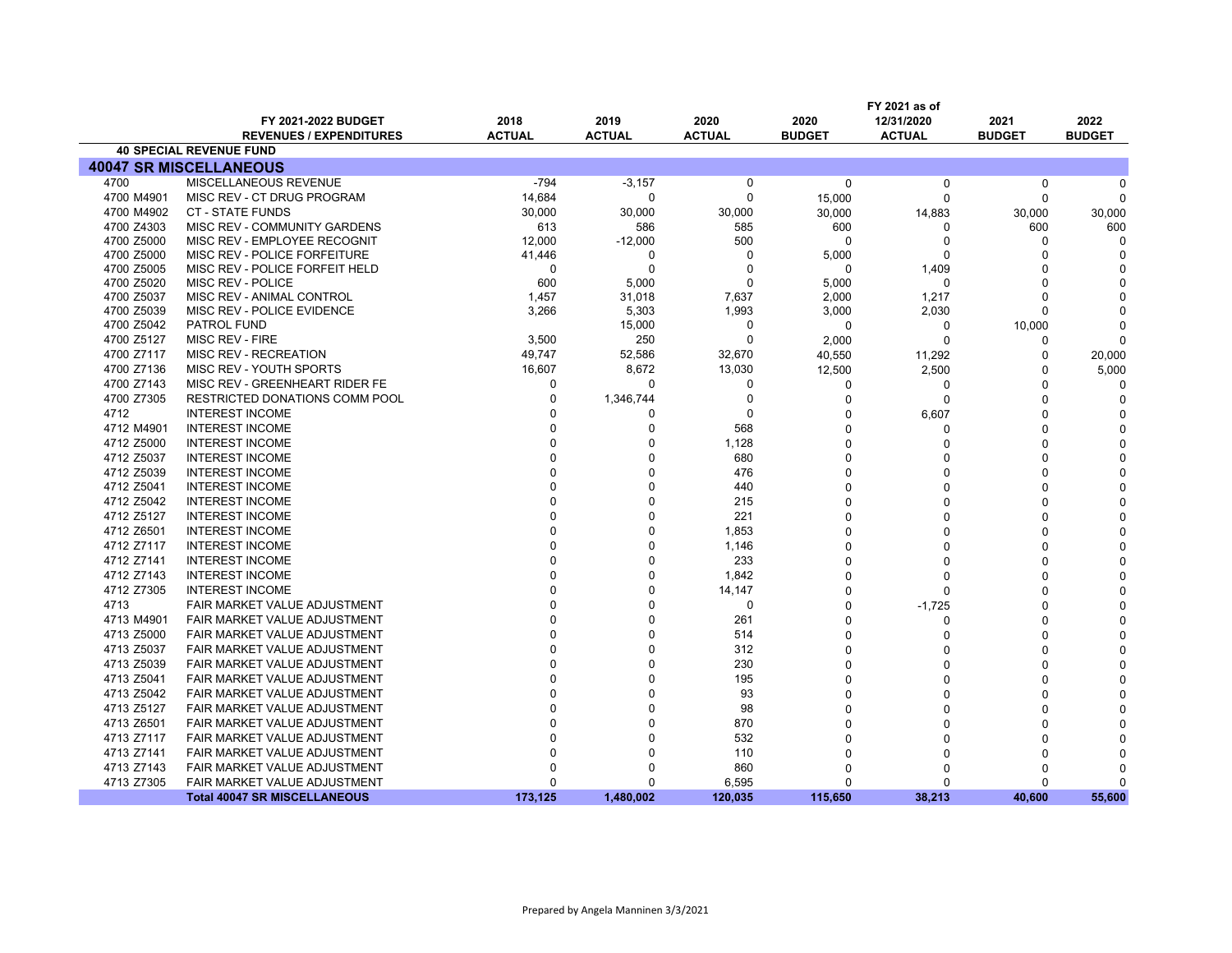|                           |                                      |               | FY 2021 as of |               |               |                             |               |               |  |  |
|---------------------------|--------------------------------------|---------------|---------------|---------------|---------------|-----------------------------|---------------|---------------|--|--|
|                           | FY 2021-2022 BUDGET                  | 2018          | 2019          | 2020          | 2020          | 12/31/2020                  | 2021          | 2022          |  |  |
|                           | <b>REVENUES / EXPENDITURES</b>       | <b>ACTUAL</b> | <b>ACTUAL</b> | <b>ACTUAL</b> | <b>BUDGET</b> | <b>ACTUAL</b>               | <b>BUDGET</b> | <b>BUDGET</b> |  |  |
| <b>40049 SP OTHER R</b>   |                                      |               |               |               |               |                             |               |               |  |  |
| 4910 M4902                | USE OF FUND BALANCE CT STATE FUNDS   | $\mathbf 0$   | $\mathbf 0$   | $\mathbf 0$   | $\Omega$      | $\Omega$                    | $\mathbf 0$   | 54,789        |  |  |
| 4910 Z4303                | USE OF FUND BALANCE COMMUNITY        | $\Omega$      | $\Omega$      | $\Omega$      | $\Omega$      | $\Omega$                    | 1,400         | 8,317         |  |  |
| 4910 Z5000                | USE OF FUND BALANCE EQUITABLE        | n             | O             | O             | 10,000        | 0                           | 10,000        | 92,492        |  |  |
| 4910 Z5037                | USE OF FUND BALANCE                  | n             | O             | $\Omega$      | 35,169        | 0                           | 20,000        | $\Omega$      |  |  |
| 4910 Z5039                | USE OF FUND BALANCE                  | $\Omega$      | O             | $\Omega$      | 6,200         | $\Omega$                    | 6,220         | $\Omega$      |  |  |
| 4910 Z5041                | USE OF FUND BALANCE                  |               |               | $\Omega$      | $\Omega$      | $\Omega$                    | 3,000         | $\Omega$      |  |  |
| 4910 Z4312                | USE OF FUND BALANCE                  | $\Omega$      |               | $\Omega$      | $\Omega$      | $\Omega$                    | O             | 3,041         |  |  |
| 4910 Z4601                | USE OF FUND BALANCE                  | $\Omega$      |               | $\Omega$      | $\Omega$      | $\Omega$                    | $\Omega$      | 4,470         |  |  |
| 4910 Z5020                | USE OF FUND BALANCE                  | n             |               | 0             | n             | 0                           | 0             | 2,444         |  |  |
| 4910 Z5037                | USE OF FUND BALANCE                  |               |               | $\Omega$      | 35,169        | $\Omega$                    | 20,000        | 35,514        |  |  |
| 4910 Z5041                | USE OF FUND BALANCE                  | n             |               | $\Omega$      | $\Omega$      | $\Omega$                    | 3,000         | 32,322        |  |  |
| 4910 Z5127                | USE OF FUND BALANCE                  | $\Omega$      |               | $\Omega$      | 0             | 0                           | 17,500        | $\Omega$      |  |  |
| 4910 Z7117                | USE OF FUND BALANCE RECREATION       | $\Omega$      | $\Omega$      | $\Omega$      | 0             | 0                           | 110,000       | 0             |  |  |
| 4910 Z7136                | USE OF FUND BALANCE YOUTH SPOR       | $\Omega$      | $\Omega$      | $\Omega$      | O             | 0                           | 10,000        | 0             |  |  |
| 4910 Z7141                | USE OF FUND BALANCE                  | $\Omega$      | $\mathbf{0}$  | $\Omega$      | $\Omega$      | $\Omega$                    | $\Omega$      | $\Omega$      |  |  |
|                           | <b>Total 40047 SR MISCELLANEOUS</b>  | $\mathbf{0}$  | $\mathbf{0}$  | $\mathbf{0}$  | 86.538        | $\bf{0}$                    | 201,120       | 233,389       |  |  |
|                           |                                      |               |               |               |               |                             |               |               |  |  |
| <b>40430 SR FINANCE</b>   |                                      |               |               |               |               |                             |               |               |  |  |
| 5605 Z4303                | <b>COMMUNITY GARDENS</b>             | 0             | 0             | 0             | 600           | $\mathbf 0$                 | 2.000         | 8,917         |  |  |
|                           | <b>Total 40430 SR FINANCE</b>        | $\mathbf{0}$  | $\bf{0}$      | $\bf{0}$      | 600           | $\bf{0}$                    | 2,000         | 8,917         |  |  |
|                           |                                      |               |               |               |               |                             |               |               |  |  |
| <b>40450 SR PERSONNEL</b> |                                      |               |               |               |               |                             |               |               |  |  |
| 5605 Z4312                | <b>EMPLOYEE RECOGNITION</b>          | $\Omega$      | $\mathbf 0$   | $\Omega$      |               | $\mathbf{0}$                |               |               |  |  |
| 5605 Z4601                | <b>SAFETY COMMITTEE</b>              | $\mathbf 0$   | $\Omega$      | $\Omega$      | $\mathbf 0$   |                             | 0             | 3,041         |  |  |
|                           |                                      | $\bf{0}$      | $\mathbf{0}$  | $\mathbf{0}$  | $\mathbf 0$   | $\mathbf 0$<br>$\mathbf{0}$ | $\mathbf 0$   | 4,470         |  |  |
|                           | <b>Total 40450 SR PERSONNEL</b>      |               |               |               | $\bf{0}$      |                             | $\mathbf{0}$  | 7,511         |  |  |
|                           |                                      |               |               |               |               |                             |               |               |  |  |
|                           | <b>40490 SR COURT PROGRAM</b>        |               |               |               |               |                             |               |               |  |  |
| 5605 M4901                | EXP - CT DRUG PROGRAM                | 9,318         | 38,214        | 8,843         | 30.000        | 3,233                       | $\mathbf 0$   | $\Omega$      |  |  |
| 5605 M4902                | <b>CT - STATE FUNDS</b>              | 26,129        | 13,660        | 18,686        | 15,000        | 9,496                       | 30,000        | 84,789        |  |  |
|                           | <b>Total 40490 SF COURT PROGRAM</b>  | 35,447        | 51,874        | 27,529        | 45,000        | 12,729                      | 30,000        | 84,789        |  |  |
|                           |                                      |               |               |               |               |                             |               |               |  |  |
| 40500 SR POLICE           |                                      |               |               |               |               |                             |               |               |  |  |
| 5605 Z5000                | <b>POLICE FORFEIURE</b>              | 31,904        | 24,165        | 8,263         | 10,000        | 0                           | 10,000        | 82,492        |  |  |
| 5605 Z5020                | <b>POLICE</b>                        | 5,214         | $\Omega$      | $\Omega$      | $\Omega$      | $\Omega$                    | $\Omega$      | 2,444         |  |  |
| 5605 Z5039                | POLICE EVIDENCE                      | 7,729         | 6,200         | 1,033         | 6,200         | 5,167                       | 6,220         | $\Omega$      |  |  |
| 5605 Z5041                | POLICE NARCOTICS                     | 7,035         | 2,797         | $\Omega$      | 3,000         | 0                           | 3,000         | 32,322        |  |  |
| 5605 Z5042                | <b>PATROL EXPENSES</b>               | $\Omega$      | $\Omega$      | 3.300         | 10.000        | $\Omega$                    | 10.000        | 10.000        |  |  |
|                           | <b>Total 40500 SR POLICE</b>         | 51,881        | 33,162        | 12,596        | 29,200        | 5,167                       | 29.220        | 127,258       |  |  |
|                           |                                      |               |               |               |               |                             |               |               |  |  |
| 40510                     |                                      |               |               |               |               |                             |               |               |  |  |
| 5605 Z5127                | <b>FIRE</b>                          | 949           | 1,194         | 503           | 2,000         | 11,515                      | 16,997        | $\mathbf 0$   |  |  |
|                           | <b>Total 40510 SR FIRE</b>           | 949           | 1,194         | 503           | 2,000         | 11,515                      | 16,997        | $\mathbf{0}$  |  |  |
|                           |                                      |               |               |               |               |                             |               |               |  |  |
| 40530                     |                                      |               |               |               |               |                             |               |               |  |  |
| 5605 Z5037                | <b>ANIMAL CONTROL</b>                | $\Omega$      | 5,983         | 14,361        | 37,169        | $\mathbf 0$                 | 20,000        | 35,514        |  |  |
|                           | <b>Total 40530 SR ANIMAL CONTROL</b> | $\mathbf{0}$  | 5,983         | 14,361        | 37.169        | $\mathbf{0}$                | 20,000        | 35,514        |  |  |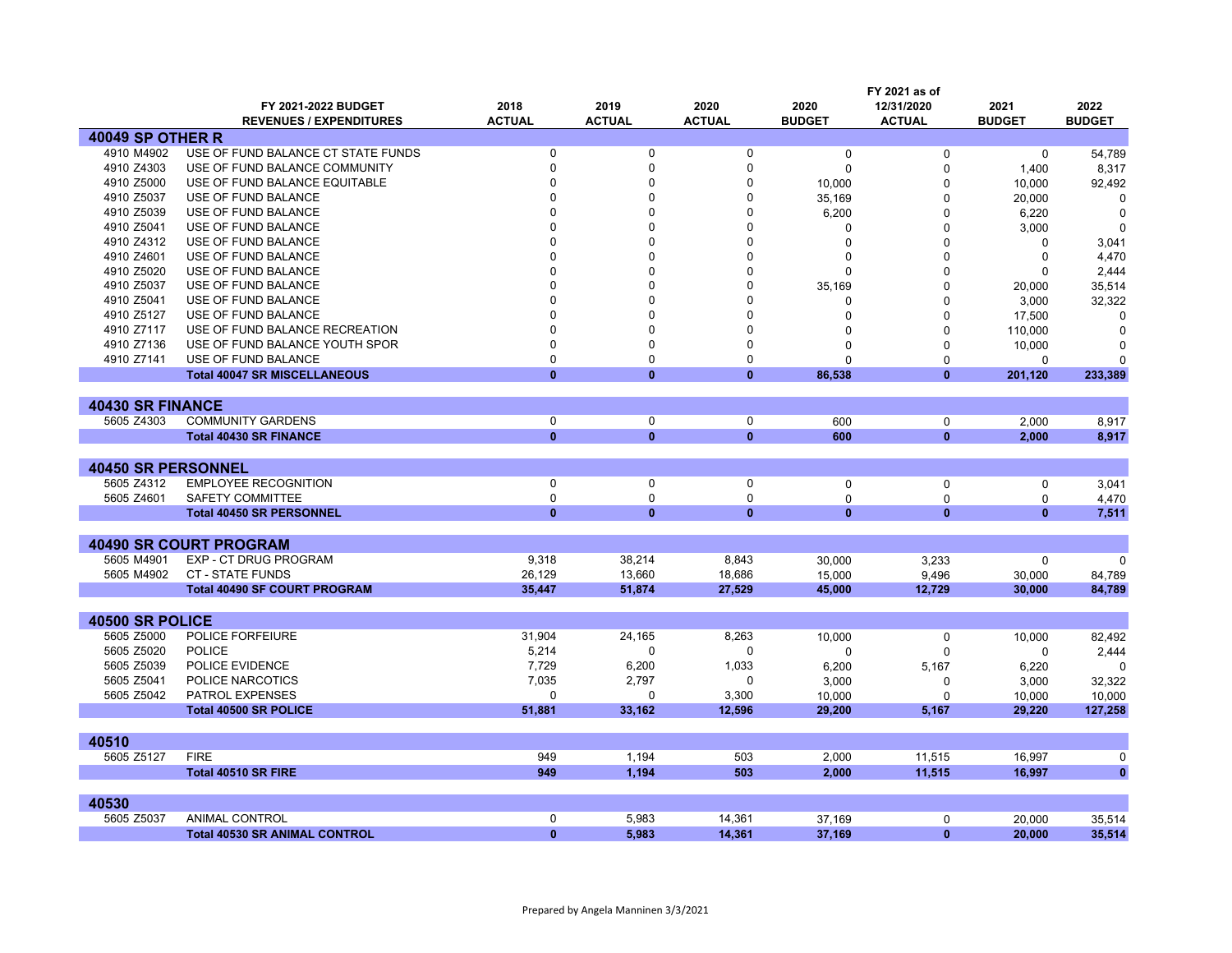|                           |                                           |               |               |               |               | FY 2021 as of |               |               |
|---------------------------|-------------------------------------------|---------------|---------------|---------------|---------------|---------------|---------------|---------------|
|                           | FY 2021-2022 BUDGET                       | 2018          | 2019          | 2020          | 2020          | 12/31/2020    | 2021          | 2022          |
|                           | <b>REVENUES / EXPENDITURES</b>            | <b>ACTUAL</b> | <b>ACTUAL</b> | <b>ACTUAL</b> | <b>BUDGET</b> | <b>ACTUAL</b> | <b>BUDGET</b> | <b>BUDGET</b> |
|                           | <b>40700 SR RECREATION ADMIN</b>          |               |               |               |               |               |               |               |
| 5605 Z7117                | <b>RECREATION</b>                         | 34,763        | 33,012        | 24,090        | 40,550        | 14.858        | 117.652       | 20,000        |
| 5605 Z7136                | YOUTH SPORTS                              | 11,502        | 11,742        | 10,288        | 12,500        | 3,356         | 2,212         | 5,000         |
| 5605 Z7141                | <b>BROADBENT PARK</b>                     | 0             | 0             | 0             |               |               | 23,395        |               |
|                           | <b>Total 62980 WF RESERVE TXFR</b>        | 46,266        | 44,755        | 34,378        | 53,050        | 18,214        | 143,259       | 25,000        |
|                           |                                           |               |               |               |               |               |               |               |
| <b>40900 SR TRANSFERS</b> |                                           |               |               |               |               |               |               |               |
| 5975 Z5020                | TRANSFERS OUT POLICE                      | 0             | 5,000         | 0             | 0             | 0             |               | 0             |
|                           | <b>Total 40980 SR TRANSFERS</b>           | $\mathbf{0}$  | 5,000         | $\mathbf{0}$  | $\mathbf{0}$  | $\mathbf{0}$  | $\bf{0}$      | $\mathbf{0}$  |
|                           |                                           |               |               |               |               |               |               |               |
|                           | <b>REVENUES OVER (UNDER) EXPENDITURES</b> | 38,582        | 1,338,034     | 30,668        | 35,169        | $-9,412$      | 244           | 0             |
|                           | <b>BEGINNING BALANCE</b>                  | 816,084       | 854,666       | 2,192,700     | 2,192,700     | 2,223,368     | 2,223,368     | 2,223,612     |
|                           | <b>ENDING BALANCE</b>                     | 854.666       | 2,192,700     | 2,223,368     | 2,227,869     | 2,213,956     | 2,223,612     | 1,990,222     |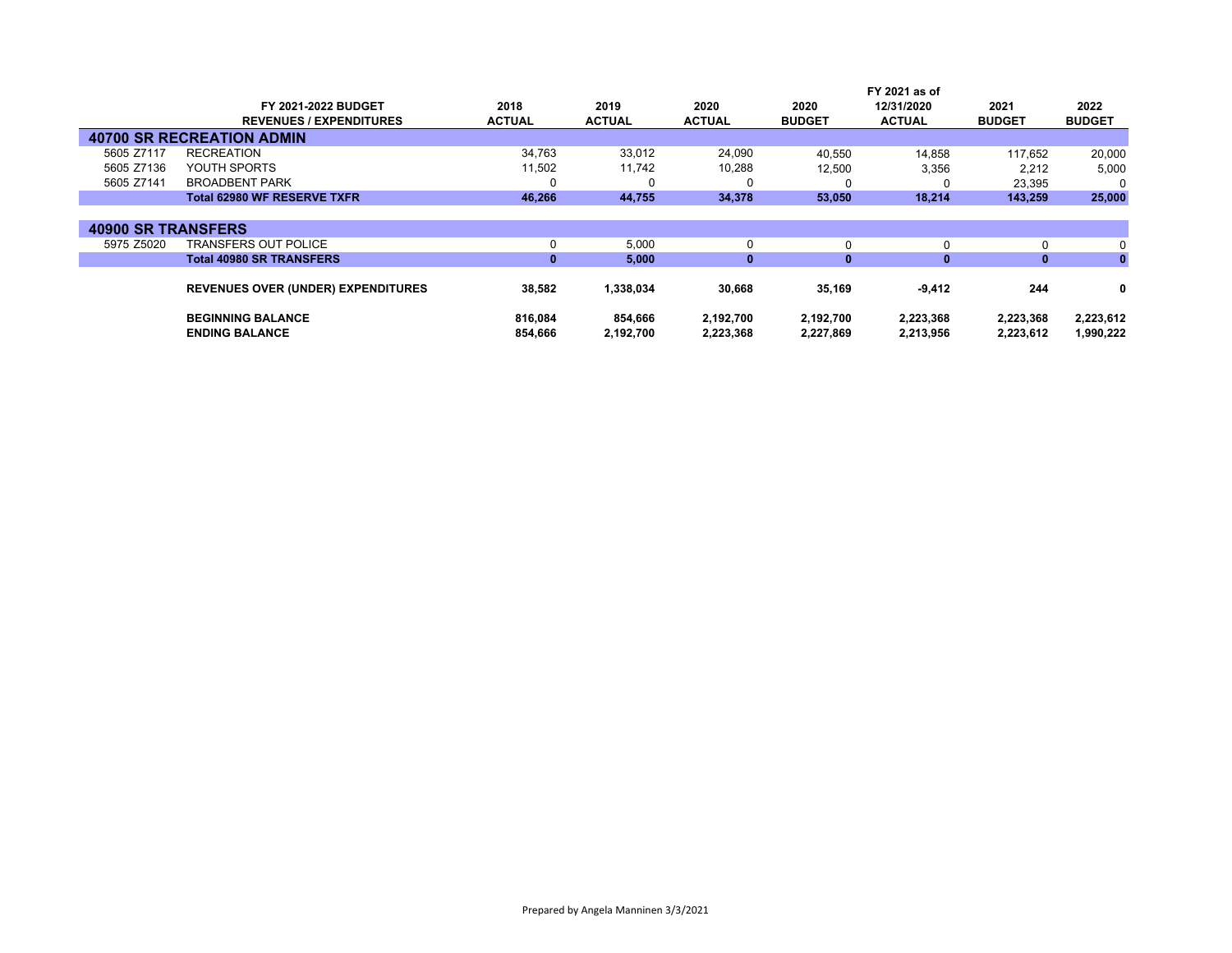|                          |                                                                 |                      |                      |               |                             | FY 2021 as of     |                |                  |
|--------------------------|-----------------------------------------------------------------|----------------------|----------------------|---------------|-----------------------------|-------------------|----------------|------------------|
|                          | FY 2021-2022 BUDGET                                             | 2018                 | 2019                 | 2020          | 2020                        | 12/31/2020        | 2021           | 2022             |
|                          | <b>REVENUES / EXPENDITURES</b>                                  | <b>ACTUAL</b>        | <b>ACTUAL</b>        | <b>ACTUAL</b> | <b>BUDGET</b>               | <b>ACTUAL</b>     | <b>BUDGET</b>  | <b>BUDGET</b>    |
|                          | <b>41 COMPENSATED ABSENCES FUND</b>                             |                      |                      |               |                             |                   |                |                  |
| <b>41046 CA RENTS</b>    |                                                                 |                      |                      |               |                             |                   |                |                  |
| 4602                     | <b>MISC LAND/LEASE FEES</b>                                     | $\mathbf{0}$         | $\mathbf 0$          | 0             | 0                           | 0                 | 819            | 699              |
| 4606                     | <b>COMMUNICATION SITE LEASES</b>                                | $\Omega$             | $\mathbf{0}$         | 0             | $\mathbf 0$                 | $\Omega$          | $\mathbf 0$    | 102              |
| 4606 ATT                 | AT&T COMMUNICATION SITE LEASE                                   | $\Omega$             | $\mathbf{0}$         | 0             | $\mathbf 0$                 | 198               | $\mathbf 0$    | 457              |
| 4606 BROAD               | Broadwind/Level 3 Comm Lease                                    | $\Omega$             | $\mathbf{0}$         | 0             | $\mathbf 0$                 | $\Omega$          | 268            | 279              |
| 4606 CRCAS               | Crown Castle Communication Lea                                  | $\Omega$             | $\mathbf{0}$         | 0             | $\mathbf 0$                 | 8                 | 643            | 470              |
| 4606 FAACL               | <b>FAA - Communication Lease</b>                                | $\Omega$             | $\mathbf{0}$         | 0             | $\mathbf 0$                 | 474               | 474            | 474              |
| 4606 GOGOL               | GOGO LLC - Communication Lease                                  | $\Omega$             | $\mathbf 0$          | 0             | $\mathbf 0$                 | 145               | 305            | 317              |
| <b>4606 INTOW</b>        | Insite Towers Communication Le                                  | $\Omega$             | $\Omega$             | 15            | $\mathbf 0$                 | 412               | 684            | 705              |
| <b>4606 MTNUN</b>        | MOUNTAIN UNION COMMUNICATION S                                  | $\Omega$             | $\Omega$             | 0             | $\overline{0}$              | 178               | $\mathbf 0$    | $\mathbf 0$      |
| 4606 LVMPD               | <b>LVMPD Communication Lease</b>                                | $\Omega$             | $\Omega$             | 0             | $\overline{0}$              | $\Omega$          | $\mathbf 0$    | $\mathbf 0$      |
| 4606 NOAAA               | Nat. Oceanic & Atmos Comm Leas                                  | $\Omega$             | $\mathbf{0}$         | 0             | $\mathbf 0$                 | 58                | 117            | 117              |
| 4606 PAPAR               | Papillon Airways Communication                                  | $\Omega$             | $\mathbf{0}$         | 0             | $\mathbf 0$                 | 131               | 136            | 300              |
| 4606 SOCAE               | So Cal Edison Comm Lease                                        | $\Omega$             | $\mathbf{0}$         | 0             | $\mathbf 0$                 | $\Omega$          | 3              | 3                |
| 4606 SPRNT               | <b>Sprint Communication Lease</b>                               | $\Omega$             | $\mathbf{0}$         | 0             | $\mathbf 0$                 | 154               | $\mathbf 0$    | 331              |
|                          |                                                                 | $\Omega$             | $\mathbf 0$          | 0             | $\mathbf 0$                 | 61                | $\mathbf 0$    | 123              |
| 4606 TMOB                | T-MOBILE COMMUNICATION SITE LE                                  | $\Omega$             | $\Omega$             | 0             | $\mathbf 0$                 |                   |                |                  |
| 4606 VERTB               | Vertical Bridge Comm Lease                                      | $\Omega$             | $\Omega$             | 0             | $\overline{0}$              | 142               | 290            | 299              |
| 4606 VERZN               | Verizon Communication Lease                                     | $\Omega$             |                      |               |                             | 289               | 236            | 599              |
| 4615 L1000               | <b>BOULDER SOLAR LLC - 1</b>                                    |                      | $\Omega$             | 0             | $\mathbf{0}$                | 2,373             | 9.489          | 9,442            |
| 4615 L1001               | <b>BOULDER SOLAR LLC - 2</b>                                    | $\Omega$<br>$\Omega$ | $\Omega$             | 0             | $\mathbf 0$                 | 2,168             | 4,337          | 4,315            |
| 4615 L1002               | <b>BOULDER SOLAR LLC - 3</b>                                    | $\Omega$             | $\Omega$             | 0<br>$\Omega$ | $\mathbf{0}$                | $\Omega$          | $\mathbf 0$    | 260              |
| 4615 L1010               | CASATA GOLF COURSE LAND LEASE                                   |                      | $\Omega$             | $\Omega$      | $\mathbf 0$                 | 4,548<br>$\Omega$ | 9,277          | 9,463            |
| 4615 L1020               | <b>COPPER MOUNTAIN 1</b>                                        | $\Omega$             | $\Omega$             |               | $\mathbf{0}$                |                   | 920            | 6,342            |
| 4615 L1021               | <b>COPPER MOUNTAIN 2</b>                                        | $\Omega$<br>$\Omega$ | $\Omega$<br>$\Omega$ | 0             | $\Omega$                    | 12,045            | 24,090         | 24,090           |
| 4615 L1022               | <b>COPPER MOUNTAIN 3</b>                                        | $\Omega$             | $\Omega$             | 0             | $\mathbf 0$                 | 11,089            | 22,177         | 22,177           |
| 4615 L1023               | <b>COPPER MOUNTAIN 4</b>                                        | $\mathbf{0}$         | $\Omega$             | 0<br>0        | 0                           | 5,115             | 10,230         | 10,230           |
| 4615 L1024               | <b>COPPER MOUNTAIN 5</b>                                        | $\Omega$             | $\Omega$             | $\Omega$      | $\mathbf 0$<br>$\mathbf{0}$ | 3,405             | 9,080          | 15,890           |
| 4615 L1030               | ELDORADO PEAKER (SEMPRA)                                        | $\Omega$             | $\Omega$             | $\Omega$      | $\mathbf{0}$                | 500<br>$\Omega$   | 500            | 500              |
| 4615 L1035               | DESERT STAR (SDG&E)                                             | $\Omega$             | $\Omega$             | 0             |                             |                   | 11,967         | 11,569           |
| 4615 L1050               | <b>GRIDLIANCE WEST TRANSCO SLOAN</b>                            | $\Omega$             | $\Omega$             | 0             | 0<br>0                      | 1,116<br>0        | 2,117          | 2,165            |
| 4615 L1060               | NV SOLAR ONE (NSO/TWO ACCIONA)                                  | $\Omega$             | $\Omega$             | 0             | $\mathbf 0$                 | $\Omega$          | 5,500          | 5,500            |
| 4615 L1070<br>4615 L1080 | SILVER PEAK SOLAR (174 POWER GLOBAL<br><b>SKYLAR - TOWNSITE</b> | $\Omega$             | $\Omega$             | $\Omega$      | $\Omega$                    | 44,362            | 690<br>4.261   | 1,024            |
| 4615 L1090               |                                                                 | $\Omega$             | $\Omega$             | 0             | $\mathbf 0$                 | 4,870             | 9,739          | 13,431<br>10,089 |
|                          | <b>TECHREN SOLAR 1 (CLENERA)</b>                                | $\Omega$             | $\Omega$             | $\Omega$      | $\Omega$                    |                   |                |                  |
| 4615 L1091               | <b>TECHREN SOLAR 2 (CLENERA)</b>                                | $\Omega$             | $\Omega$             | $\Omega$      | $\mathbf 0$                 | 7,653<br>$\Omega$ | 15,306         | 15,306           |
| 4615 L1092<br>4615 L1093 | <b>TECHREN SOLAR 3 (CLENERA)</b>                                | $\Omega$             | $\Omega$             | $\Omega$      | $\mathbf{0}$                | $\Omega$          | 2,341<br>2,463 | 2,927<br>2,463   |
| 4615 L1094               | TECHREN SOLAR 4 (CLENERA)<br><b>TECHREN SOLAR 5 (CLENERA)</b>   | $\Omega$             | $\Omega$             | 0             | $\Omega$                    | $\Omega$          | 4,316          | 4,316            |
| 4615 L1100               | <b>TRANSWEST EXPRESS LLC</b>                                    | $\Omega$             | $\Omega$             | 0             | $\mathbf 0$                 | 421               | 421            | 421              |
| 4615 L1110               | SO CAL EDISON SUBSTATION LEASE                                  | $\Omega$             | $\Omega$             | 0             | 0                           | 769               | 1,500          | 1,538            |
| 4615 L1120               | <b>BOULDER FLATS SOLAR 1</b>                                    | $\mathbf 0$          | 0                    | 0             | 0                           | 400               | 0              | 1,760            |
|                          | <b>Total 41046 CA RENTS</b>                                     | $\mathbf{0}$         | $\mathbf{0}$         | 15            | $\mathbf{0}$                | 103,085           | 154,696        | 180,492          |
|                          |                                                                 |                      |                      |               |                             |                   |                |                  |
|                          | <b>41047 COMP ABSENCE MISCELLANE</b>                            |                      |                      |               |                             |                   |                |                  |
| 4712                     | <b>INTEREST INCOME</b>                                          | $\mathbf 0$          | $\mathbf 0$          | 864           | 0                           | 5,881             | 0              | $\mathbf 0$      |
| 4713                     | FAIR MARKET VALUE ADJUSTMENT                                    | $\mathbf 0$          | 0                    | 684           | $\mathbf 0$                 | $-1,537$          | $\mathbf 0$    | $\mathbf 0$      |
|                          | <b>Total 41047 COMP ABSENCE MISCELLANE</b>                      | $\mathbf{0}$         | $\mathbf{0}$         | 1,548         | $\mathbf{0}$                | 4,344             | $\mathbf{0}$   | $\mathbf{0}$     |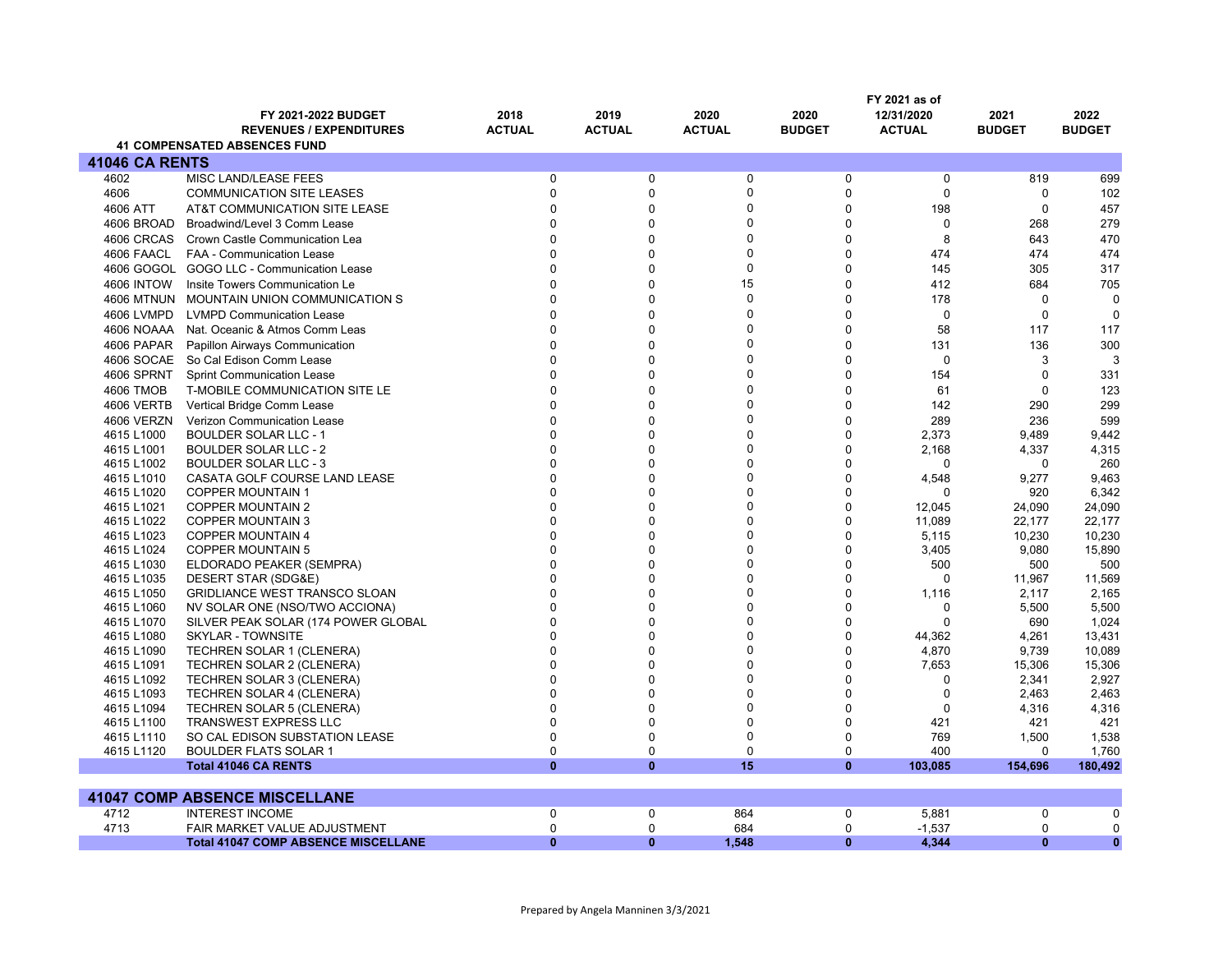|                        |                                           |               |               |               |               | FY 2021 as of |               |               |
|------------------------|-------------------------------------------|---------------|---------------|---------------|---------------|---------------|---------------|---------------|
|                        | FY 2021-2022 BUDGET                       | 2018          | 2019          | 2020          | 2020          | 12/31/2020    | 2021          | 2022          |
|                        | <b>REVENUES / EXPENDITURES</b>            | <b>ACTUAL</b> | <b>ACTUAL</b> | <b>ACTUAL</b> | <b>BUDGET</b> | <b>ACTUAL</b> | <b>BUDGET</b> | <b>BUDGET</b> |
| <b>41430 CAFINANCE</b> |                                           |               |               |               |               |               |               |               |
| 5018                   | <b>COMPENSATED ABSENCES</b>               | 0             | 0             | 0             | 30,000        | 6,007         | 350,000       | 0             |
|                        | <b>Total 41430 CAFINANCE</b>              | $\mathbf{0}$  | $\mathbf{0}$  | $\mathbf{0}$  | 30,000        | 6,007         | 350,000       | $\bf{0}$      |
|                        |                                           |               |               |               |               |               |               |               |
|                        | <b>41460 CACENTSERV</b>                   |               |               |               |               |               |               |               |
| 5018                   | <b>COMPENSATED ABSENCES</b>               | 0             | 0             | 0             | 30,000        | 72,404        | 442,753       | 330,492       |
|                        | <b>Total 41460 CACENTSERV</b>             | $\mathbf{0}$  | $\mathbf{0}$  | $\mathbf{0}$  | 30,000        | 72,404        | 442,753       | 330,492       |
|                        |                                           |               |               |               |               |               |               |               |
|                        | <b>41490 CA MUNICIPAL COURT</b>           |               |               |               |               |               |               |               |
| 5018                   | <b>COMPENSATED ABSENCES</b>               | 0             | 0             | 101,677       | 302,730       | 0             | 0             | 0             |
|                        | <b>Total 41490 CA MUNICIPAL COURT</b>     | $\mathbf{0}$  | $\mathbf{0}$  | 101,677       | 302,730       | $\mathbf{0}$  | $\mathbf{0}$  | O             |
|                        |                                           |               |               |               |               |               |               |               |
| <b>41500 CAPOLICE</b>  |                                           |               |               |               |               |               |               |               |
| 5018                   | <b>COMPENSATED ABSENCES</b>               | 0             | 0             | 15,799        | 30,000        | 0             | 350,000       |               |
|                        | <b>Total 41500 CAPOLICE</b>               | $\mathbf{0}$  | $\mathbf{0}$  | 15,799        | 30,000        | $\mathbf{0}$  | 350,000       | 0             |
|                        |                                           |               |               |               |               |               |               |               |
| 41510 CAFIRE           |                                           |               |               |               |               |               |               |               |
| 5018                   | <b>COMPENSATED ABSENCES</b>               | 0             | 0             | 78,695        | 30.000        | 0             | 350,000       | 0             |
|                        | <b>Total 41510 CAFIRE</b>                 | $\mathbf{0}$  | $\mathbf{0}$  | 78,695        | 30,000        | $\mathbf{0}$  | 350,000       | $\bf{0}$      |
|                        |                                           |               |               |               |               |               |               |               |
|                        | <b>41600 CAPUBLCWRK</b>                   |               |               |               |               |               |               |               |
| 5018                   | <b>COMPENSATED ABSENCES</b>               | 0             | 0             | 0             | 30,000        | 0             | 350,000       |               |
|                        | <b>Total 41600 CAPUBLCWRK</b>             | $\mathbf{0}$  | $\mathbf{0}$  | $\mathbf{0}$  | 30,000        | $\mathbf{0}$  | 350,000       | $\bf{0}$      |
|                        |                                           |               |               |               |               |               |               |               |
| 41049 CA OTHRFIN       |                                           |               |               |               |               |               |               |               |
| 4902                   | <b>TRANSFERS IN</b>                       | 0             | 0             | 452,730       | 452.730       | 1,688,057     | 1,688,057     | 150,000       |
|                        | <b>Total 41049 CA OTHRFIN</b>             | $\mathbf{0}$  | $\mathbf{0}$  | 452,730       | 452,730       | 1,688,057     | 1,688,057     | 150,000       |
|                        |                                           |               |               |               |               |               |               |               |
|                        | <b>REVENUES OVER (UNDER) EXPENDITURES</b> | 0             | 0             | 258,123       | 0             | 1,717,075     | 0             | 0             |
|                        | <b>BEGINNING FUND BALANCE</b>             | 0             | 0             | ŋ             | 0             | 258,123       | 258,123       | 0             |
|                        | <b>ENDING FUND BALANCE</b>                | 0             | 0             | 258,123       | 0             | 1,975,198     | 258,123       | 0             |
|                        |                                           |               |               |               |               |               |               |               |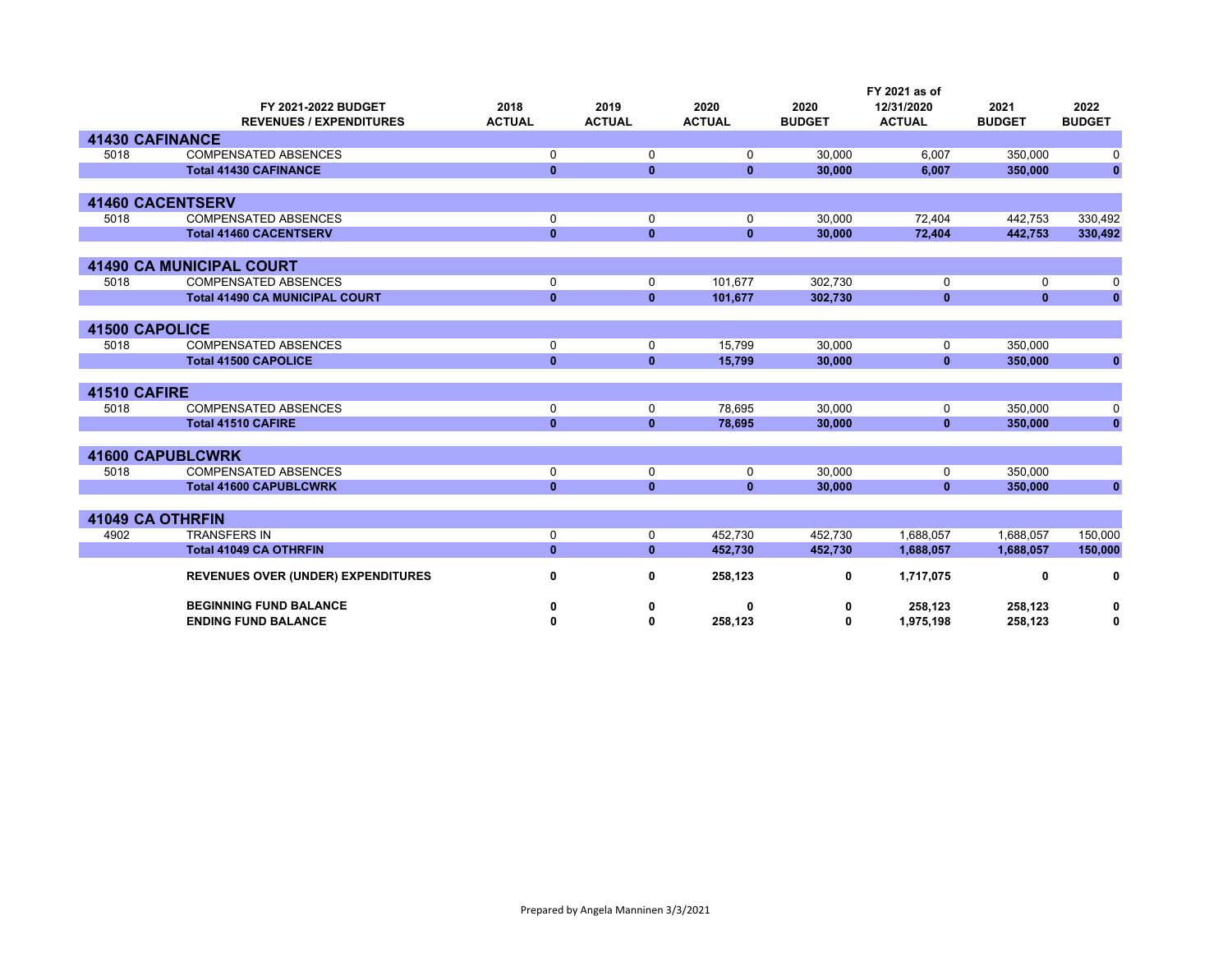|                       |                                          |               |                |                  |               | FY 2021 as of |               |               |
|-----------------------|------------------------------------------|---------------|----------------|------------------|---------------|---------------|---------------|---------------|
|                       | <b>FY 2021-2022 BUDGET</b>               | 2018          | 2019           | 2020             | 2020          | 12/31/2020    | 2021          | 2022          |
|                       | <b>REVENUES / EXPENDITURES</b>           | <b>ACTUAL</b> | <b>ACTUAL</b>  | <b>ACTUAL</b>    | <b>BUDGET</b> | <b>ACTUAL</b> | <b>BUDGET</b> | <b>BUDGET</b> |
|                       | <b>42 EXTRAORDINARY MAINTENANCE FUND</b> |               |                |                  |               |               |               |               |
| <b>42046 EM RENTS</b> |                                          |               |                |                  |               |               |               |               |
| 4602                  | MISC LAND/LEASE FEES                     | 0             | 0              | $\mathbf 0$      | 0             | $\Omega$      | 819           | 699           |
| 4606                  | <b>COMMUNICATION SITE LEASES</b>         | $\mathbf 0$   | $\mathbf 0$    | $\pmb{0}$        | $\Omega$      | $\Omega$      | $\Omega$      | 102           |
| 4606 ATT              | AT&T COMMUNICATION SITE LEASE            | $\Omega$      | $\Omega$       | $\Omega$         | $\Omega$      | 198           | $\mathbf 0$   | 457           |
| 4606 BROAD            | Broadwind/Level 3 Comm Lease             | 0             | $\mathbf 0$    | $\Omega$         | $\Omega$      | $\mathbf 0$   | 268           | 279           |
| 4606 CRCAS            | Crown Castle Communication Lea           | $\Omega$      | $\mathbf{0}$   | $\Omega$         | $\Omega$      | 8             | 643           | 470           |
| 4606 FAACL            | FAA - Communication Lease                |               | $\Omega$       | $\Omega$         | $\Omega$      | 474           | 474           | 474           |
| 4606 GOGOL            | GOGO LLC - Communication Lease           | $\Omega$      | $\mathbf 0$    | $\boldsymbol{0}$ | $\Omega$      | 145           | 305           | 317           |
| <b>4606 INTOW</b>     | Insite Towers Communication Le           |               | $\Omega$       | 15               | $\Omega$      | 412           | 684           |               |
|                       |                                          | O             | $\mathbf{0}$   | $\mathbf 0$      | $\Omega$      |               | $\Omega$      | 705           |
| <b>4606 MTNUN</b>     | <b>MOUNTAIN UNION COMMUNICATION S</b>    |               |                |                  |               | 178           |               | $\Omega$      |
| 4606 LVMPD            | <b>LVMPD Communication Lease</b>         |               | $\Omega$       | $\Omega$         | $\Omega$      | $\mathbf 0$   | $\mathbf 0$   | $\mathbf 0$   |
| 4606 NOAAA            | Nat. Oceanic & Atmos Comm Leas           | O             | $\mathbf{0}$   | $\Omega$         | $\Omega$      | 58            | 117           | 117           |
| 4606 PAPAR            | Papillon Airways Communication           |               | $\Omega$       | $\Omega$         | $\Omega$      | 131           | 136           | 300           |
| 4606 SOCAE            | So Cal Edison Comm Lease                 |               | $\mathbf 0$    | $\Omega$         | $\Omega$      | $\Omega$      | 3             | 3             |
| 4606 SPRNT            | <b>Sprint Communication Lease</b>        |               | $\Omega$       | $\Omega$         | $\Omega$      | 154           | $\Omega$      | 331           |
| <b>4606 TMOB</b>      | T-MOBILE COMMUNICATION SITE LE           |               | $\Omega$       | $\Omega$         | $\Omega$      | 62            | $\Omega$      | 123           |
| 4606 VERTB            | Vertical Bridge Comm Lease               |               | $\Omega$       | $\Omega$         | $\Omega$      | 142           | 290           | 299           |
| 4606 VERZN            | Verizon Communication Lease              |               | $\mathbf 0$    | $\Omega$         | $\Omega$      | 289           | 236           | 599           |
| 4615 L1000            | <b>BOULDER SOLAR LLC - 1</b>             |               | $\Omega$       | $\Omega$         | $\Omega$      | 2,373         | 9,489         | 9,442         |
| 4615 L1001            | <b>BOULDER SOLAR LLC - 2</b>             |               | $\Omega$       | $\Omega$         | $\Omega$      | 2,168         | 4,337         | 4,315         |
| 4615 L1002            | <b>BOULDER SOLAR LLC - 3</b>             |               | $\Omega$       | $\Omega$         | $\Omega$      | $\Omega$      | $\Omega$      | 260           |
| 4615 L1010            | CASATA GOLF COURSE LAND LEASE            | O             | $\Omega$       | $\Omega$         | $\Omega$      | 4,548         | 9,277         | 9,463         |
| 4615 L1020            | <b>COPPER MOUNTAIN 1</b>                 |               | $\Omega$       | $\Omega$         | $\Omega$      | $\Omega$      | 920           | 6,342         |
| 4615 L1021            | <b>COPPER MOUNTAIN 2</b>                 |               | $\Omega$       | $\Omega$         | $\Omega$      | 12,045        | 24,090        | 24,090        |
| 4615 L1022            | COPPER MOUNTAIN 3                        |               | $\mathbf{0}$   | $\Omega$         | $\Omega$      | 11,089        | 22.177        | 22,177        |
| 4615 L1023            | <b>COPPER MOUNTAIN 4</b>                 |               | $\Omega$       | $\Omega$         | $\Omega$      | 5,115         | 10,230        | 10,230        |
| 4615 L1024            | <b>COPPER MOUNTAIN 5</b>                 |               | $\overline{0}$ | $\Omega$         | $\Omega$      | 3,405         | 9,080         | 15,890        |
| 4615 L1030            | ELDORADO PEAKER (SEMPRA)                 |               | $\Omega$       | $\Omega$         | $\Omega$      | 500           | 500           | 500           |
| 4615 L1035            | DESERT STAR (SDG&E)                      | $\Omega$      | $\Omega$       | $\Omega$         | $\Omega$      | $\Omega$      | 11,967        | 11,569        |
| 4615 L1050            | <b>GRIDLIANCE WEST TRANSCO SLOAN</b>     |               | $\Omega$       | $\Omega$         | $\Omega$      | 1,116         | 2,117         | 2,165         |
| 4615 L1060            | NV SOLAR ONE (NSO/TWO ACCIONA)           |               | $\Omega$       | $\Omega$         | $\Omega$      | 0             | 5,500         | 5,500         |
| 4615 L1070            | SILVER PEAK SOLAR (174 POWER GLOBAL      |               | $\mathbf 0$    | $\Omega$         | $\Omega$      | $\Omega$      | 690           | 1,024         |
| 4615 L1080            | SKYLAR - TOWNSITE                        |               | $\Omega$       | $\Omega$         | $\Omega$      | 44,362        | 4,261         | 13,431        |
| 4615 L1090            | <b>TECHREN SOLAR 1 (CLENERA)</b>         |               | $\Omega$       | $\Omega$         | $\Omega$      | 4,870         | 9,739         | 10,089        |
| 4615 L1091            | TECHREN SOLAR 2 (CLENERA)                |               | $\Omega$       | $\Omega$         | $\Omega$      | 7,653         | 15,306        | 15,306        |
| 4615 L1092            | <b>TECHREN SOLAR 3 (CLENERA)</b>         | $\Omega$      | $\Omega$       | $\Omega$         | $\Omega$      | $\mathbf 0$   | 2,341         | 2,927         |
| 4615 L1093            | <b>TECHREN SOLAR 4 (CLENERA)</b>         | O             | $\Omega$       | $\Omega$         | $\Omega$      | $\Omega$      | 2,463         | 2,463         |
| 4615 L1094            | <b>TECHREN SOLAR 5 (CLENERA)</b>         | $\Omega$      | $\Omega$       | $\Omega$         | $\Omega$      | $\mathbf 0$   | 4,316         | 4,316         |
| 4615 L1100            | <b>TRANSWEST EXPRESS LLC</b>             | $\Omega$      | $\mathbf 0$    | $\mathbf 0$      | $\Omega$      | 421           | 421           | 421           |
| 4615 L1110            | SO CAL EDISON SUBSTATION LEASE           | $\Omega$      | $\Omega$       | $\mathbf 0$      | $\Omega$      | 769           | 1,500         | 1,538         |
| 4615 L1120            | <b>BOULDER FLATS SOLAR 1</b>             | 0             | $\mathbf 0$    | $\mathbf 0$      | $\mathbf 0$   | 400           | 0             | 1,760         |
|                       | <b>Total 42046 EM RENTS</b>              | $\mathbf{0}$  | $\bf{0}$       | 15               | $\mathbf{0}$  | 103,084       | 154,696       | 180,492       |
|                       |                                          |               |                |                  |               |               |               |               |
|                       | <b>42047 EXTRAORD MAINT MISCELLA</b>     |               |                |                  |               |               |               |               |
| 4712                  | <b>INTEREST INCOME</b>                   | $\mathbf 0$   | $\mathbf 0$    | 941              | $\mathbf 0$   | 5,145         | $\mathbf 0$   | 0             |
| 4713                  | FAIR MARKET VALUE ADJUSTMENT             | $\mathbf 0$   | $\mathbf 0$    | 735              | 0             | $-1,357$      | $\mathbf 0$   | $\Omega$      |
|                       | Total 42047 EXTRAORD MAINT MISCELLA      | $\mathbf{0}$  | $\bf{0}$       | 1,676            | $\mathbf{0}$  | 3,788         | $\mathbf{0}$  | $\mathbf{0}$  |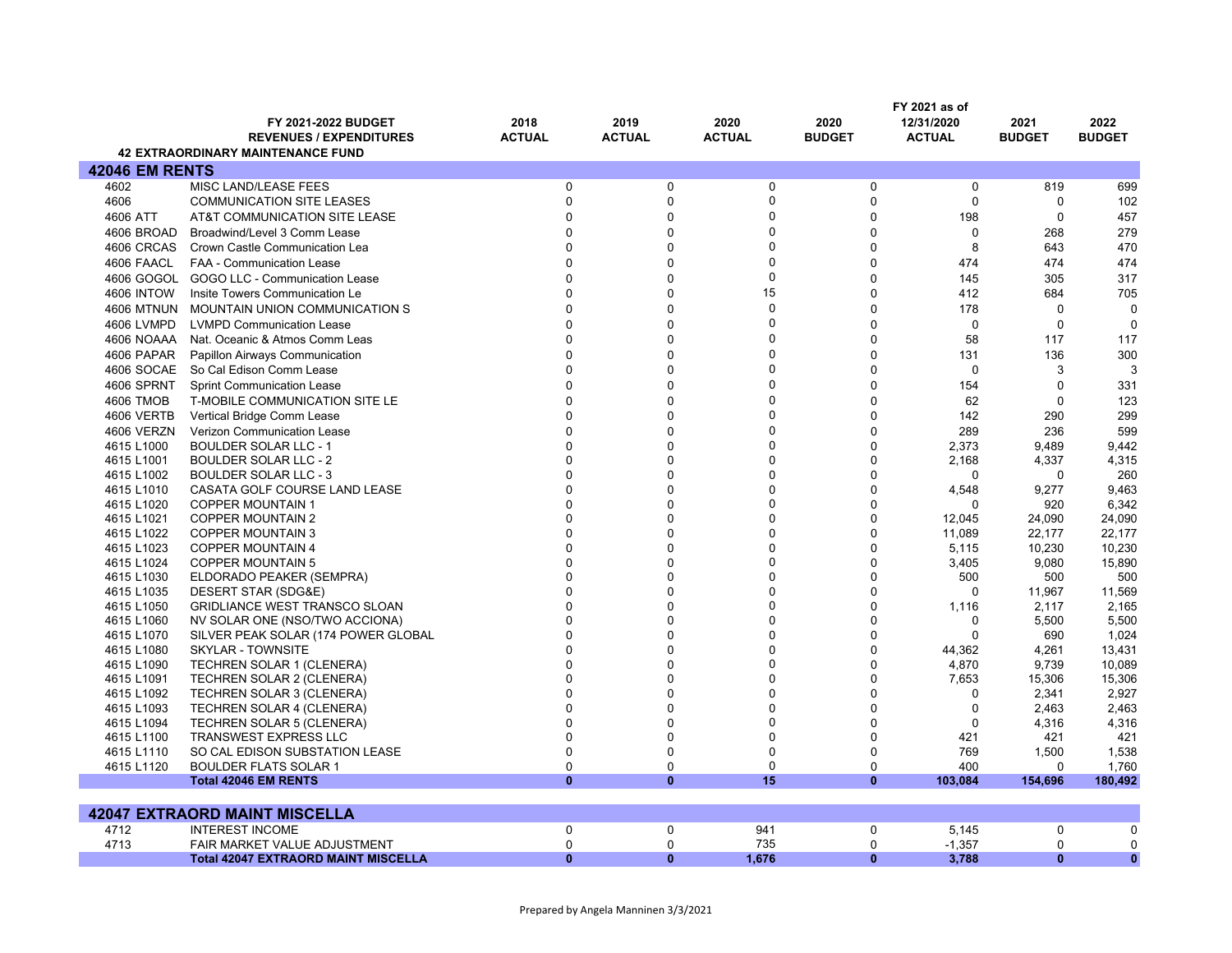|      |                                           |               |               |               |               | FY 2021 as of |               |               |  |
|------|-------------------------------------------|---------------|---------------|---------------|---------------|---------------|---------------|---------------|--|
|      | <b>FY 2021-2022 BUDGET</b>                | 2018          | 2019          | 2020          | 2020          | 12/31/2020    | 2021          | 2022          |  |
|      | <b>REVENUES / EXPENDITURES</b>            | <b>ACTUAL</b> | <b>ACTUAL</b> | <b>ACTUAL</b> | <b>BUDGET</b> | <b>ACTUAL</b> | <b>BUDGET</b> | <b>BUDGET</b> |  |
|      | <b>42620 EOPWDBLDMN</b>                   |               |               |               |               |               |               |               |  |
| 5305 | <b>MAINTENANCE GROUNDS</b>                | 0             | 0             | 127,666       | 725,460       | 18,000        | 1,839,137     | 430,492       |  |
|      | <b>Total 42600 EOPWDBLDMN</b>             | $\bf{0}$      | $\bf{0}$      | 127,666       | 725,460       | 18,000        | 1,839,137     | 430,492       |  |
|      |                                           |               |               |               |               |               |               |               |  |
|      | <b>42049 EM OTHERFIN</b>                  |               |               |               |               |               |               |               |  |
| 4902 | <b>TRANSFERS IN</b>                       | 0             |               | 422,730       | 725,460       | 1,381,711     | 1,684,441     | 250,000       |  |
|      | <b>Total 42049 EM OTHERFIN</b>            | $\mathbf{0}$  | $\bf{0}$      | 422,730       | 725,460       | 1,381,711     | 1,684,441     | 250,000       |  |
|      | <b>REVENUES OVER (UNDER) EXPENDITURES</b> | 0             | 0             | 296,755       | 0             | 1,470,583     | 0             | 0             |  |
|      | <b>BEGINNING FUND BALANCE</b>             | 0             | 0             | $\bf{0}$      | 0             | 296,755       | 296,755       | 0             |  |
|      | <b>ENDING FUND BALANCE</b>                | 0             | 0             | 296.755       | 0             | 1,767,339     | 296,755       | 0             |  |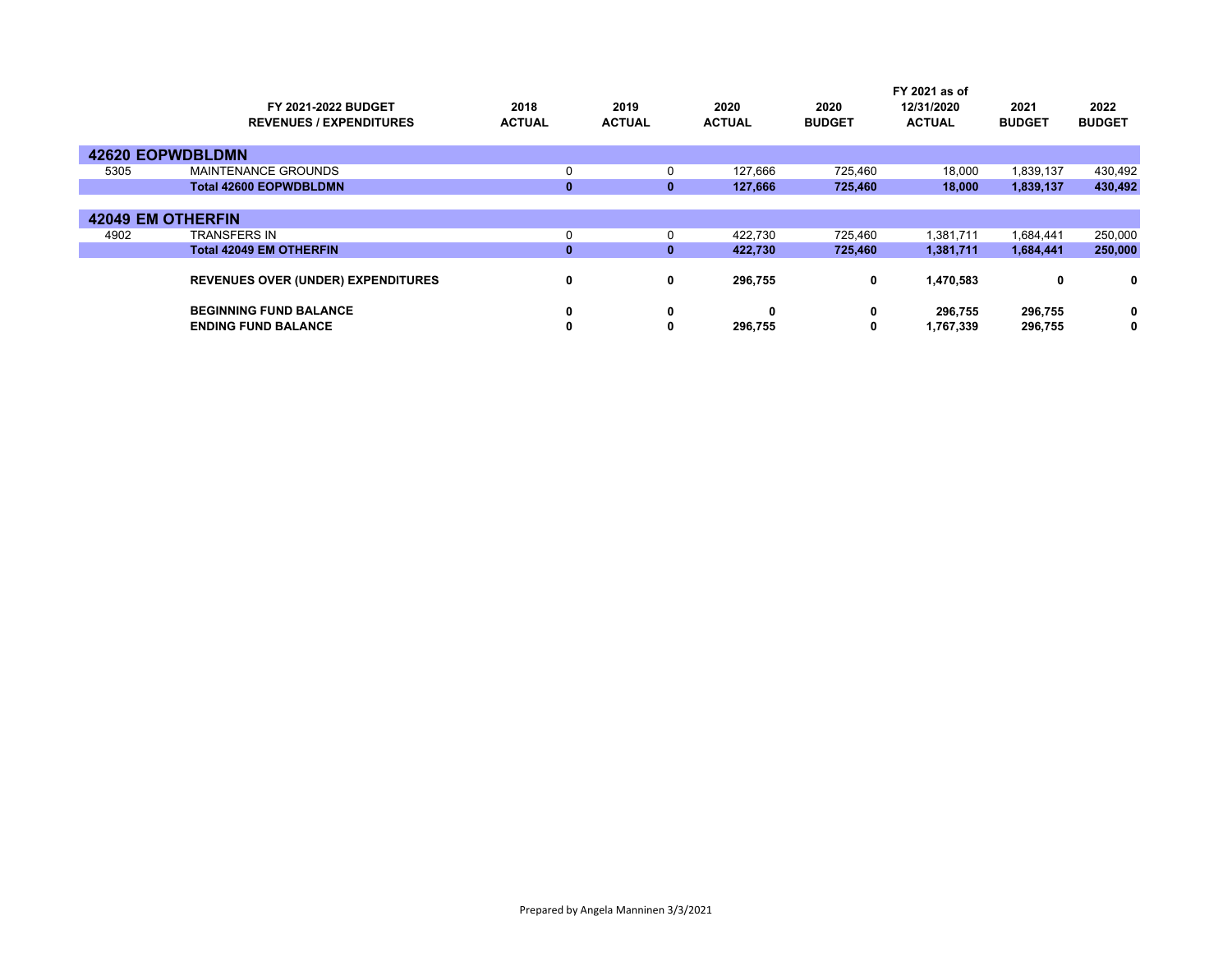|                       |                                           |               |               |               |                | FY 2021 as of |               |               |
|-----------------------|-------------------------------------------|---------------|---------------|---------------|----------------|---------------|---------------|---------------|
|                       | FY 2021-2022 BUDGET                       | 2018          | 2019          | 2020          | 2020           | 12/31/2020    | 2021          | 2022          |
|                       | <b>REVENUES / EXPENDITURES</b>            | <b>ACTUAL</b> | <b>ACTUAL</b> | <b>ACTUAL</b> | <b>BUDGET</b>  | <b>ACTUAL</b> | <b>BUDGET</b> | <b>BUDGET</b> |
|                       | <b>43 RISK MANAGEMENT FUND</b>            |               |               |               |                |               |               |               |
|                       | <b>43044 RM CHARGE FOR SERVICE</b>        |               |               |               |                |               |               |               |
| 4495                  | PROPERTY REIMBURSEMENT                    | $\pmb{0}$     | $\mathbf 0$   | 5,283         | 0              | 6,163         | $\mathbf 0$   | 0             |
| 4496                  | <b>LABOR REIMBURSEMENT</b>                | $\mathbf 0$   | $\Omega$      | 779           | 0              | 3,407         | $\mathbf 0$   | $\Omega$      |
| 4497                  | <b>VEHICLE REIMBURSEMENT</b>              | $\mathbf 0$   | $\Omega$      | 5,343         | 0              | 3,820         | $\mathbf 0$   | 0             |
|                       | <b>Total 43044 RM CHARGE FOR SERVICE</b>  | $\mathbf{0}$  | $\bf{0}$      | 11,405        | $\mathbf{0}$   | 13,390        | $\mathbf{0}$  | $\mathbf{0}$  |
|                       |                                           |               |               |               |                |               |               |               |
| <b>43046 RM RENTS</b> |                                           |               |               |               |                |               |               |               |
| 4602                  | MISC LAND/LEASE FEES                      | $\mathbf 0$   | 0             | $\mathbf 0$   | $\Omega$       | $\mathbf 0$   | 819           | 699           |
| 4606                  | <b>COMMUNICATION SITE LEASES</b>          | $\mathbf 0$   | $\mathbf 0$   | 0             | $\overline{0}$ | $\mathbf 0$   | $\mathbf 0$   | 102           |
| 4606 ATT              | AT&T COMMUNICATION SITE LEASE             | $\Omega$      | $\Omega$      | $\mathbf{0}$  | $\Omega$       | 198           | $\mathbf 0$   | 457           |
| 4606 BROAD            | Broadwind/Level 3 Comm Lease              | U             | $\Omega$      | $\mathbf{0}$  | $\Omega$       | $\mathbf 0$   | 268           | 279           |
| 4606 CRCAS            | Crown Castle Communication Lea            | U             | $\Omega$      | $\mathbf{0}$  | $\Omega$       | 8             | 643           | 470           |
| 4606 FAACL            | FAA - Communication Lease                 | $\Omega$      | $\Omega$      | $\mathbf{0}$  | $\Omega$       | 474           | 474           | 474           |
|                       | 4606 GOGOL GOGO LLC - Communication Lease |               | $\Omega$      | $\mathbf{0}$  | $\Omega$       | 145           | 305           | 317           |
| <b>4606 INTOW</b>     | Insite Towers Communication Le            | U             | $\Omega$      | 15            | $\Omega$       | 412           | 684           | 705           |
| <b>4606 MTNUN</b>     | MOUNTAIN UNION COMMUNICATION S            | U             | $\Omega$      | $\mathbf{0}$  | $\Omega$       | 178           | $\mathbf 0$   | $\Omega$      |
| 4606 LVMPD            | <b>LVMPD Communication Lease</b>          | U             | $\Omega$      | $\Omega$      | $\Omega$       | $\mathbf 0$   | $\mathbf 0$   | $\Omega$      |
| 4606 NOAAA            | Nat. Oceanic & Atmos Comm Leas            |               | $\Omega$      | $\mathbf{0}$  | $\Omega$       | 58            | 117           | 117           |
| 4606 PAPAR            | Papillon Airways Communication            | U             | $\Omega$      | $\Omega$      | $\Omega$       | 131           | 136           | 300           |
|                       | 4606 SOCAE So Cal Edison Comm Lease       |               | $\Omega$      | $\Omega$      | $\Omega$       | $\Omega$      | 3             | 3             |
| 4606 SPRNT            | <b>Sprint Communication Lease</b>         | U             | $\Omega$      | $\mathbf{0}$  | $\Omega$       | 154           | $\mathbf 0$   | 331           |
| 4606 TMOB             | T-MOBILE COMMUNICATION SITE LE            |               | $\Omega$      | $\mathbf{0}$  | $\Omega$       | 62            | $\mathbf 0$   | 123           |
| 4606 VERTB            | Vertical Bridge Comm Lease                |               | $\Omega$      | $\mathbf{0}$  | $\Omega$       | 142           | 290           | 299           |
| <b>4606 VERZN</b>     | <b>Verizon Communication Lease</b>        |               | $\Omega$      | $\mathbf{0}$  | $\Omega$       | 289           | 236           | 599           |
| 4615 L1000            | <b>BOULDER SOLAR LLC - 1</b>              |               | $\Omega$      | $\mathbf{0}$  | $\Omega$       | 2,373         | 9,489         | 9,442         |
| 4615 L1001            | <b>BOULDER SOLAR LLC - 2</b>              |               | $\Omega$      | $\Omega$      | $\Omega$       | 2,168         | 4,337         | 4,315         |
| 4615 L1002            | <b>BOULDER SOLAR LLC - 3</b>              |               | $\Omega$      | $\Omega$      | 0              | $\Omega$      | 0             | 260           |
| 4615 L1010            | CASATA GOLF COURSE LAND LEASE             | $\Omega$      | $\Omega$      | $\mathbf{0}$  | 0              | 4,548         | 9,277         | 9,463         |
| 4615 L1020            | <b>COPPER MOUNTAIN 1</b>                  | U             | $\Omega$      | $\mathbf{0}$  | 0              | 0             | 920           | 6,342         |
| 4615 L1021            | <b>COPPER MOUNTAIN 2</b>                  | $\Omega$      | $\Omega$      | $\Omega$      | 0              | 12,045        | 24,090        | 24,090        |
| 4615 L1022            | <b>COPPER MOUNTAIN 3</b>                  |               | $\Omega$      | $\Omega$      | $\Omega$       | 11,089        | 22,177        | 22,177        |
| 4615 L1023            | <b>COPPER MOUNTAIN 4</b>                  |               | $\Omega$      | $\Omega$      | $\mathbf{0}$   | 5,115         | 10,230        | 10,230        |
| 4615 L1024            | <b>COPPER MOUNTAIN 5</b>                  | U             | $\Omega$      | $\Omega$      | 0              | 3,405         | 9,080         | 15,890        |
| 4615 L1030            | ELDORADO PEAKER (SEMPRA)                  |               | $\Omega$      | $\Omega$      | 0              | 500           | 500           | 500           |
| 4615 L1035            | DESERT STAR (SDG&E)                       | $\Omega$      | $\Omega$      | $\mathbf{0}$  | 0              | $\mathbf 0$   | 11,967        | 11,569        |
| 4615 L1050            | <b>GRIDLIANCE WEST TRANSCO SLOAN</b>      | O             | $\Omega$      | $\mathbf{0}$  | 0              | 1,116         | 2,117         | 2,165         |
| 4615 L1060            | NV SOLAR ONE (NSO/TWO ACCIONA)            | $\Omega$      | $\Omega$      | $\Omega$      | 0              | 0             | 5,500         | 5,500         |
| 4615 L1070            | SILVER PEAK SOLAR (174 POWER GLOBAL       |               | $\Omega$      | $\Omega$      | 0              | $\Omega$      | 690           | 1,024         |
| 4615 L1080            | SKYLAR - TOWNSITE                         | U             | $\Omega$      | $\mathbf{0}$  | $\Omega$       | 44,362        | 4,261         | 13,431        |
| 4615 L1090            | TECHREN SOLAR 1 (CLENERA)                 | U             | $\Omega$      | $\Omega$      | 0              | 4,870         | 9,739         | 10,089        |
| 4615 L1091            | <b>TECHREN SOLAR 2 (CLENERA)</b>          |               | $\Omega$      | U             | 0              | 7,653         | 15,306        | 15,306        |
| 4615 L1092            | <b>TECHREN SOLAR 3 (CLENERA)</b>          | $\Omega$      | $\Omega$      | $\Omega$      | 0              | $\mathbf 0$   | 2,341         | 2,927         |
| 4615 L1093            | TECHREN SOLAR 4 (CLENERA)                 | U             | $\Omega$      | $\mathbf{0}$  | 0              | $\mathbf 0$   | 2,463         | 2,463         |
| 4615 L1094            | <b>TECHREN SOLAR 5 (CLENERA)</b>          |               | $\Omega$      | 0             | 0              | 0             | 4,316         | 4,316         |
| 4615 L1100            | <b>TRANSWEST EXPRESS LLC</b>              |               | $\Omega$      | 0             | $\Omega$       | 421           | 421           | 421           |
| 4615 L1110            | SO CAL EDISON SUBSTATION LEASE            |               | $\Omega$      | 0             | $\Omega$       | 769           | 1,500         | 1,538         |
| 4615 L1120            | <b>BOULDER FLATS SOLAR 1</b>              | $\Omega$      | $\Omega$      | $\Omega$      | $\Omega$       | 400           | $\Omega$      | 1,760         |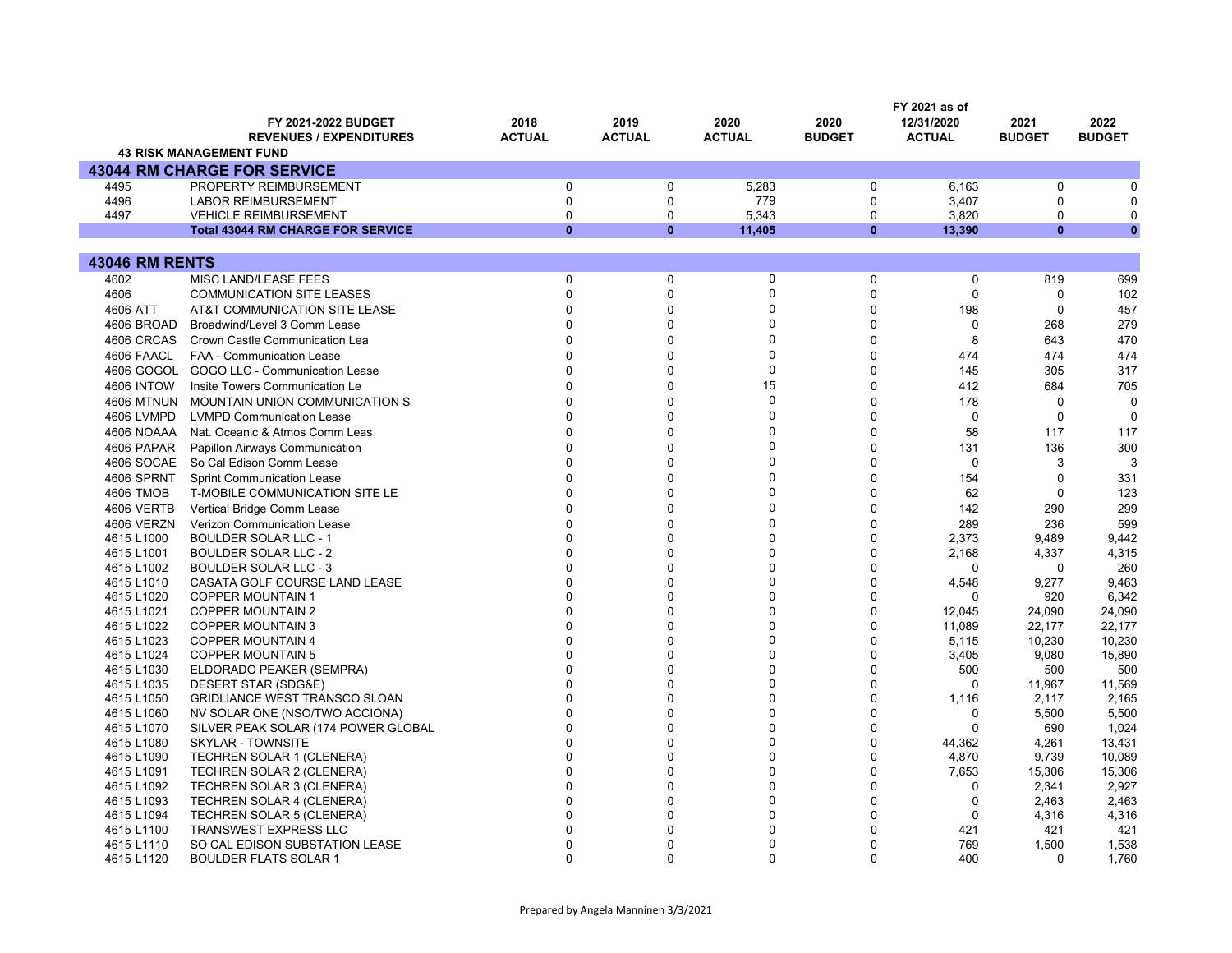|      |                                             |               |               |               |               | FY 2021 as of |               |               |
|------|---------------------------------------------|---------------|---------------|---------------|---------------|---------------|---------------|---------------|
|      | FY 2021-2022 BUDGET                         | 2018          | 2019          | 2020          | 2020          | 12/31/2020    | 2021          | 2022          |
|      | <b>REVENUES / EXPENDITURES</b>              | <b>ACTUAL</b> | <b>ACTUAL</b> | <b>ACTUAL</b> | <b>BUDGET</b> | <b>ACTUAL</b> | <b>BUDGET</b> | <b>BUDGET</b> |
|      | <b>Total 43046 EM RENTS</b>                 | $\bf{0}$      | $\mathbf{0}$  | 15            | $\mathbf{0}$  | 103,084       | 154,696       | 180,492       |
|      |                                             |               |               |               |               |               |               |               |
|      | <b>43047 RISK MANAGEMENT MISCELLA</b>       |               |               |               |               |               |               |               |
| 4712 | <b>INTEREST INCOME</b>                      | 0             | $\Omega$      | 619           | $\Omega$      | 4,579         | 0             | 0             |
| 4713 | FAIR MARKET VALUE ADJUSTMENT                | 0             |               | 600           | 0             | $-1,178$      |               | 0             |
|      | <b>Total 43047 RISK MANAGEMENT MISCELLA</b> | $\mathbf{0}$  | $\bf{0}$      | 1,219         | $\mathbf{0}$  | 3,401         | $\mathbf{0}$  | $\mathbf{0}$  |
|      |                                             |               |               |               |               |               |               |               |
|      | <b>43460 RM CENTRAL SERVICES</b>            |               |               |               |               |               |               |               |
| 5102 | <b>PROFESSIONAL</b>                         | $\Omega$      | $\Omega$      | $\Omega$      | $\Omega$      | 17,700        | 0             | $\Omega$      |
| 5103 | OTHER PROF SERVICES                         | 0             |               | 23,905        | 302,730       | 154,935       | 1,358,818     | 430,491       |
| 5501 | <b>INSURANCE</b>                            | 0             |               | 0             |               | 352,706       | 0             | 387,976       |
| 5511 | <b>INTERFUND REIMBURSEMENT</b>              | 0             |               | 0             |               | 0             | 376,000       | $\Omega$      |
|      | <b>Total 43460 RM CENTRAL SERVICES</b>      | $\mathbf{0}$  | $\mathbf{0}$  | 23,905        | 302,730       | 525,340       | 1,734,818     | 818,467       |
|      |                                             |               |               |               |               |               |               |               |
|      | <b>43049 RM OTHERFIN</b>                    |               |               |               |               |               |               |               |
| 4902 | <b>TRANSFERS IN</b>                         | 0             | $\mathbf 0$   | 302,730       | 302,730       | 1,580,122     | 1,580,122     | 637,976       |
|      | <b>Total 43049 RM OTHERFIN</b>              | $\mathbf{0}$  | $\bf{0}$      | 302,730       | 302,730       | 1,580,122     | 1,580,122     | 637,976       |
|      |                                             |               |               |               |               |               |               |               |
|      | REVENUES OVER (UNDER) EXPENDITURES          | 0             | 0             | 291,464       | 0             | 1,174,657     | 0             | 0             |
|      | <b>BEGINNING FUND BALANCE</b>               | 0             | 0             | 0             | 0             | 291,464       | 291,464       | 0             |
|      | <b>ENDING FUND BALANCE</b>                  | 0             |               | 291,464       | 0             | 1,466,121     | 291,464       | 0             |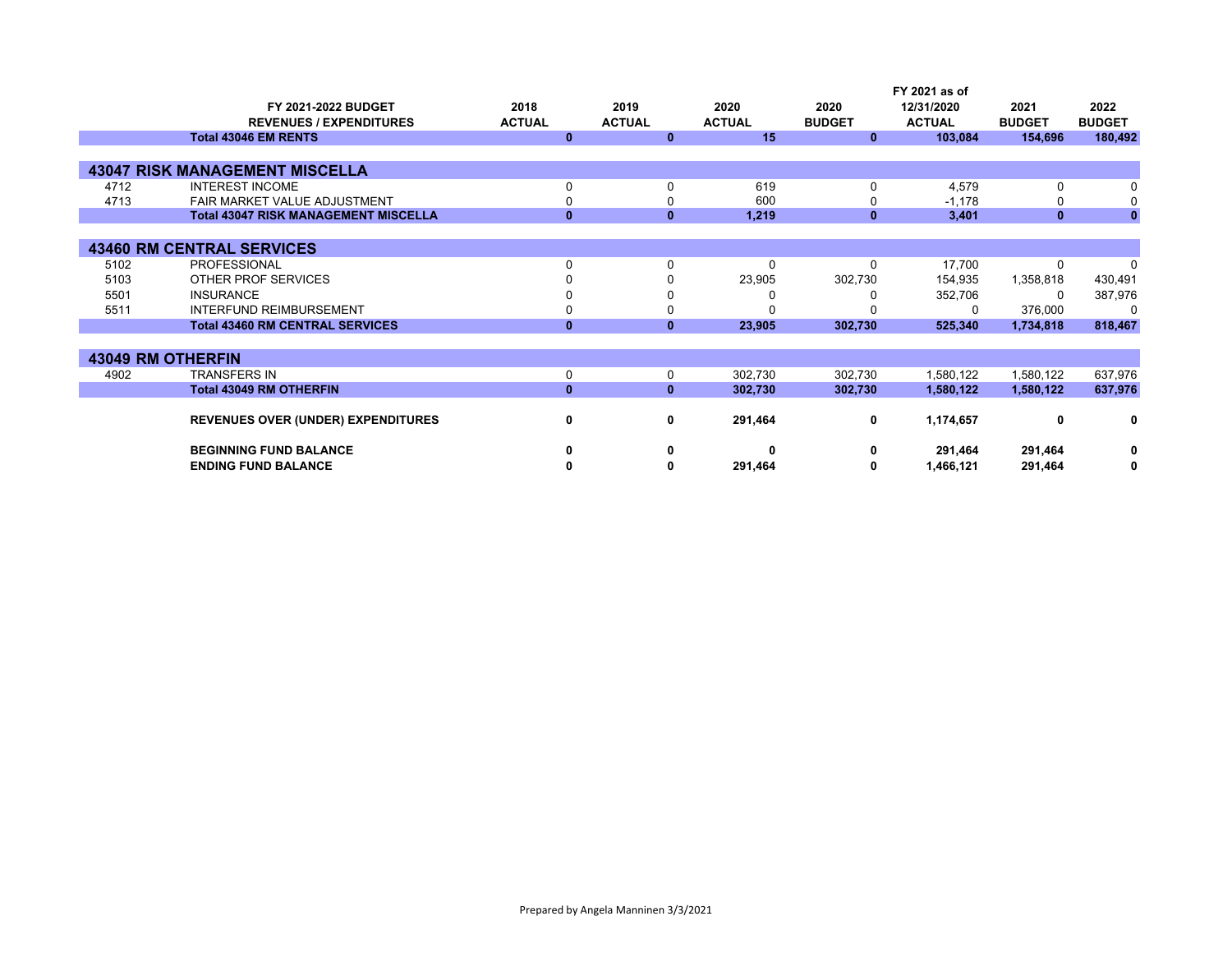|                   | <b>FY 2021-2022 BUDGET</b><br><b>REVENUES / EXPENDITURES</b><br><b>44 CAPITAL IMPROVEMENT FUND</b> | 2018<br><b>ACTUAL</b> | 2019<br><b>ACTUAL</b> | 2020<br><b>ACTUAL</b> | 2020<br><b>BUDGET</b> | FY 2021 as of<br>12/31/2020<br><b>ACTUAL</b> | 2021<br><b>BUDGET</b> | 2022<br><b>BUDGET</b> |
|-------------------|----------------------------------------------------------------------------------------------------|-----------------------|-----------------------|-----------------------|-----------------------|----------------------------------------------|-----------------------|-----------------------|
|                   | <b>44046 CIF RENTS &amp; ROYALTIES</b>                                                             |                       |                       |                       |                       |                                              |                       |                       |
| 4600              | <b>RENTS &amp; ROYALTIES</b>                                                                       | $-512,036$            | $-34,106$             | 115,600               | 0                     | $\mathbf 0$                                  | $\mathbf 0$           | $\Omega$              |
| 4602              |                                                                                                    | $\Omega$              |                       |                       | 0                     |                                              |                       |                       |
|                   | MISC LAND/LEASE FEES                                                                               |                       | 1,400                 | 960                   |                       | 1,440                                        | 13,398                | 13,980                |
| 4606              | <b>COMMUNICATION SITE LEASES</b>                                                                   | 79,713                | 90,005                | 29,226                | 75,576                | $\Omega$                                     | 0                     | 2,040                 |
| 4606 ATT          | AT&T COMMUNICATION SITE LEASE                                                                      | 0                     | 0                     | 1,746                 | 0                     | 3,966                                        | $\mathbf 0$           | 9,138                 |
| 4606 BROAD        | Broadwind/Level 3 Comm Lease                                                                       | $\mathbf{0}$          | $\mathbf 0$           | 540                   | 0                     | 10,314                                       | 5,363                 | 5,578                 |
| 4606 CRCAS        | Crown Castle Communication Lea                                                                     | $\Omega$              | $\Omega$              | 7,374                 | 0                     | 164                                          | 12,853                | 9,394                 |
| 4606 FAACL        | FAA - Communication Lease                                                                          | $\Omega$              | $\mathbf 0$           | $\mathbf 0$           | 0                     | 9,477                                        | 9,477                 | 9,477                 |
|                   | 4606 GOGOL GOGO LLC - Communication Lease                                                          | $\Omega$              | $\Omega$              | 3,922                 | 0                     | 2,903                                        | 6,091                 | 6,335                 |
| <b>4606 INTOW</b> | Insite Towers Communication Le                                                                     | $\Omega$              | $\Omega$              | 11,531                | 0                     | 8,234                                        | 13,688                | 14,098                |
| <b>4606 MTNUN</b> | MOUNTAIN UNION COMMUNICATION S                                                                     | $\Omega$              | $\Omega$              | 1,827                 | 0                     | 3,565                                        | 0                     | $\Omega$              |
| 4606 LVMPD        | <b>LVMPD Communication Lease</b>                                                                   | $\Omega$              | $\Omega$              | $\Omega$              | 0                     | $\mathbf 0$                                  | $\mathbf 0$           | $\Omega$              |
| 4606 NOAAA        | Nat. Oceanic & Atmos Comm Leas                                                                     | $\mathbf{0}$          | 0                     | 1,554                 | 0                     | 1,165                                        | 2,330                 | 2,330                 |
| 4606 PAPAR        | Papillon Airways Communication                                                                     | $\Omega$              | $\Omega$              | 3,451                 | 0                     | 2,614                                        | 2,718                 | 5,998                 |
| 4606 SOCAE        | So Cal Edison Comm Lease                                                                           | $\Omega$              | $\mathbf 0$           | $\mathbf 0$           | 0                     | $\mathbf 0$                                  | 69                    | 69                    |
| 4606 SPRNT        | <b>Sprint Communication Lease</b>                                                                  | $\Omega$              | $\Omega$              | 4,103                 | 0                     | 3,078                                        | $\mathbf 0$           | 6,615                 |
| <b>4606 TMOB</b>  | T-MOBILE COMMUNICATION SITE LE                                                                     | $\Omega$              | $\Omega$              | 615                   | 0                     | 1,230                                        | $\Omega$              | 2,460                 |
| 4606 VERTB        | Vertical Bridge Comm Lease                                                                         | $\Omega$              | $\Omega$              | 3,774                 | 0                     | 2,831                                        | 5,803                 | 5,978                 |
| 4606 VERZN        | Verizon Communication Lease                                                                        | $\Omega$              | $\Omega$              | 7,639                 | 0                     | 5,783                                        | 4,723                 | 11,971                |
| 4608              | CASCATA GOLF COURSE                                                                                | 173,939               | 132,516               | $\Omega$              | 0                     | $\mathbf 0$                                  | $\Omega$              |                       |
| 4612              | <b>GREENHEART LLC</b>                                                                              | 21,094                | 11,064                | $\Omega$              | $\Omega$              | $\Omega$                                     | $\Omega$              | $\Omega$              |
| 4615 L1000        | <b>BOULDER SOLAR LLC - 1</b>                                                                       | 184,741               | 187,519               | 189,394               | 189,783               | 47,466                                       | 186,974               | 188,844               |
| 4615 L1001        | <b>BOULDER SOLAR LLC - 2</b>                                                                       | 84,398                | 64,197                | 86,307                | 86,738                | 43,369                                       | 85,454                | 86,309                |
| 4615 L1002        | <b>BOULDER SOLAR LLC - 3</b>                                                                       | $\Omega$              | $\Omega$              | 5,208                 | 5,208                 | $\mathbf 0$                                  | 2,604                 | 5,208                 |
| 4615 L1010        | CASATA GOLF COURSE LAND LEASE                                                                      | $\Omega$              | $\Omega$              | 179,235               | 180,758               | 90,955                                       | 185,548               | 189,259               |
| 4615 L1020        | <b>COPPER MOUNTAIN 1</b>                                                                           | 174,268               | 175,144               | 211,590               | 165,402               | 0                                            | 131,084               | 126,837               |
| 4615 L1021        | <b>COPPER MOUNTAIN 2</b>                                                                           | 482,680               | 482,680               | 482,240               | 482,680               | 240,900                                      | 481,800               | 481,800               |
| 4615 L1022        | <b>COPPER MOUNTAIN 3</b>                                                                           | 443,540               | 443,540               | 332,655               | 443,540               | 221,770                                      | 443,540               | 443,540               |
| 4615 L1023        | <b>COPPER MOUNTAIN 4</b>                                                                           | 409,200               | 170,500               | 238,700               | 204,600               | 102,300                                      | 204,600               | 204,600               |
| 4615 L1024        | <b>COPPER MOUNTAIN 5</b>                                                                           | $\Omega$              | 10,072                | 73,161                | 13,832                | 68,099                                       | 136,198               | 317,797               |
| 4615 L1030        | ELDORADO PEAKER (SEMPRA)                                                                           | 10,332                | 10,332                | 10,332                | 22,000                | 10,000                                       | 10,332                | 10,000                |
| 4615 L1035        | DESERT STAR (SDG&E)                                                                                | 237,273               | 237,273               | 241,306               | 226,188               | 0                                            | 235,734               | 231,388               |
| 4615 L1050        | <b>GRIDLIANCE WEST TRANSCO SLOAN</b>                                                               | 9,688                 | 38,750                | 40,496                | 41,110                | 22,316                                       | 41,727                | 43,296                |
| 4615 L1060        | NV SOLAR ONE (NSO/TWO ACCIONA)                                                                     | 110,000               | 110,000               | 110,000               | 110,000               | $\mathbf 0$                                  | 110,000               | 110,000               |
| 4615 L1070        | SILVER PEAK SOLAR (174 POWER GLOBAL                                                                | $\Omega$              | $\Omega$              | 13,390                | 0                     | $\Omega$                                     | 13,591                | 20,477                |
| 4615 L1080        | SKYLAR - TOWNSITE                                                                                  | $-7,542$              | 13,000                | 82,738                | 80,328                | 887,248                                      | 81,533                | 268,617               |
| 4615 L1090        | TECHREN SOLAR 1 (CLENERA)                                                                          | 211,997               | 193,598               | 118,991               | 196,842               | 97,394                                       | 201,913               | 201,787               |
| 4615 L1091        | TECHREN SOLAR 2 (CLENERA)                                                                          | 317,826               | 298,139               | 27,677                | 306,123               | 153,062                                      | 306,123               | 306,123               |
| 4615 L1092        | <b>TECHREN SOLAR 3 (CLENERA)</b>                                                                   | 0                     | 0                     | 58,530                | 3,941                 | 0                                            | 46,824                | 58,530                |
| 4615 L1093        | TECHREN SOLAR 4 (CLENERA)                                                                          | $\mathbf 0$           | $\mathbf 0$           | 61,568                | 0                     | 0                                            | 49,254                | 49,254                |
| 4615 L1094        | TECHREN SOLAR 5 (CLENERA)                                                                          | $\mathbf{0}$          | $\Omega$              | 100,709               | 0                     | $\mathbf 0$                                  | 86,322                | 86,322                |
| 4615 L1100        | TRANSWEST EXPRESS LLC                                                                              | $\Omega$              | 6,732                 | 6,732                 | 8,415                 | 8,415                                        | 8,415                 | 8,415                 |
| 4615 L1110        | SO CAL EDISON SUBSTATION LEASE                                                                     | $\Omega$              | $\mathbf 0$           | 5,128                 | 0                     | 15,383                                       | 32,548                | 30,766                |
| 4615 L1120        | <b>BOULDER FLATS SOLAR 1</b>                                                                       | $\Omega$              | $\Omega$              | $\Omega$              | 0                     | 8,000                                        | $\mathbf 0$           | 35,200                |
|                   | <b>Total 44046 CIF RENTS &amp; ROYALTIES</b>                                                       | 2,431,110             | 2,642,355             | 2,875,260             | 2,853,222             | 2,073,440                                    | 3,158,631             | 3,609,830             |
|                   |                                                                                                    |                       |                       |                       |                       |                                              |                       |                       |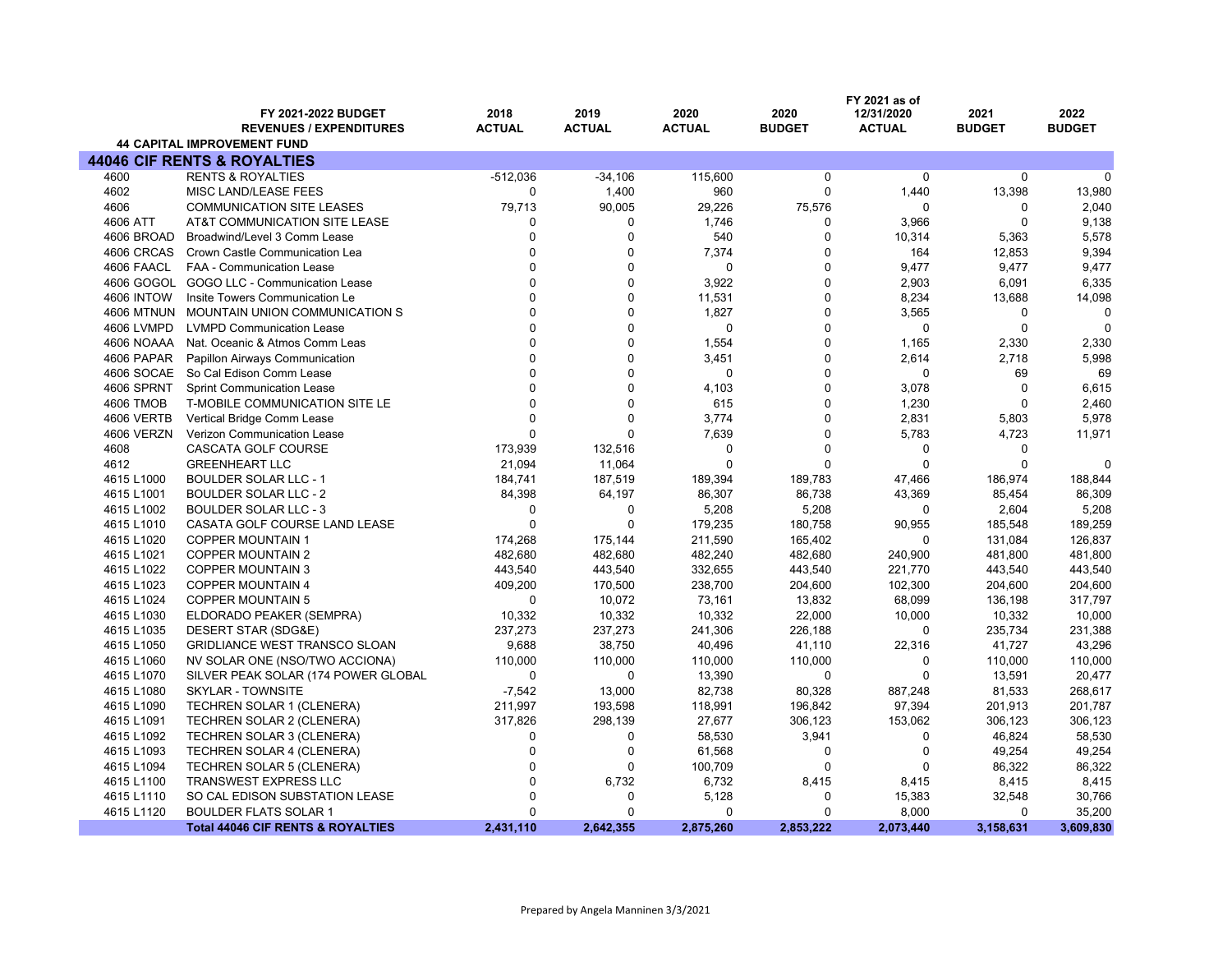|                            | <b>FY 2021-2022 BUDGET</b>                 | 2018          | 2019          | 2020          | 2020          | FY 2021 as of<br>12/31/2020 | 2021          | 2022          |
|----------------------------|--------------------------------------------|---------------|---------------|---------------|---------------|-----------------------------|---------------|---------------|
|                            | <b>REVENUES / EXPENDITURES</b>             | <b>ACTUAL</b> | <b>ACTUAL</b> | <b>ACTUAL</b> | <b>BUDGET</b> | <b>ACTUAL</b>               | <b>BUDGET</b> | <b>BUDGET</b> |
|                            | <b>44047 CIF MISCELLANEOUS</b>             |               |               |               |               |                             |               |               |
| 4700                       | MISCELLANEOUS REVENUE                      | 3.771         | 0             | $\Omega$      | 46,633        | $\Omega$                    | $\Omega$      | U             |
| 4712                       | <b>INTEREST INCOME</b>                     | 8,034         | 178,102       | 117,467       | 8,000         | 29,175                      | 40,000        | O             |
| 4713                       | <b>FAIR MARKET VALUE ADJUSTMENT</b>        | $\Omega$      | 0             | 55,625        | 0             | $-7,928$                    | 0             | $\Omega$      |
| 4780                       | SALES OF FIXED ASSETS                      | 2,977,256     | 6,790         | 3,201,000     | 0             | 0                           | 0             | $\mathbf 0$   |
|                            | <b>Total 44047 CIF MISCELLANEOUS</b>       | 2,989,061     | 184,892       | 3,374,092     | 54,633        | 21,247                      | 40,000        | $\bf{0}$      |
|                            |                                            |               |               |               |               |                             |               |               |
|                            | 44049 CIF USE OF FUND BALANCE              |               |               |               |               |                             |               |               |
| 4910                       | USE OF FUND BALANCE                        | $\mathbf 0$   | 0             | 0             | 1.582.145     | 0                           | 1,213,369     | 0             |
|                            | <b>Total 44049 CIF USE OF FUND BALANCE</b> | $\mathbf{0}$  | $\bf{0}$      | $\mathbf{0}$  | 1,582,145     | $\mathbf{0}$                | 1,213,369     | $\bf{0}$      |
|                            |                                            |               |               |               |               |                             |               |               |
| <b>44980 CIF TRANSFERS</b> |                                            |               |               |               |               |                             |               |               |
| 5975                       | <b>TRANSFERS OUT</b>                       | 1,500,000     | 2,250,000     | 0             | 0             | 1,000,000                   | 4,412,000     | 2,750,000     |
| 5975 E1907                 | <b>TRANSFERS OUT</b>                       | $\mathbf 0$   | 0             | 90,000        | 90,000        | $\mathbf 0$                 | 0             | $\Omega$      |
| 5975 E1909                 | <b>TRANSFERS OUT</b>                       | $\Omega$      | 0             | $\Omega$      | $\Omega$      | 1,200,000                   | $\Omega$      | $\Omega$      |
| 5975 E2001                 | <b>TRANSFERS OUT</b>                       | n             | 0             | 250,000       | 250,000       | 0                           | $\Omega$      |               |
| 5975 E2009                 | <b>TRANSFERS OUT</b>                       |               | 0             | 750,000       | 750,000       | 0                           | $\Omega$      |               |
| 5975 E2010                 | <b>TRANSFERS OUT</b>                       |               | 0             | 500,000       | 500,000       | $\Omega$                    | $\Omega$      |               |
| 5975 E2101                 | <b>TRANSFERS OUT ELECTRIC</b>              |               | $\Omega$      | $\Omega$      | 0             | 500,000                     | O             | U             |
| 5975 E2102                 | <b>TRANSFERS OUT ELECTRIC</b>              | $\Omega$      | 0             | $\Omega$      | 0             | 200,000                     | $\Omega$      |               |
| 5975 F2001                 | <b>TRANSFERS OUT</b>                       |               | 0             | 30,000        | 30,000        | 0                           | $\Omega$      |               |
| 5975 G2003                 | <b>TRANSFERS OUT</b>                       |               | 0             | 140,000       | 140,000       | $\Omega$                    | $\Omega$      | n             |
| 5975 G2007                 | <b>TRANSFERS OUT</b>                       |               | $\Omega$      | $\Omega$      | 100,000       | $\Omega$                    | $\Omega$      | O             |
| 5975 P2002                 | <b>TRANSFERS OUT</b>                       | n             | $\Omega$      | 54,300        | 50,000        | $\Omega$                    | $\Omega$      | ŋ             |
| 5975 R2001                 | <b>TRANSFERS OUT</b>                       |               | 0             | 16,100        | 0             | $\Omega$                    | $\Omega$      |               |
| 5975 R2002                 | <b>TRANSFERS OUT</b>                       |               | 0             | 250,000       | 255,000       | $\Omega$                    | $\Omega$      | O             |
| 5975 R2005                 | <b>TRANSFERS OUT SEWER</b>                 |               | $\Omega$      | 4,125         | 0             | $\Omega$                    | $\Omega$      | O             |
| 5975 R2008                 | <b>TRANSFERS OUT SEWER</b>                 |               | 0             | 100,000       | 0             | $\Omega$                    | $\Omega$      | U             |
| 5975 R2009                 | <b>TRANSFERS OUT SEWER</b>                 |               | 0             | 22,400        | 42,557        | $\Omega$                    | $\Omega$      |               |
| 5975 R2010                 | <b>TRANSFERS OUT LANDFILL</b>              |               | 0             | 45,572        | 44,586        | $\Omega$                    | $\Omega$      | O             |
| 5975 R2011                 | <b>TRANSFERS OUT</b>                       |               | $\Omega$      | 51,384        | 51,692        | $\Omega$                    | $\Omega$      | O             |
| 5975 R2012                 | <b>TRANSFERS OUT</b>                       |               | 0             | 55,155        | 55,155        | $\Omega$                    | $\Omega$      |               |
| 5975 R2013                 | <b>TRANSFERS OUT</b>                       |               | $\Omega$      | 101,600       | 101,646       | $\Omega$                    | $\Omega$      |               |
| 5975 R2014                 | <b>TRANSFERS OUT</b>                       |               | 0             | 29,380        | 29,380        | $\Omega$                    | $\Omega$      | ŋ             |
| 5975 R2020                 | <b>TRANSFERS OUT</b>                       |               | 0             | 99,984        | 99,984        | $\Omega$                    | $\Omega$      |               |
| 5975 S1901                 | <b>TRANSFERS OUT</b>                       |               | 0             | 100,000       | 100,000       | $\mathbf 0$                 | $\Omega$      |               |
| 5975 S1902                 | <b>TRANSFERS OUT</b>                       |               | 0             | 300,000       | 300,000       | $\Omega$                    | O             | ∩             |
| 5975 S2101                 | <b>TRANSFERS OUT SEWER</b>                 |               | 0             | $\Omega$      | 0             | 100,000                     |               | $\Omega$      |
| 5975 S2102                 | <b>TRANSFERS OUT SEWER</b>                 | $\Omega$      | $\Omega$      | U             | U             | 120,000                     | $\Omega$      | $\Omega$      |

R 0 0 0 0 120,000 0 0

L 0 0 0 0 300,000 0 0

S2103 TRANSFERS OUT SEWER

UL202 TRANSFERS OUT LANDFILL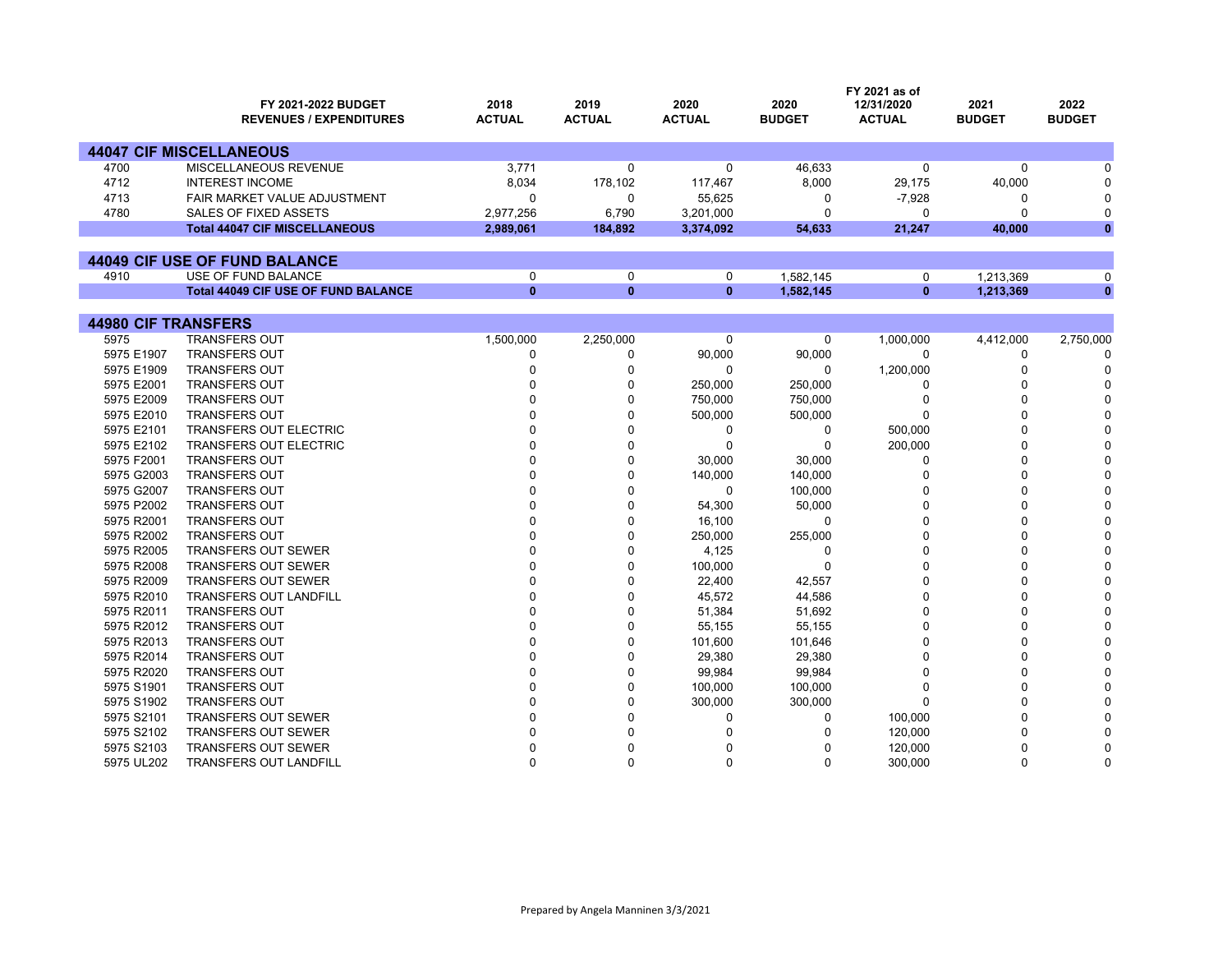| <b>FY 2021-2022 BUDGET</b>       | 2018                                      | 2019          | 2020          | 2020          | 12/31/2020    | 2021                          | 2022          |
|----------------------------------|-------------------------------------------|---------------|---------------|---------------|---------------|-------------------------------|---------------|
| <b>REVENUES / EXPENDITURES</b>   | <b>ACTUAL</b>                             | <b>ACTUAL</b> | <b>ACTUAL</b> | <b>BUDGET</b> | <b>ACTUAL</b> | <b>BUDGET</b>                 | <b>BUDGET</b> |
| TRANSFERS OUT                    |                                           | 0             | 500,000       | 500,000       |               |                               | 0             |
| TRANSFERS OUT                    |                                           |               | 100,000       | 100,000       |               |                               | 0             |
| TRANSFERS OUT                    |                                           |               | 200,000       | 200,000       |               |                               |               |
| TRANSFERS OUT                    |                                           |               | 400,000       | 400.000       | 100,000       |                               |               |
| TRANSFERS OUT                    |                                           |               | 250,000       | 250,000       |               |                               |               |
| TRANSFERS OUT                    |                                           |               | 50,000        | 50,000        |               |                               | 0             |
| TRANSFERS OUT WATER              |                                           |               |               |               | 100.000       |                               |               |
| TRANSFERS OUT WATER              |                                           |               |               |               | 250.000       |                               |               |
| TRANSFERS OUT WATER              |                                           |               |               |               | 80,000        |                               |               |
| TRANSFERS OUT WATER              |                                           |               |               |               | 80,000        |                               |               |
| <b>Total 44980 CIF TRANSFERS</b> | 1,500,000                                 | 2,250,000     | 4,490,000     | 4,490,000     | 4,150,000     | 4,412,000                     | 2,750,000     |
|                                  |                                           |               |               |               |               |                               | 859,830       |
|                                  |                                           |               |               |               |               |                               |               |
| <b>BEGINNING FUND BALANCE</b>    | 5,420,171                                 | 9,340,342     | 9,917,589     | 9,917,589     | 11,676,941    | 11,676,941                    | 10,463,572    |
| <b>ENDING FUND BALANCE</b>       | 9,340,342                                 | 9,917,589     | 11,676,941    | 8,335,444     | 9,621,628     | 10,463,572                    | 11,323,402    |
|                                  | <b>REVENUES OVER (UNDER) EXPENDITURES</b> | 3,920,171     | 577,247       | 1,759,352     | 0             | FY 2021 as of<br>$-2,055,313$ | 0             |

 $\mathbb{R}^n$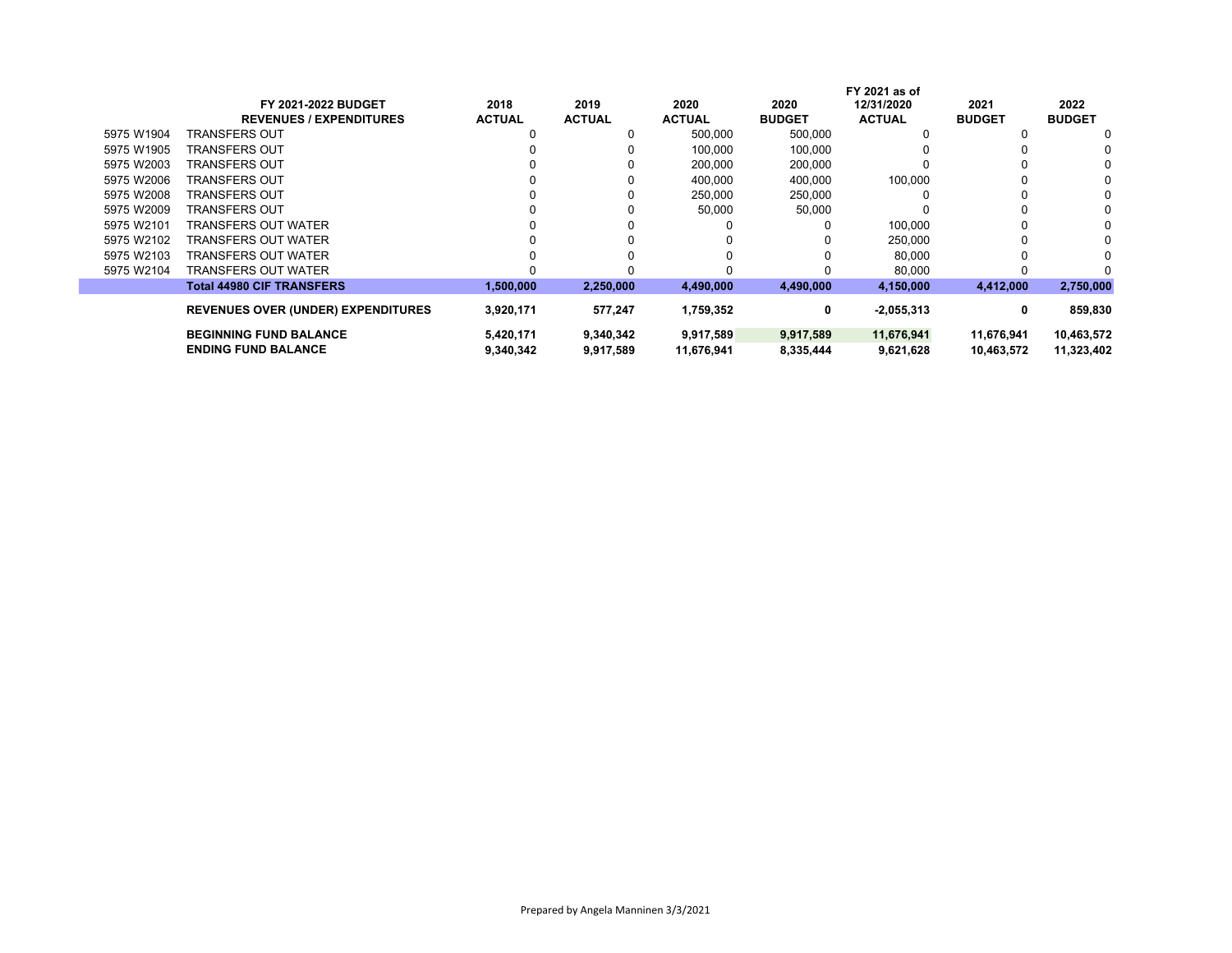|                          | FY 2021-2022 BUDGET<br><b>REVENUES / EXPENDITURES</b>                | 2018<br><b>ACTUAL</b>    | 2019<br><b>ACTUAL</b> | 2020<br><b>ACTUAL</b> | 2020<br><b>BUDGET</b>       | FY 2021 as of<br>12/31/2020<br><b>ACTUAL</b> | 2021<br><b>BUDGET</b> | 2022<br><b>BUDGET</b> |
|--------------------------|----------------------------------------------------------------------|--------------------------|-----------------------|-----------------------|-----------------------------|----------------------------------------------|-----------------------|-----------------------|
| <b>45 VERF FUND</b>      |                                                                      |                          |                       |                       |                             |                                              |                       |                       |
|                          | <b>45044 VERF CHARGE FOR SERVICES</b>                                |                          |                       |                       |                             |                                              |                       |                       |
| 4417                     | MISCELLANEOUS REVENUE                                                | 0                        | $\mathbf 0$           | $\Omega$              | $\mathbf 0$                 | 0                                            | $\mathbf 0$           | 283,735               |
|                          | <b>Total 45044 VERF CHARGE FOR SERVICE</b>                           | $\mathbf{0}$             | $\mathbf{0}$          | $\mathbf{0}$          | $\mathbf{0}$                | $\Omega$                                     | $\mathbf{0}$          | 283,735               |
| <b>45046 VERF RENTS</b>  |                                                                      |                          |                       |                       |                             |                                              |                       |                       |
| 4602                     | <b>MISC LAND/LEASE FEES</b>                                          | 0                        | $\pmb{0}$             | $\mathbf 0$           | $\pmb{0}$                   | $\mathbf 0$                                  | 819                   | 699                   |
| 4606                     | <b>COMMUNICATION SITE LEASES</b>                                     | $\mathbf{0}$             | $\pmb{0}$             | $\mathbf{0}$          | $\mathbf 0$                 | 198                                          | $\mathbf 0$           | 102                   |
| 4606 ATT                 | AT&T COMMUNICATION SITE LEASE                                        | $\Omega$                 | $\mathbf 0$           | $\Omega$              | $\mathbf 0$                 | 198                                          | $\mathbf 0$           | 457                   |
| 4606 BROAD               | Broadwind/Level 3 Comm Lease                                         | $\Omega$                 | $\Omega$              | $\Omega$              | $\mathbf{0}$                | 0                                            | 268                   | 279                   |
| 4606 CRCAS               | Crown Castle Communication Lea                                       | $\mathbf{0}$             | $\Omega$              | $\Omega$              | $\mathbf 0$                 | 8                                            | 643                   | 470                   |
| 4606 FAACL               | <b>FAA - Communication Lease</b>                                     | $\Omega$                 | $\Omega$              | $\Omega$              | $\Omega$                    | 474                                          | 474                   | 474                   |
|                          | 4606 GOGOL GOGO LLC - Communication Lease                            | $\Omega$                 | $\Omega$              | $\mathbf 0$           | $\mathbf{0}$                | 145                                          | 305                   | 317                   |
| <b>4606 INTOW</b>        | Insite Towers Communication Le                                       | $\Omega$                 | $\Omega$              | 15                    | $\mathbf 0$                 | 412                                          | 684                   | 705                   |
| <b>4606 MTNUN</b>        | MOUNTAIN UNION COMMUNICATION S                                       | $\Omega$                 | $\Omega$              | $\mathbf{0}$          | $\Omega$                    | 178                                          | $\Omega$              | 0                     |
| 4606 LVMPD               | <b>LVMPD Communication Lease</b>                                     | $\Omega$                 | 0                     | $\Omega$              | $\Omega$                    | $\mathbf 0$                                  | $\mathbf 0$           | $\Omega$              |
|                          |                                                                      | $\Omega$                 | $\Omega$              | $\Omega$              | $\mathbf{0}$                | 58                                           |                       |                       |
| 4606 NOAAA               | Nat. Oceanic & Atmos Comm Leas                                       |                          |                       | $\Omega$              |                             |                                              | 117                   | 117                   |
| 4606 PAPAR               | Papillon Airways Communication                                       | $\mathbf{0}$             | $\mathbf 0$           |                       | $\mathbf 0$                 | 131                                          | 136                   | 300                   |
| 4606 SOCAE               | So Cal Edison Comm Lease                                             | $\Omega$                 | $\Omega$              | $\Omega$              | $\Omega$                    | 0                                            | 3                     | 3                     |
| <b>4606 SPRNT</b>        | <b>Sprint Communication Lease</b>                                    | $\Omega$                 | $\Omega$              | $\Omega$              | $\mathbf 0$                 | 154                                          | $\Omega$              | 331                   |
| 4606 TMOB                | T-MOBILE COMMUNICATION SITE LE                                       | $\Omega$                 | 0                     | $\Omega$              | 0                           | 62                                           | $\Omega$              | 123                   |
| 4606 VERTB               | Vertical Bridge Comm Lease                                           | $\Omega$                 | $\Omega$              | $\Omega$              | $\Omega$                    | 142                                          | 290                   | 299                   |
| 4606 VERZN               | Verizon Communication Lease                                          | $\Omega$                 | $\Omega$              | $\Omega$              | $\mathbf{0}$                | 289                                          | 236                   | 599                   |
| 4615 L1000               | <b>BOULDER SOLAR LLC - 1</b>                                         | $\Omega$                 | $\Omega$              | $\Omega$              | $\Omega$                    | 2,373                                        | 9,489                 | 9,442                 |
| 4615 L1001               | <b>BOULDER SOLAR LLC - 2</b>                                         | $\Omega$                 | $\Omega$              | $\Omega$              | $\mathbf{0}$                | 2,168                                        | 4,337                 | 4,315                 |
| 4615 L1002               | <b>BOULDER SOLAR LLC - 3</b>                                         | $\Omega$                 | $\mathbf 0$           | $\Omega$              | $\mathbf 0$                 | 0                                            | 0                     | 260                   |
| 4615 L1010               | CASATA GOLF COURSE LAND LEASE                                        | $\Omega$                 | $\Omega$              | $\Omega$              | $\mathbf{0}$                | 4,548                                        | 9,277                 | 9,463                 |
| 4615 L1020               | <b>COPPER MOUNTAIN 1</b>                                             | $\mathbf{0}$             | $\Omega$              | $\Omega$              | $\mathbf{0}$                | $\Omega$                                     | 920                   | 6,342                 |
| 4615 L1021               | <b>COPPER MOUNTAIN 2</b>                                             | $\Omega$                 | 0                     | 0                     | $\Omega$                    | 12,045                                       | 24,090                | 24,090                |
| 4615 L1022               | <b>COPPER MOUNTAIN 3</b>                                             | $\mathbf 0$              | 0                     | $\Omega$              | $\mathbf 0$                 | 11,089                                       | 22,177                | 22,177                |
| 4615 L1023               | <b>COPPER MOUNTAIN 4</b>                                             | $\Omega$                 | $\Omega$              | $\Omega$              | $\mathbf{0}$                | 5,115                                        | 10,230                | 10,230                |
| 4615 L1024               | <b>COPPER MOUNTAIN 5</b>                                             | $\mathbf{0}$<br>$\Omega$ | 0<br>0                | $\Omega$<br>$\Omega$  | $\mathbf 0$<br>$\mathbf{0}$ | 3,405                                        | 9,080                 | 15,890                |
| 4615 L1030               | ELDORADO PEAKER (SEMPRA)                                             | $\Omega$                 | $\mathbf 0$           | $\Omega$              | $\mathbf 0$                 | 500<br>0                                     | 500                   | 500                   |
| 4615 L1035<br>4615 L1050 | DESERT STAR (SDG&E)<br><b>GRIDLIANCE WEST TRANSCO SLOAN</b>          | $\Omega$                 | $\Omega$              | $\Omega$              | $\Omega$                    | 1,116                                        | 11,967<br>2,117       | 11,569<br>2,165       |
| 4615 L1060               |                                                                      | $\mathbf{0}$             | 0                     | $\Omega$              | $\Omega$                    | 0                                            | 5,500                 | 5,500                 |
| 4615 L1070               | NV SOLAR ONE (NSO/TWO ACCIONA)<br>SILVER PEAK SOLAR (174 POWER GLOBA | $\Omega$                 | 0                     | 0                     | $\Omega$                    | 0                                            | 690                   | 1,024                 |
| 4615 L1080               | <b>SKYLAR - TOWNSITE</b>                                             | $\Omega$                 | $\Omega$              | 0                     | $\mathbf 0$                 | 44,362                                       | 4,261                 | 13,431                |
| 4615 L1090               | <b>TECHREN SOLAR 1 (CLENERA)</b>                                     | $\Omega$                 | 0                     | $\Omega$              | $\mathbf{0}$                | 4,870                                        | 9,739                 | 10,089                |
| 4615 L1091               | TECHREN SOLAR 2 (CLENERA)                                            | $\Omega$                 | $\Omega$              | $\Omega$              | $\Omega$                    | 7,653                                        | 15,306                | 15,306                |
| 4615 L1092               | <b>TECHREN SOLAR 3 (CLENERA)</b>                                     | $\Omega$                 | $\Omega$              | $\Omega$              | $\mathbf{0}$                | 0                                            | 2,341                 | 2,927                 |
| 4615 L1093               | <b>TECHREN SOLAR 4 (CLENERA)</b>                                     | $\Omega$                 | $\Omega$              | $\Omega$              | $\mathbf 0$                 | 0                                            | 2,463                 | 2,463                 |
| 4615 L1094               | TECHREN SOLAR 5 (CLENERA)                                            | $\Omega$                 | $\Omega$              | $\Omega$              | $\mathbf{0}$                | $\Omega$                                     | 4,316                 | 4,316                 |
| 4615 L1100               | <b>TRANSWEST EXPRESS LLC</b>                                         | 0                        | $\Omega$              | 0                     | $\Omega$                    | 421                                          | 421                   | 421                   |
| 4615 L1110               | SO CAL EDISON SUBSTATION LEASE                                       | 0                        | $\Omega$              | 0                     | 0                           | 769                                          | 1,500                 | 1,538                 |
| 4615 L1120               | <b>BOULDER FLATS SOLAR 1</b>                                         | $\Omega$                 | $\Omega$              | $\mathbf{0}$          | $\mathbf{0}$                | 400                                          | $\mathbf{0}$          | 1,760                 |
|                          | <b>Total 45046 VERF RENTS</b>                                        | $\mathbf{0}$             | $\mathbf{0}$          | 15                    | $\mathbf{0}$                | 103,283                                      | 154,696               | 180,492               |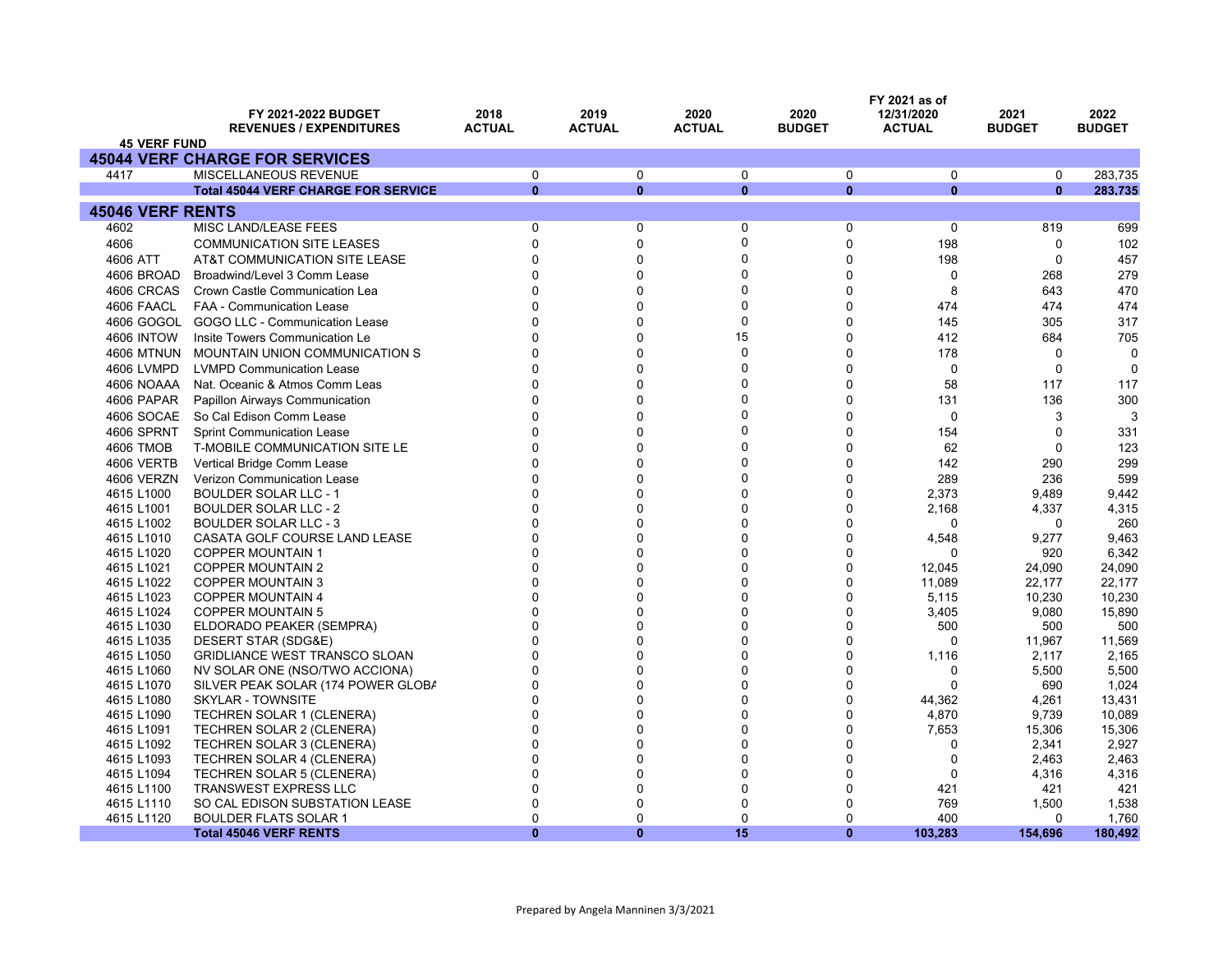|                            | FY 2021-2022 BUDGET<br><b>REVENUES / EXPENDITURES</b> | 2018<br><b>ACTUAL</b> | 2019<br><b>ACTUAL</b> | 2020<br><b>ACTUAL</b> | 2020<br><b>BUDGET</b> | FY 2021 as of<br>12/31/2020<br><b>ACTUAL</b> | 2021<br><b>BUDGET</b> | 2022<br><b>BUDGET</b> |
|----------------------------|-------------------------------------------------------|-----------------------|-----------------------|-----------------------|-----------------------|----------------------------------------------|-----------------------|-----------------------|
| <b>45047 VERF MISCREV</b>  |                                                       |                       |                       |                       |                       |                                              |                       |                       |
| 4700                       | MISCELLANEOUS REVENUE                                 | 0                     | 0                     | 3,656                 | 0                     | 49                                           | 0                     |                       |
| 4712                       | <b>INTEREST INCOME</b>                                |                       |                       | 4.770                 |                       | 6.128                                        |                       |                       |
| 4713                       | FAIR MARKET VALUE ADJUSTMENT                          | ŋ                     | O                     | 2,425                 | 0                     | $-1,616$                                     | n                     |                       |
| 4780                       | SALES OF FIXED ASSETS                                 | 0                     | 0                     | 21,592                | 0                     | 31,673                                       | O                     |                       |
|                            | <b>Total 45047 VERF MISCREV</b>                       | $\bf{0}$              | $\mathbf{0}$          | 32,443                | $\mathbf{0}$          | 36,233                                       | 0                     | $\mathbf{0}$          |
|                            |                                                       |                       |                       |                       |                       |                                              |                       |                       |
|                            | <b>45460 VERF CENTRAL SERVICES</b>                    |                       |                       |                       |                       |                                              |                       |                       |
| 5513                       | <b>OTHER</b>                                          | 0                     | 0                     | 0                     | 0                     | 29                                           | 0                     | 0                     |
|                            | <b>Total 45047 VERF MISCREV</b>                       | $\mathbf{0}$          | $\mathbf{0}$          | $\mathbf{0}$          | $\mathbf{0}$          | 29                                           | $\mathbf{0}$          | $\mathbf{0}$          |
|                            |                                                       |                       |                       |                       |                       |                                              |                       |                       |
| <b>45900 VERF CAPITAL</b>  |                                                       |                       |                       |                       |                       |                                              |                       |                       |
| 5513                       | <b>OTHER</b>                                          | 0                     | 0                     | $\Omega$              | 0                     | $\Omega$                                     | 0                     | $\Omega$              |
| 5903                       | <b>VEHICLES</b>                                       |                       |                       | 295,904               | 582,730               | 1,108                                        | 547,672               | 245,000               |
| 5903 V2001                 | FY20 Ambulance                                        |                       |                       |                       | 265,000               | O                                            | 265,000               | $\Omega$              |
| 5903 V2202                 | Golf Cart 5-Year Lease                                | 0                     | 0                     |                       | $\Omega$              |                                              | 0                     | 283,735               |
|                            | <b>Total 45900 VERF CAPITAL</b>                       | $\mathbf{0}$          | $\bf{0}$              | 295,904               | 847,730               | 1,108                                        | 812,672               | 528,735               |
|                            |                                                       |                       |                       |                       |                       |                                              |                       |                       |
| <b>45049 VERF OTHERFIN</b> |                                                       |                       |                       |                       |                       |                                              |                       |                       |
| 4902                       | <b>TRANSFERS IN</b>                                   | 0                     | 0                     | 847,730               | 847,730               | 1,381,711                                    | 1,381,711             | 495,000               |
|                            | <b>Total 45049 VERF OTHERFIN</b>                      | $\mathbf{0}$          | $\mathbf{0}$          | 847,730               | 847,730               | 1,381,711                                    | 1,381,711             | 495,000               |
|                            |                                                       |                       |                       |                       |                       |                                              |                       |                       |
|                            | <b>REVENUES OVER (UNDER) EXPENDITURI</b>              | 0                     | 0                     | 584,284               | 0                     | 1,520,090                                    | 723,735               | 430,491               |
|                            | <b>BEGINNING FUND BALANCE</b>                         | 0                     | 0                     | ŋ                     | 0                     | 584,284                                      | 584,284               | 1,308,019             |
|                            | <b>ENDING FUND BALANCE</b>                            | 0                     | 0                     | 584,284               | 0                     | 2,104,374                                    | 1,308,019             | 1,738,510             |
|                            |                                                       |                       |                       |                       |                       |                                              |                       |                       |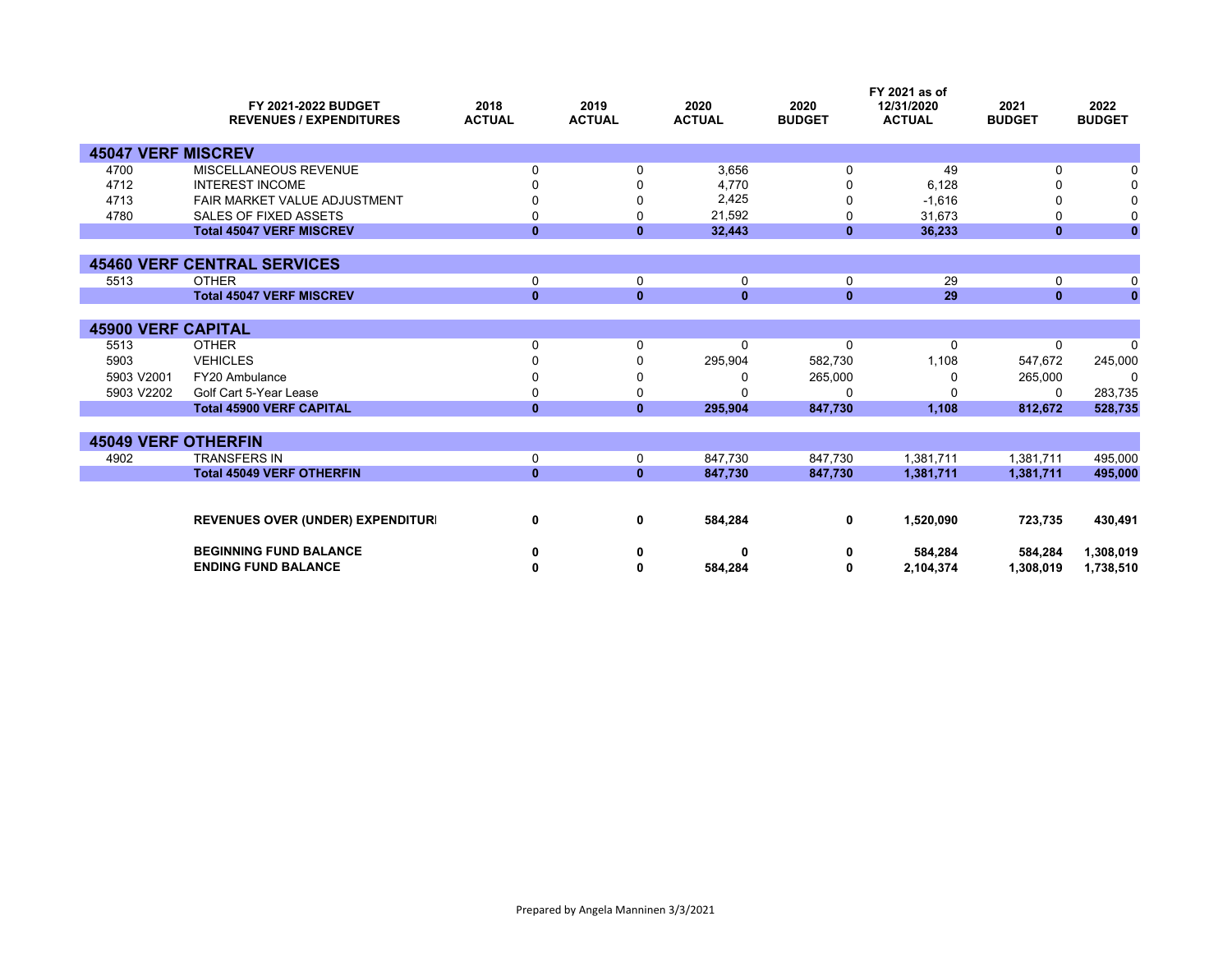|                 | FY 2021-2022 BUDGET                       | 2018          | 2019          | 2020          | 2020          | FY 2021 as of<br>12/31/2020 | 2021          | 2022          |
|-----------------|-------------------------------------------|---------------|---------------|---------------|---------------|-----------------------------|---------------|---------------|
|                 | <b>REVENUES / EXPENDITURES</b>            | <b>ACTUAL</b> | <b>ACTUAL</b> | <b>ACTUAL</b> | <b>BUDGET</b> | <b>ACTUAL</b>               | <b>BUDGET</b> | <b>BUDGET</b> |
|                 | <b>46 LAND IMPROVEMENT FUND</b>           |               |               |               |               |                             |               |               |
|                 | <b>46047 LIF MISCELLANEOUS</b>            |               |               |               |               |                             |               |               |
| 4712            | <b>INTEREST INCOME</b>                    | $\Omega$      | 0             | 1,300         | 0             | 341                         | 0             |               |
| 4713            | FAIR MARKET VALUE ADJUSTMENT              |               |               | 593           |               | $-89$                       |               | 0             |
| 4780            | SALES OF FIXED ASSETS                     | 60,760        | 5,960         | 94,634        | 50,000        | 0                           |               | 0             |
|                 | <b>Total 46850 LIF MISCELLANEOUS</b>      | 60,760        | 5,960         | 96,527        | 50,000        | 252                         | $\mathbf{0}$  | $\mathbf{0}$  |
|                 |                                           |               |               |               |               |                             |               |               |
|                 | <b>46049 LIF MISCELLANEOUS</b>            |               |               |               |               |                             |               |               |
| 4710            | USE OF FUND BALANCE                       | 0             | $\Omega$      | 0             | 0             | 0                           | 25,000        | 25,000        |
|                 | <b>Total 46049 LIF OTHER FINANCING</b>    | $\mathbf{0}$  | $\mathbf{0}$  | $\mathbf{0}$  | $\mathbf{0}$  | $\mathbf{0}$                | 25,000        | 25,000        |
|                 |                                           |               |               |               |               |                             |               |               |
| 46850 LIF OTHER |                                           |               |               |               |               |                             |               |               |
| 5103            | OTHER PROF SERVICES                       | $\Omega$      | 29,000        | 16,929        | 0             | 4,420                       | 25,000        | 25,000        |
| 5506            | POSTAGE/SHIPPING                          |               |               |               | U             | 15                          | 0             | 0             |
| 5611            | <b>OTHER</b>                              |               |               | 8             | 50,000        | U                           |               | n             |
|                 | <b>Total 46850 LIF OTHER</b>              | $\mathbf{0}$  | 29,000        | 16,937        | 50,000        | 4,435                       | 25,000        | 25,000        |
|                 |                                           |               |               |               |               |                             |               |               |
|                 | <b>REVENUES OVER (UNDER) EXPENDITURES</b> | 60,760        | $-23,040$     | 79,591        | 0             | $-4,182$                    | 0             | 0             |
|                 | <b>BEGINNING FUND BALANCE</b>             |               | 60,760        | 37,720        | 37,720        | 117,311                     | 117,311       | 92,311        |
|                 | <b>ENDING FUND BALANCE</b>                | 60,760        | 37,720        | 117,311       | 37,720        | 113,128                     | 92,311        | 67,311        |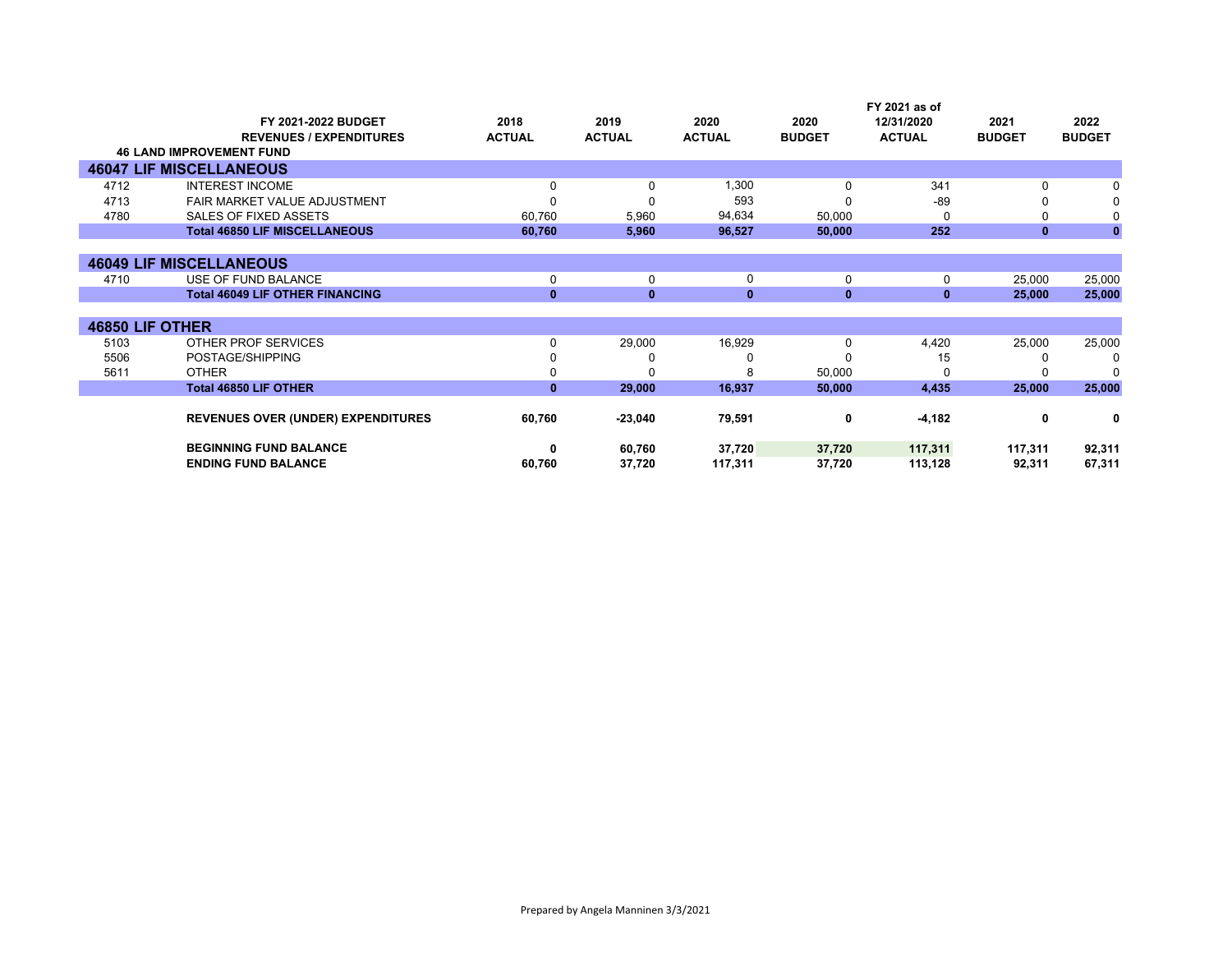|                             |                                           |               |               |               |               |               | FY 2021 as of |               |               |
|-----------------------------|-------------------------------------------|---------------|---------------|---------------|---------------|---------------|---------------|---------------|---------------|
|                             | FY 2021-2022 BUDGET                       | 2017          | 2018          | 2019          | 2020          | 2020          | 12/31/2020    | 2021          | 2022          |
|                             | <b>REVENUES / EXPENDITURES</b>            | <b>ACTUAL</b> | <b>ACTUAL</b> | <b>ACTUAL</b> | <b>ACTUAL</b> | <b>BUDGET</b> | <b>ACTUAL</b> | <b>BUDGET</b> | <b>BUDGET</b> |
|                             | <b>47 REVENUE STABILIZATION FUND</b>      |               |               |               |               |               |               |               |               |
| <b>47046 REV STAB RENTS</b> |                                           |               |               |               |               |               |               |               |               |
| 4602                        | MISC LAND/LEASE FEES                      | 0             | $\mathbf 0$   | $\Omega$      | $\mathbf 0$   | $\Omega$      | $\mathbf 0$   | 819           | 699           |
| 4606                        | AT&T COMMUNICATION SITE LEASE             | $\Omega$      | $\Omega$      | $\Omega$      | $\Omega$      | $\Omega$      | $\Omega$      | $\Omega$      | 102           |
| 4606 ATT                    | <b>COMMUNICATION SITE LEASES</b>          | $\Omega$      | $\Omega$      | $\Omega$      | $\Omega$      | $\Omega$      | 198           | $\Omega$      | 457           |
| 4606 BROAD                  | Broadwind/Level 3 Comm Lease              | $\Omega$      | $\Omega$      | $\Omega$      | $\Omega$      | $\Omega$      | $\mathbf 0$   | 268           | 279           |
| 4606 CRCAS                  | Crown Castle Communication Lea            | $\Omega$      | $\Omega$      | $\Omega$      | $\Omega$      | $\Omega$      | 8             | 643           | 470           |
| 4606 FAACL                  | <b>FAA - Communication Lease</b>          | $\Omega$      | $\Omega$      | $\Omega$      | $\Omega$      | $\Omega$      | 474           | 474           | 474           |
| 4606 GOGOL                  | GOGO LLC - Communication Lease            | $\Omega$      | $\Omega$      | $\Omega$      | 0             | $\Omega$      | 145           | 305           | 317           |
| <b>4606 INTOW</b>           | Insite Towers Communication Le            | $\Omega$      | $\Omega$      | $\Omega$      | 15            | $\Omega$      | 412           | 684           | 705           |
| <b>4606 MTNUN</b>           | MOUNTAIN UNION COMMUNICATION S            | $\Omega$      | $\Omega$      | $\Omega$      | $\Omega$      | $\Omega$      | 178           | $\mathbf 0$   | 0             |
| 4606 LVMPD                  | <b>LVMPD Communication Lease</b>          | $\Omega$      | $\Omega$      | $\Omega$      | $\Omega$      | $\Omega$      | $\mathbf 0$   | $\Omega$      | $\mathbf 0$   |
| 4606 NOAAA                  | Nat. Oceanic & Atmos Comm Leas            | $\Omega$      | $\Omega$      | $\Omega$      | O             | $\Omega$      | 58            | 117           | 117           |
| 4606 PAPAR                  | Papillon Airways Communication            | $\Omega$      | $\Omega$      | $\Omega$      | $\Omega$      | $\Omega$      | 131           | 136           | 300           |
| 4606 SOCAE                  | So Cal Edison Comm Lease                  | $\Omega$      | $\Omega$      | $\Omega$      | $\Omega$      | $\Omega$      | $\Omega$      | 3             | 3             |
| 4606 SPRNT                  | <b>Sprint Communication Lease</b>         | $\Omega$      | $\Omega$      | $\Omega$      | $\Omega$      | $\Omega$      | 154           | $\Omega$      | 331           |
| <b>4606 TMOB</b>            | T-MOBILE COMMUNICATION SITE LE            | $\Omega$      | $\Omega$      | $\Omega$      | $\Omega$      | $\Omega$      | 62            | $\Omega$      | 123           |
| 4606 VERTB                  | Vertical Bridge Comm Lease                | $\Omega$      | $\Omega$      | $\Omega$      | O             | U             | 142           | 290           | 299           |
| 4606 VERZN                  | <b>Verizon Communication Lease</b>        | $\Omega$      | $\Omega$      | $\Omega$      | $\Omega$      | $\Omega$      | 289           | 236           | 599           |
| 4615 L1000                  | <b>BOULDER SOLAR LLC - 1</b>              | $\Omega$      | $\Omega$      | $\Omega$      | O             | O             | 2,373         | 9.489         | 9,442         |
| 4615 L1001                  | <b>BOULDER SOLAR LLC - 2</b>              | $\Omega$      | $\Omega$      | $\Omega$      | $\Omega$      | $\Omega$      | 2,168         | 4,337         | 4,315         |
| 4615 L1002                  | <b>BOULDER SOLAR LLC - 3</b>              | $\Omega$      | $\Omega$      | $\Omega$      | $\Omega$      | $\Omega$      | $\mathbf 0$   | $\Omega$      | 260           |
| 4615 L1010                  | CASATA GOLF COURSE LAND LEASE             | $\Omega$      | $\Omega$      | $\Omega$      | O             | $\Omega$      | 4,548         | 9,277         | 9,463         |
| 4615 L1020                  | <b>COPPER MOUNTAIN 1</b>                  | $\Omega$      | $\Omega$      | $\Omega$      | O             | $\Omega$      | $\Omega$      | 920           | 6,342         |
| 4615 L1021                  | <b>COPPER MOUNTAIN 2</b>                  | $\Omega$      | $\Omega$      | $\Omega$      | $\Omega$      | $\Omega$      | 12,045        | 24,090        | 24,090        |
| 4615 L1022                  | <b>COPPER MOUNTAIN 3</b>                  | $\Omega$      | $\Omega$      | $\Omega$      | $\Omega$      | $\Omega$      | 11,089        | 22,177        | 22,177        |
| 4615 L1023                  | <b>COPPER MOUNTAIN 4</b>                  | $\Omega$      | $\Omega$      | $\Omega$      | $\Omega$      | $\Omega$      | 5,115         | 10,230        | 10,230        |
| 4615 L1024                  | <b>COPPER MOUNTAIN 5</b>                  | O             | $\Omega$      | $\Omega$      | O             | $\Omega$      | 3,405         | 9,080         | 15,890        |
| 4615 L1030                  | ELDORADO PEAKER (SEMPRA)                  | $\Omega$      | $\Omega$      | $\Omega$      | $\Omega$      | $\Omega$      | 500           | 500           | 500           |
| 4615 L1035                  | DESERT STAR (SDG&E)                       | $\Omega$      | $\Omega$      | $\Omega$      | $\Omega$      | $\Omega$      | $\Omega$      | 11,967        | 11,569        |
| 4615 L1050                  | GRIDLIANCE WEST TRANSCO SLOAN             | n             | $\Omega$      | $\Omega$      | O             | $\Omega$      | 1,116         | 2,117         | 2,165         |
| 4615 L1060                  | NV SOLAR ONE (NSO/TWO ACCIONA)            | $\Omega$      | $\Omega$      | $\Omega$      | $\Omega$      | O             | $\mathbf 0$   | 5,500         | 5,500         |
| 4615 L1070                  | SILVER PEAK SOLAR (174 POWER GLOBAL       | $\Omega$      | $\Omega$      | $\Omega$      | $\Omega$      | $\Omega$      | $\Omega$      | 690           | 1,024         |
| 4615 L1080                  | <b>SKYLAR - TOWNSITE</b>                  | U             | $\Omega$      | $\Omega$      | $\Omega$      | $\Omega$      | 44,362        | 4,261         | 13,431        |
| 4615 L1090                  | TECHREN SOLAR 1 (CLENERA)                 | $\Omega$      | $\Omega$      | $\Omega$      | $\Omega$      | $\Omega$      | 4,870         | 9,739         | 10,089        |
| 4615 L1091                  | TECHREN SOLAR 2 (CLENERA)                 | O             | O             | $\Omega$      | O             | $\Omega$      | 7,653         | 15,306        | 15,306        |
| 4615 L1092                  | TECHREN SOLAR 3 (CLENERA)                 | $\Omega$      | $\Omega$      | $\Omega$      | $\Omega$      | $\Omega$      | $\Omega$      | 2,341         | 2,927         |
| 4615 L1093                  | TECHREN SOLAR 4 (CLENERA)                 | $\Omega$      | $\Omega$      | $\Omega$      | $\Omega$      | $\Omega$      | $\mathbf 0$   | 2.463         | 2,463         |
| 4615 L1094                  | TECHREN SOLAR 5 (CLENERA)                 | $\Omega$      | $\Omega$      | n             | O             | O             | $\Omega$      | 4,316         | 4,316         |
| 4615 L1100                  | <b>TRANSWEST EXPRESS LLC</b>              | $\Omega$      | $\Omega$      | $\Omega$      | $\Omega$      | $\Omega$      | 421           | 421           | 421           |
| 4615 L1110                  | SO CAL EDISON SUBSTATION LEASE            | $\Omega$      | $\Omega$      | $\Omega$      | $\Omega$      | $\Omega$      | 769           | 1,500         | 1,538         |
| 4615 L1120                  | <b>BOULDER FLATS SOLAR 1</b>              | $\Omega$      | $\Omega$      | $\Omega$      | $\mathbf 0$   | 0             | 400           | $\Omega$      | 1,760         |
|                             | <b>Total 47046 REV STAB RENTS</b>         | $\bf{0}$      | $\bf{0}$      | $\bf{0}$      | 15            | $\bf{0}$      | 103,084       | 154,696       | 180,492       |
|                             |                                           |               |               |               |               |               |               |               |               |
|                             | <b>47047 REV STAB MISCELLANEOUS</b>       |               |               |               |               |               |               |               |               |
| 4712                        | <b>INTEREST INCOME</b>                    |               | $\mathbf 0$   | $\Omega$      | 1,898         | 0             | 7,406         | $\mathbf 0$   | $\Omega$      |
| 4713                        | FAIR MARKET VALUE ADJUSTMENT              | 0             | $\Omega$      | 0             | 1,210         | 0             | $-1,950$      | $\mathbf 0$   | $\Omega$      |
|                             | <b>Total 47047 REV STAB MISCELLANEOUS</b> | $\mathbf{0}$  | $\bf{0}$      | $\mathbf{0}$  | 3,108         | $\mathbf{0}$  | 5,455         | $\mathbf{0}$  | $\bf{0}$      |
|                             |                                           |               |               |               |               |               |               |               |               |
|                             | <b>47940 REV STAB EXPENSES</b>            |               |               |               |               |               |               |               |               |
| 5000                        | <b>EXPENSES</b>                           | 0             | $\mathbf 0$   | $\mathbf 0$   | $\mathbf 0$   | 422,730       | $\mathbf 0$   | $\mathbf 0$   | $\mathbf 0$   |
|                             | <b>Total 467940 REV STAB EXPENSES</b>     | $\mathbf{0}$  | $\bf{0}$      | $\mathbf{0}$  | $\mathbf{0}$  | 422,730       | $\mathbf{0}$  | $\mathbf{0}$  | $\mathbf{0}$  |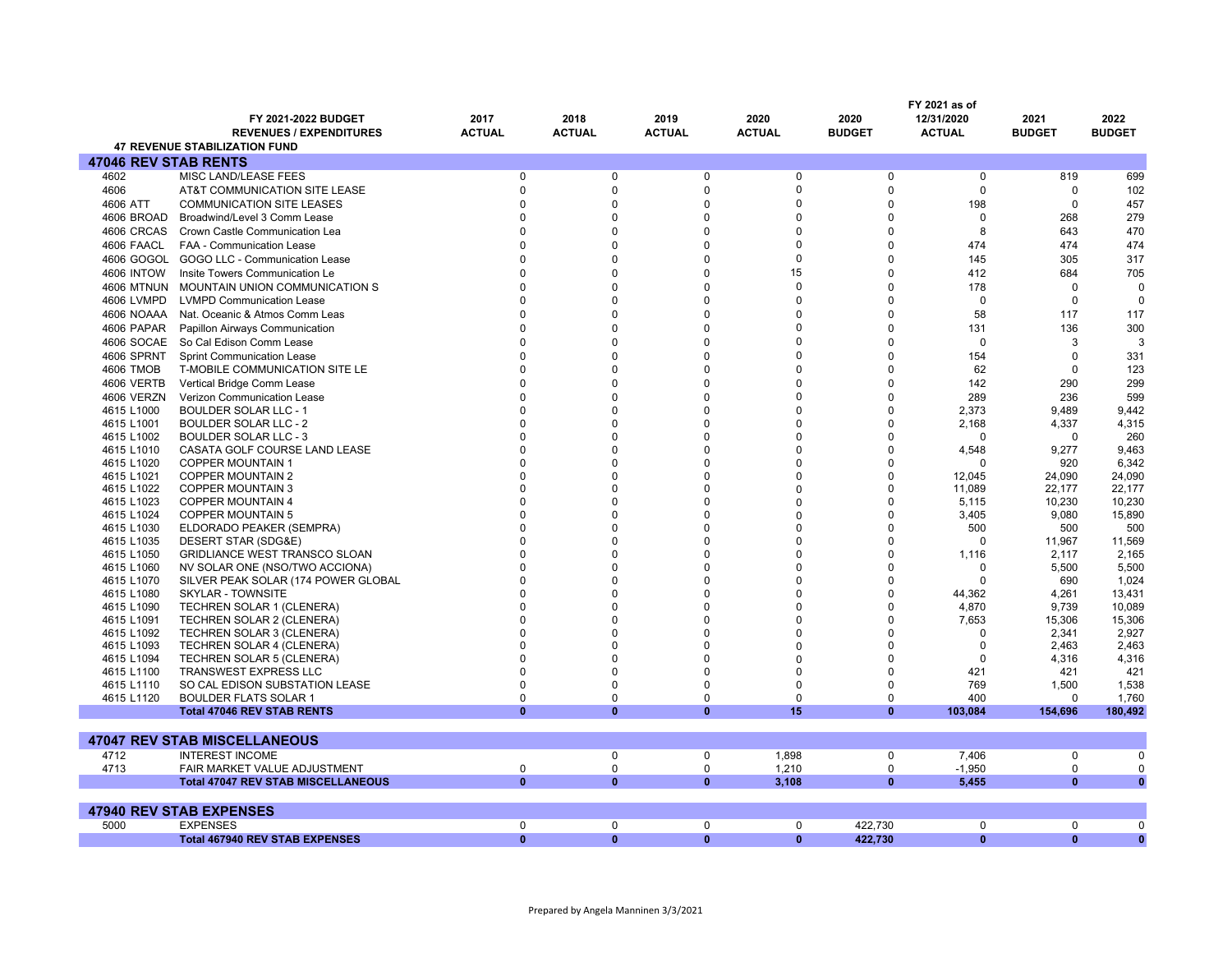|      |                                           |               |               |               |   |               |               | FY 2021 as of |               |               |
|------|-------------------------------------------|---------------|---------------|---------------|---|---------------|---------------|---------------|---------------|---------------|
|      | FY 2021-2022 BUDGET                       | 2017          | 2018          | 2019          |   | 2020          | 2020          | 12/31/2020    | 2021          | 2022          |
|      | <b>REVENUES / EXPENDITURES</b>            | <b>ACTUAL</b> | <b>ACTUAL</b> | <b>ACTUAL</b> |   | <b>ACTUAL</b> | <b>BUDGET</b> | <b>ACTUAL</b> | <b>BUDGET</b> | <b>BUDGET</b> |
|      | <b>47049 REV STAB OTHERFIN</b>            |               |               |               |   |               |               |               |               |               |
| 4902 | TRANSFERS IN                              |               |               |               |   | 422.730       | 422.730       | 2,000,000     | 2,000,000     |               |
|      | <b>Total 47049 REV STAB OTHERFIN</b>      |               | 0             |               | 0 | 422,730       | 422.730       | 2,000,000     | 2,000,000     |               |
|      | <b>REVENUES OVER (UNDER) EXPENDITURES</b> |               | 0             |               |   | 425.853       | 0             | 2.108.540     | 2.154.696     | 180.492       |
|      | <b>BEGINNING FUND BALANCE</b>             |               | 0             |               | 0 |               | 0             | 425.853       | 425.853       | 2,580,549     |
|      | <b>ENDING FUND BALANCE</b>                |               |               |               |   | 425.853       | 0             | 2,534,392     | 2,580,549     | 2,761,040     |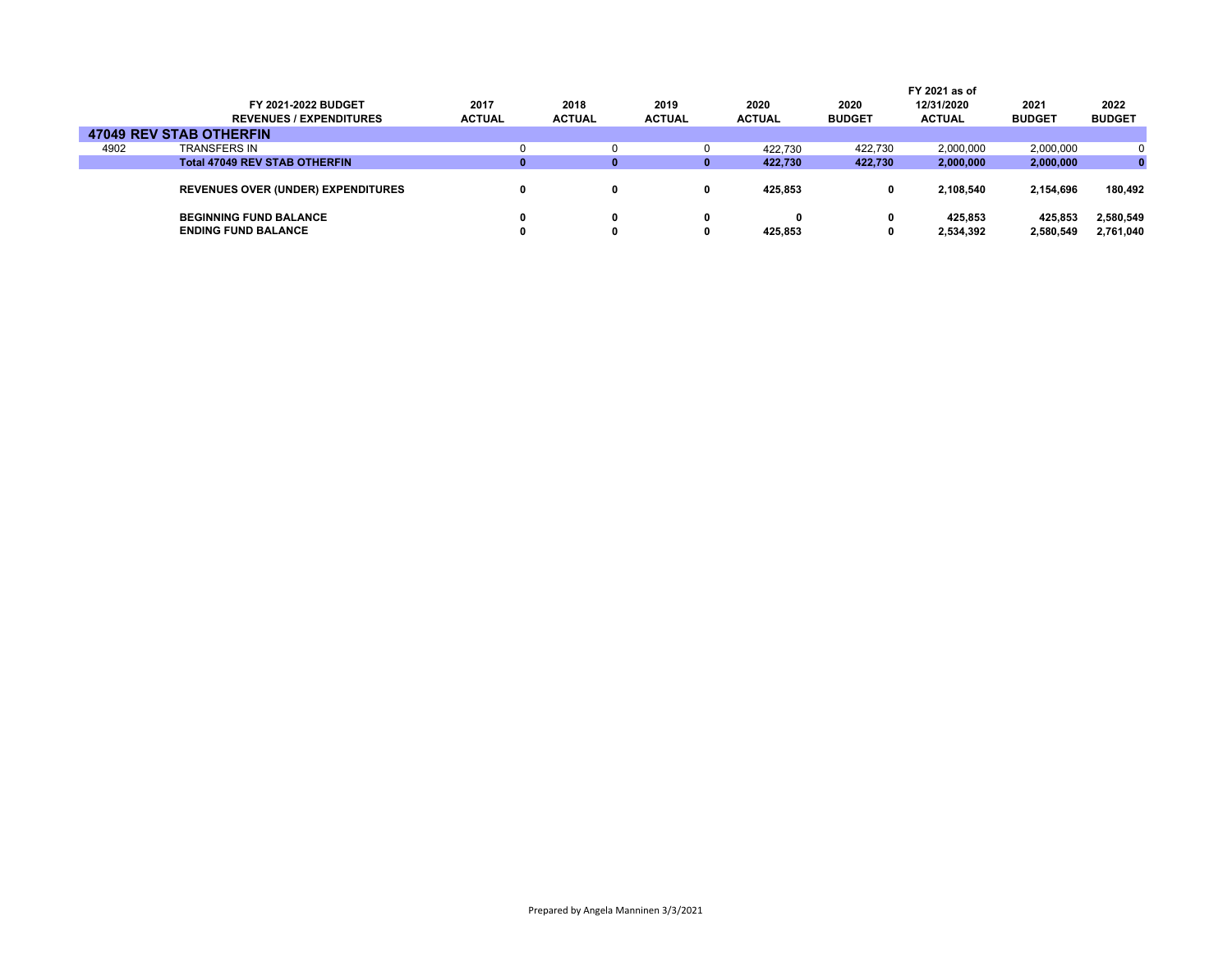|                            | FY 2021-2022 BUDGET                        | 2018          | 2019          | 2020          | 2020          | FY 2021 as of<br>12/31/2020 | 2021          | 2022          |
|----------------------------|--------------------------------------------|---------------|---------------|---------------|---------------|-----------------------------|---------------|---------------|
|                            | <b>REVENUES / EXPENDITURES</b>             | <b>ACTUAL</b> | <b>ACTUAL</b> | <b>ACTUAL</b> | <b>BUDGET</b> | <b>ACTUAL</b>               | <b>BUDGET</b> | <b>BUDGET</b> |
|                            | <b>48 GOLF COURSE IMPROVEMENT FU</b>       |               |               |               |               |                             |               |               |
|                            | <b>48044 GIF CHARGE FOR SERVICE</b>        |               |               |               |               |                             |               |               |
| 4476                       | MUNI GOLF SURCHARGE FEE                    | 104,885       | 113,210       | 96,121        | 245,000       | 66,074                      | 69,000        | 100,000       |
|                            | <b>Total 48044 GIF CHARGE FOR SERVICE</b>  | 104,885       | 113,210       | 96,121        | 245,000       | 66,074                      | 69,000        | 100,000       |
|                            |                                            |               |               |               |               |                             |               |               |
|                            | <b>48047 GC IMPROV MISCELLANEOUS</b>       |               |               |               |               |                             |               |               |
| 4712                       | <b>INTEREST INCOME</b>                     | 0             | 0             | 3,144         | 0             | 1,141                       | 0             | $\Omega$      |
| 4713                       | <b>FAIR MARKET VALUE ADJUSTMENT</b>        | 0             | 0             | 1,492         | 0             | $-306$                      | ŋ             | $\mathbf{0}$  |
|                            | <b>Total 48047 GC IMPROV MISCELLANEOUS</b> | $\mathbf{0}$  | $\mathbf{0}$  | 4.636         | $\mathbf{0}$  | 835                         | $\mathbf{0}$  | $\mathbf{0}$  |
|                            |                                            |               |               |               |               |                             |               |               |
|                            | <b>48049 GC USE OF FUND BALANCE</b>        |               |               |               |               |                             |               |               |
| 4910                       | USE OF FUND BALANCE                        | 0             | 0             | 0             | 0             | 0                           | 1,000         | $\Omega$      |
| 5975                       | <b>TRANSFERS IN</b>                        | 0             | 0             | $\mathbf{0}$  | 0             | 0                           | 0             | 195,003       |
|                            | <b>Total 48049 GC USE OF FUND BALANCE</b>  | $\mathbf{0}$  | $\mathbf{0}$  | $\mathbf{0}$  | $\mathbf{0}$  | $\mathbf{0}$                | 1,000         | 195,003       |
|                            |                                            |               |               |               |               |                             |               |               |
| <b>48760 TRANSFERS OUT</b> |                                            |               |               |               |               |                             |               |               |
| 5975                       | <b>TRANSFERS OUT</b>                       | 0             | 0             | 220.000       | 220.000       | 0                           | $\Omega$      |               |
|                            | <b>Total 48760 TRANSFERS OUT</b>           | $\mathbf{0}$  | $\mathbf{0}$  | 220,000       | 220,000       | $\mathbf{0}$                | $\mathbf{0}$  | $\mathbf{0}$  |
|                            |                                            |               |               |               |               |                             |               |               |
| <b>48900 GC CAPITAL</b>    |                                            |               |               |               |               |                             |               |               |
| 5905 R2016                 | Muni Golf Cottonwood Tree Removal          | 0             | $\mathbf 0$   | $\mathbf 0$   | 0             | 0                           | 70.000        | $\mathbf{0}$  |
|                            | <b>Total 48900 GC CAPITAL</b>              | $\mathbf{0}$  | $\mathbf{0}$  | $\mathbf{0}$  | $\mathbf{0}$  | $\mathbf{0}$                | 70,000        | $\bf{0}$      |
|                            | <b>REVENUES OVER (UNDER) EXPENDITURES</b>  | 104,885       | 113,210       | $-119,243$    | 25,000        | 66,909                      | 0             | 295,003       |
|                            | <b>BEGINNING FUND BALANCE</b>              | 241,267       | 346,151       | 459,361       | 459,361       | 340,118                     | 340,118       | 339,118       |
|                            | <b>ENDING FUND BALANCE</b>                 | 346,151       | 459.361       | 340,118       | 484,361       | 407,027                     | 339,118       | 634,121       |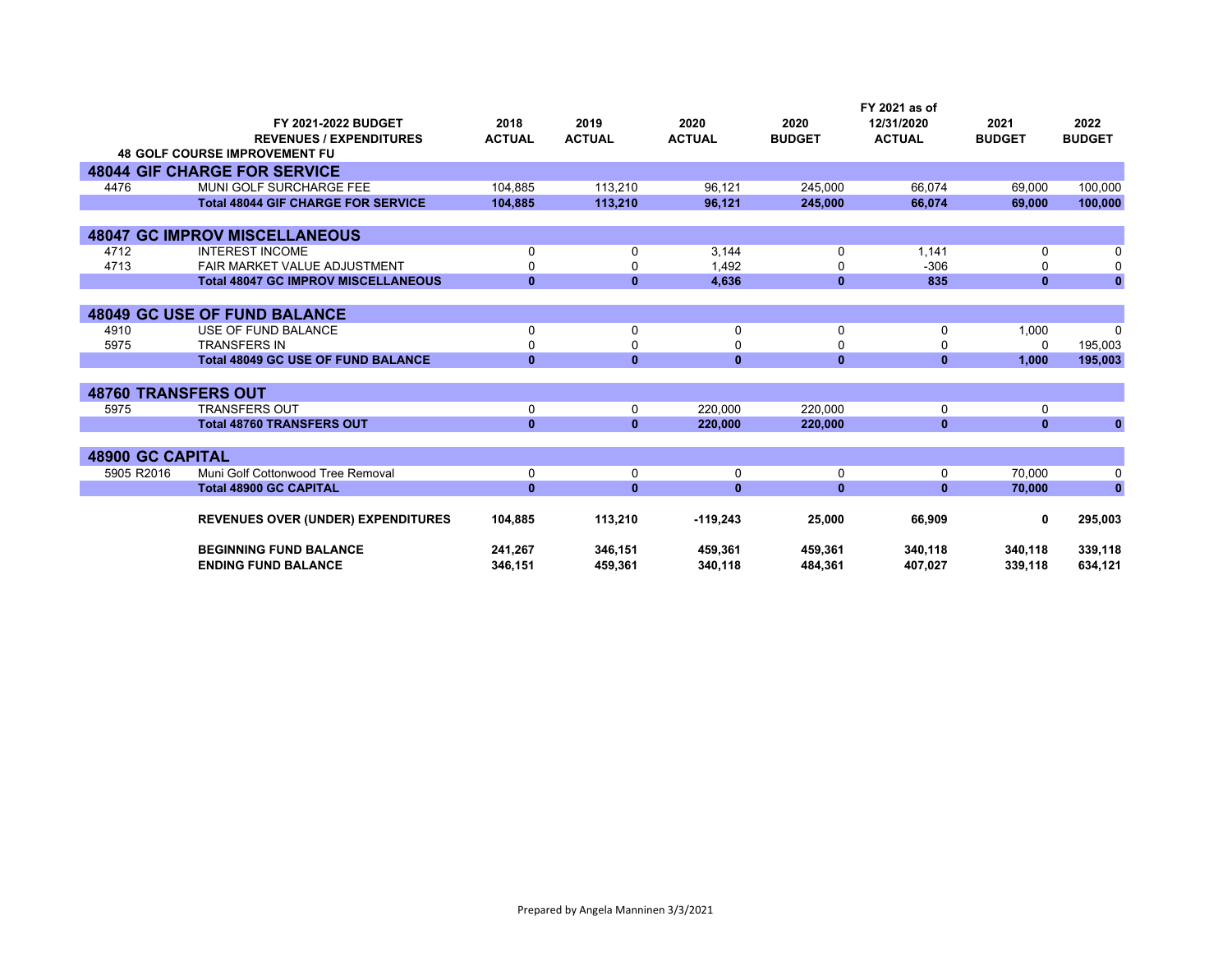|                         |                                              |              |                      |               |               |               | FY 2021 as of |               |               |
|-------------------------|----------------------------------------------|--------------|----------------------|---------------|---------------|---------------|---------------|---------------|---------------|
|                         | FY 2021-2022 BUDGET                          | 2017         | 2018                 | 2019          | 2020          | 2020          | 12/31/2020    | 2021          | 2022          |
|                         | <b>REVENUES / EXPENDITURES</b>               |              | <b>ACTUAL ACTUAL</b> | <b>ACTUAL</b> | <b>ACTUAL</b> | <b>BUDGET</b> | <b>ACTUAL</b> | <b>BUDGET</b> | <b>BUDGET</b> |
|                         | <b>49 GOLF COURSE IMPROVEMENT FU</b>         |              |                      |               |               |               |               |               |               |
|                         | <b>49044 GIF CHARGE FOR SERVICE</b>          |              |                      |               |               |               |               |               |               |
| 4476                    | <b>BC GOLF SURCHARGE FEE</b>                 | $\Omega$     | 0                    | 0             | 42,314        | 0             | 56,892        | 78,000        | 100,000       |
|                         | <b>Total 49044 GIF CHARGE FOR SERVICE</b>    | $\mathbf{0}$ | $\mathbf{0}$         | $\mathbf{0}$  | 42,314        | $\mathbf{0}$  | 56,892        | 78,000        | 100,000       |
|                         |                                              |              |                      |               |               |               |               |               |               |
|                         | <b>49047 BCGC IMPROV MISCELLANEOUS</b>       |              |                      |               |               |               |               |               |               |
| 4712                    | <b>INTEREST INCOME</b>                       |              | 0                    | $\Omega$      | 175           | 0             | 243           |               |               |
| 4713                    | FAIR MARKET VALUE ADJUSTMENT                 |              | $\Omega$             |               | 102           |               | $-69$         |               |               |
|                         | <b>Total 49047 BCGC IMPROV MISCELLANEOUS</b> | $\mathbf{0}$ | $\mathbf{0}$         | $\bf{0}$      | 277           | $\mathbf{0}$  | 174           | $\mathbf{0}$  | $\mathbf{0}$  |
|                         |                                              |              |                      |               |               |               |               |               |               |
|                         | <b>49049 GC USE OF FUND BALANCE</b>          |              |                      |               |               |               |               |               |               |
| 4910                    | USE OF FUND BALANCE                          | 0            | 0                    | 0             | 0             | 0             | 0             | 0             | 0             |
|                         | <b>Total 49049 GC USE OF FUND BALANCE</b>    | $\mathbf{0}$ | $\mathbf{0}$         | $\mathbf{0}$  | $\mathbf{0}$  | $\mathbf{0}$  | $\mathbf{0}$  | $\mathbf{0}$  | $\mathbf{0}$  |
|                         |                                              |              |                      |               |               |               |               |               |               |
|                         | <b>49760 TRANSFERS OUT</b>                   |              |                      |               |               |               |               |               |               |
| 5975                    | <b>TRANSFERS OUT</b>                         | $\Omega$     | 0                    | $\Omega$      | 0             | 0             | 0             | 0             |               |
|                         | <b>Total 49760 TRANSFERS OUT</b>             | $\mathbf{0}$ | $\mathbf{0}$         | $\mathbf{0}$  | $\mathbf{0}$  | $\mathbf{0}$  | $\mathbf{0}$  | $\mathbf{0}$  | $\mathbf{0}$  |
|                         |                                              |              |                      |               |               |               |               |               |               |
| <b>49900 GC CAPITAL</b> |                                              |              |                      |               |               |               |               |               |               |
| 5905                    | <b>IMPR OTHER THAN BUILDINGS</b>             | n            | $\mathbf 0$          | $\Omega$      | 0             | $\Omega$      | $\Omega$      | 55,000        |               |
| 5905 R21*               | <b>BOULDER CREEK SAND BIN</b>                |              | 0                    |               | 0             |               |               |               |               |
| 5905 R21*               | <b>BOULDER CREEK PRV REPLACEMENT</b>         |              | 0                    |               | 0             | O             | 0             |               |               |
|                         | <b>Total 49900 GC CAPITAL</b>                | $\mathbf{0}$ | $\mathbf{0}$         | $\mathbf{0}$  | $\mathbf{0}$  | $\mathbf{0}$  | $\mathbf{0}$  | 55,000        | $\mathbf{0}$  |
|                         |                                              |              |                      |               |               |               |               |               |               |
|                         | <b>REVENUES OVER (UNDER) EXPENDITURES</b>    | 0            | 0                    | 0             | 42,591        | 0             | 57,066        | 23,000        | 100,000       |
|                         | <b>BEGINNING FUND BALANCE</b>                |              | 0                    |               | 0             | ŋ             | 42,591        | 42,591        | 65,591        |
|                         | <b>ENDING FUND BALANCE</b>                   |              | 0                    |               | 42,591        | ŋ             | 99,657        | 65,591        | 165,591       |
|                         |                                              |              |                      |               |               |               |               |               |               |